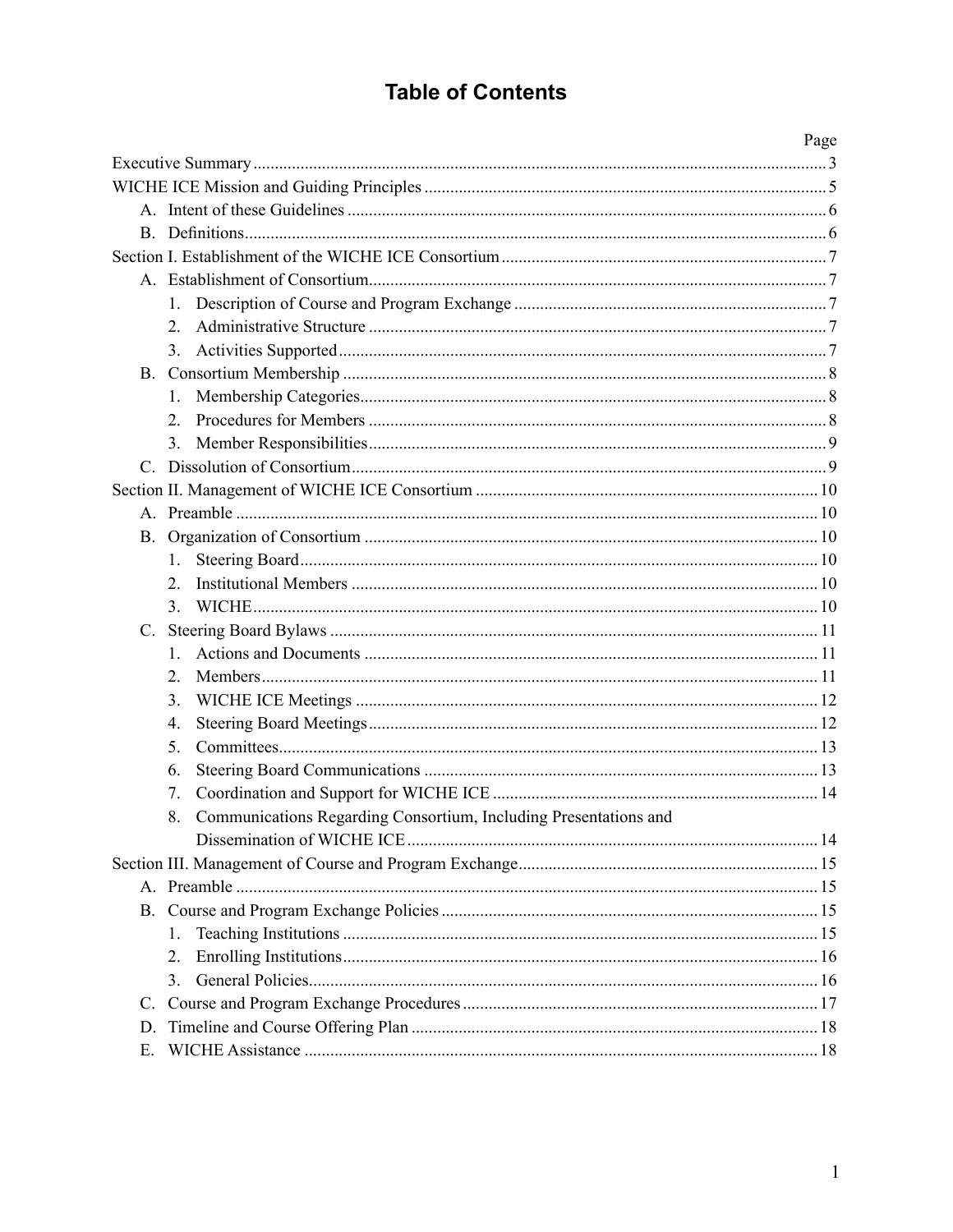# Section IV. Appendices

| G. Good Practices in Contractual Arrangements Involving Courses and Programs 41 |  |
|---------------------------------------------------------------------------------|--|
|                                                                                 |  |
|                                                                                 |  |
|                                                                                 |  |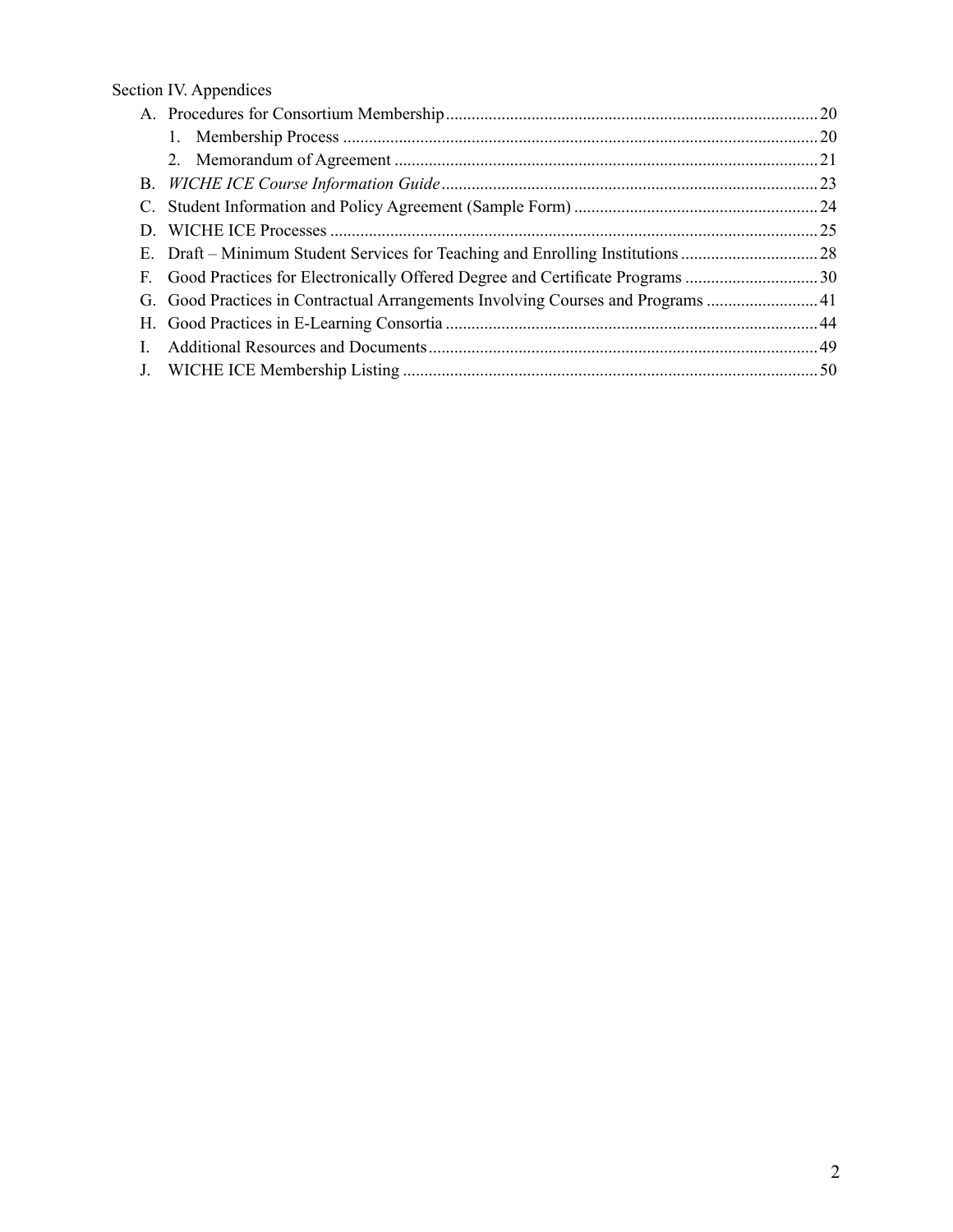# **Executive Summary**

# **Western Interstate Commission for Higher Education Internet Course Exchange (WICHE ICE)**

The Western Interstate Commission for Higher Education Internet Course Exchange (WICHE ICE) is designed by WICHE and WICHE ICE member institutions to facilitate sharing distance-delivered courses among institutions. The goal of WICHE ICE is to benefit students through increased access to courses and programs in a variety of disciplines while they continue their interactions with the faculty and advisors of their home institution without interruption.

WICHE ICE honors each institution's practices for scheduling courses, enrolling students, recording student performance, and assessing the effectiveness of courses. This operations manual, designed by WICHE ICE members, provides the necessary standardized policies and procedures for all members using this method for course exchanges. The defining characteristics of the WICHE ICE policies and procedures contained in this manual include:

- 1. Students have expanded opportunities to select and access high-quality courses and programs from the institutional members. Students, with the recommendation of their advisors, enroll at their home institutions in courses that are taught by faculty in the other member institutions.
- 2. Each WICHE ICE exchange involves three parties:
	- a. The teaching institution that provides the course in a distance format.
	- b. The enrolling institution that enrolls the student into the exchanged courses (the enrolling institution is ultimately responsible for the WICHE ICE course).
	- c. WICHE, the central agent serving all of the institutions and the students involved in exchanges by enabling transactions and by providing for advising, marketing, and record keeping.
- 3. Member institutions agree to share essential information and adopt common mechanisms whereby faculty and other academic advisors from the student's enrolling institution may effectively participate in the evaluation and selection of courses from teaching institutions. Courses meet all standards for quality in design, content, delivery and effectiveness. All WICHE ICE institutions must be regionally accredited.
- 4. Processes adopted at member institutions allow students to enroll in exchanged courses in the same manner as they do for courses offered by their home institution.
- 5. The consortium is managed by the members through representation on a steering board, and a thoughtful business plan provides for longevity and stability of the collaborative processes.

WICHE ICE presents numerous advantages over current transfer arrangements for students, faculty, and institutions.

- 1. Students benefit through:
	- a. Improved access to advising and faculty guidance in the selection of exchanged courses, available through distance technologies at their home institutions.
	- b. More straightforward access to student services and financial aid.
	- c. Access to applicable courses for students displaced by (1) degree- or-work related travel (military deployment, internships, clinical experiences, etc.); (2) enriching experiences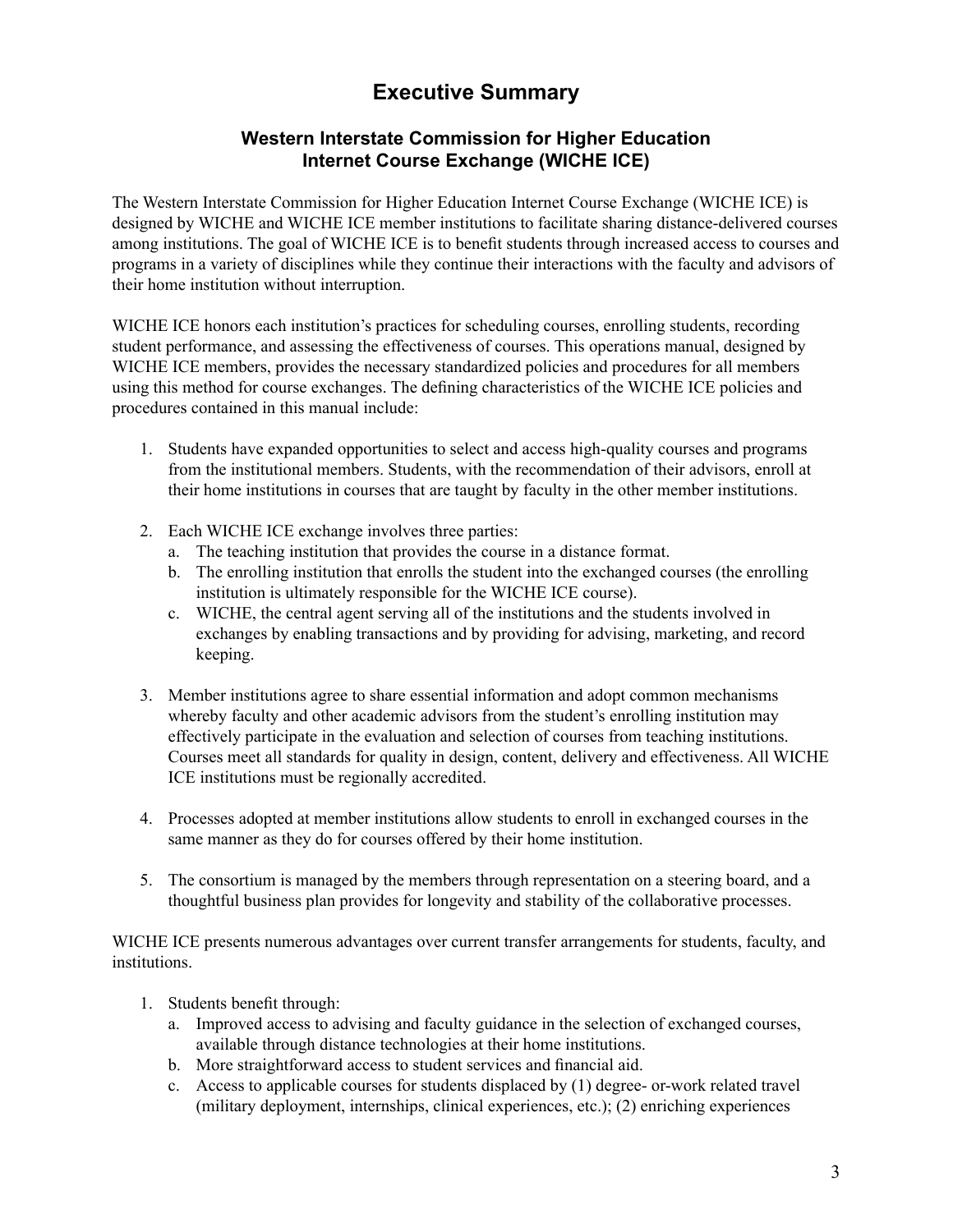(volunteer, international travel, etc.); or (3) local disaster or disruption of service (hurricane, earthquake, fire, terrorist activity).

- d. Expanded access to quality course offerings in academic areas where resources constrain the development and delivery of select subject matter.
- 2. Faculty benefit through opportunities to collaborate, resulting in:
	- a. Enhanced educational experiences and courses available to students in their majors.
	- b. Increases in shared courses and programs between institutions.
	- c. Increased sharing of successful experiences and methods of instruction.
- 3. Institutions benefit by increasing their ability to:
	- a. Balance the supply and demand for courses, and solve immediate short-term needs for particular courses.
	- b. Respond to workforce demands, especially those that quickly materialize.
	- c. Provide critical enrollments for otherwise undersubscribed programs.

Active engagement in WICHE ICE is expected to have positive effects on student retention and time to degree.

The majority of this operations manual focuses on the exchange of individual courses, and this is also the mechanism by which the sharing of programs among institutions will be conducted. However, program exchanges require additional arrangements that may be discipline- or level-specific, as well as additional accreditation or approvals from external agencies.

The appendices of this manual provide sample documents for WICHE ICE, such as the memorandum of agreement between WICHE ICE and institutions, procedures for joining WICHE ICE, a detailed course record form, and more information regarding student agreements and student services. They also include a growing repository of resources for those engaged in course or program exchanges.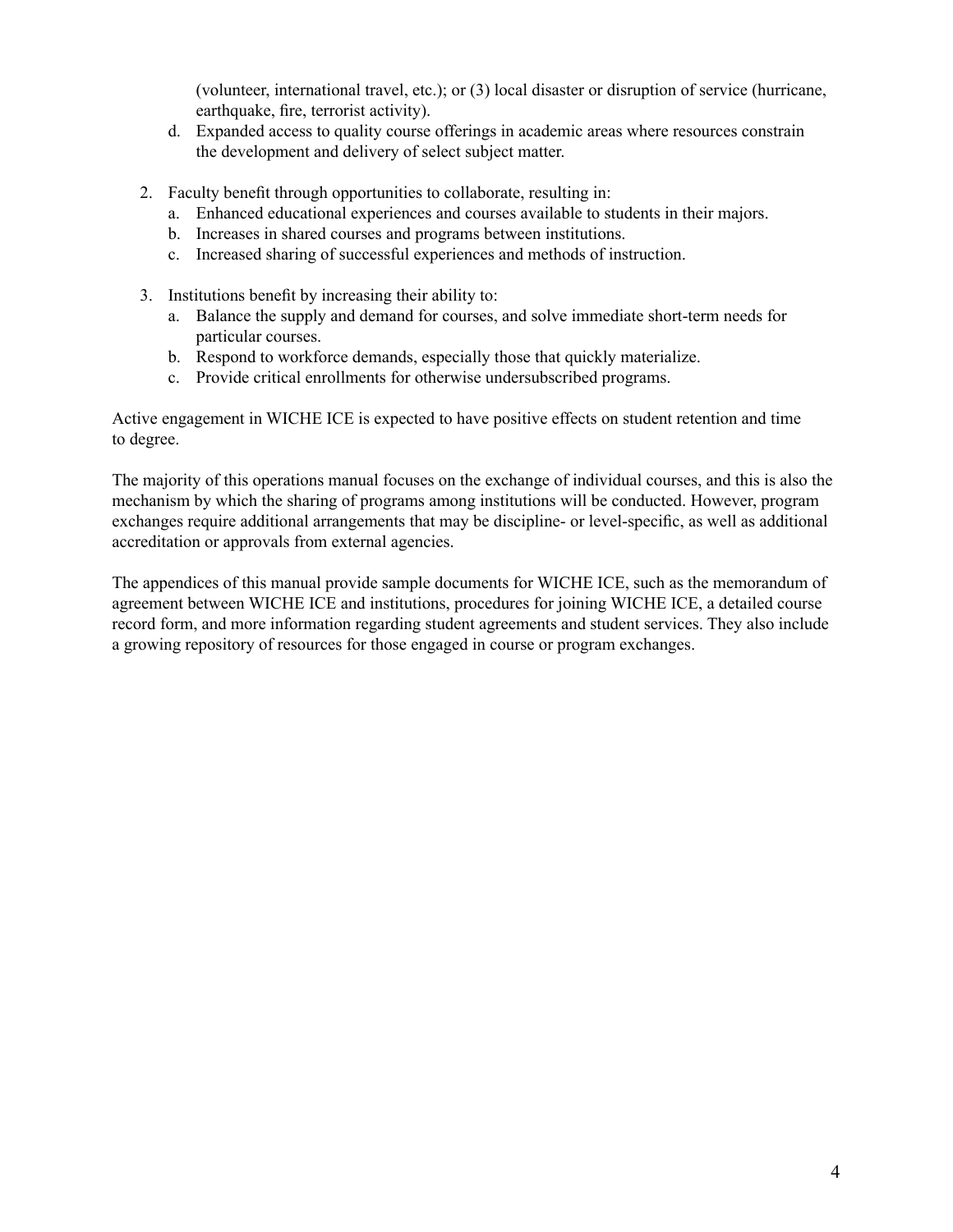# **WICHE ICE Mission and Guiding Principles**

*MISSION: WICHE ICE is a consortium of accredited colleges and universities that creates opportunities for students to access high-quality distance courses and programs through a collaborative, sustainable model that supports faculty and participating institutions.*

# **Guiding Principles**

The following principles guide the activities of all institutions participating in WICHE ICE collaborative course and program exchanges and transfers.

- 1. Students' opportunities for quality instruction, accessibility to courses and programs in a variety of disciplines and flexibility in delivery are central considerations for partners.
- 2. All essential student services are provided and accessible by the enrolling and teaching institutions.
- 3. All participating institutions are accredited by one of the following: Higher Learning Commission of the North Central Association of Schools and Colleges; Northwest Commission on Colleges and Universities; or the Western Association of Schools and Colleges. Institutional members from outside of the WICHE region must be accredited by a regional accreditation organization acceptable to the program director and steering board.
- 4. Institutional members share equal standing and are accorded trust and respect.
- 5. Faculty and administrative interaction and collaboration among member institutions are promoted.
- 6. Policies and procedures of member institutions are honored by the consortium and are the foundation for and used to support WICHE ICE transactions.
- 7. To enable proper course selection and ensure academic quality and accountability, partnering institutions have access to a defined set of information for shared courses and programs. This includes information regarding their academic offerings, student services, and administrative processes needed by the enrolling institution to make informed judgments regarding course and program suitability for inquiring students.
- 8. Long-term plans for course offerings, designed to establish stable and predictable scheduling of courses and programs, are developed as feasible.
- 9. Institutional advising and marketing are used to communicate to students about opportunities for enrolling in exchanged courses.
- 10. The WICHE ICE consortium is governed by the steering board, which is composed of one representative from each member institution or a representative from a system member. The steering board governs according to the WICHE ICE bylaws (see Section II).
- 11. Evaluation of financial, administrative, and academic processes and of ICE status and challenges are conducted regularly.
- 12. Centralized coordination functions performed by WICHE are designed to facilitate the exchange of courses and programs, increase the number of participating students, and provide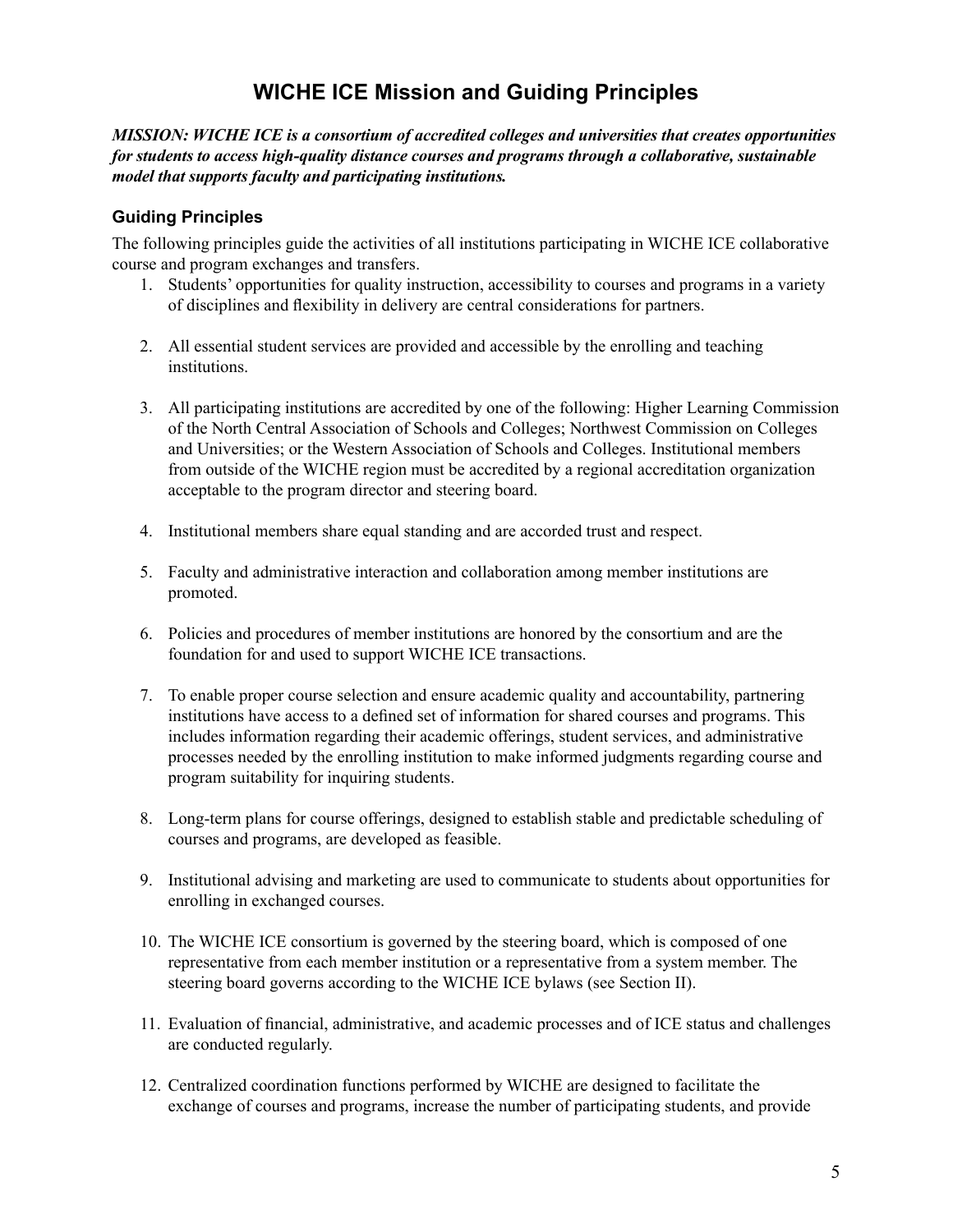support to the teaching and enrolling institutions in the instructional and administrative tasks associated with the exchange.

13. Policies and procedures to resolve conflicts among WICHE ICE institutions will be established by the steering board.

# **A. Intent of these Guidelines**

These guidelines have been created as a cooperative effort to inform and assist institutions in WICHE ICE. They describe the formation and governance of the consortium and the accepted policies and common processes that enable course and program exchanges. These policies and processes are intended to be observed for interinstitutional activities and are not intended to replace or supersede the policies of any institution or its governing board.

Where there is conflict between these guidelines and other policies or standards, the program director has the authority to approve temporary operating procedures that differ from these. Such conflicts and approved deviations are then brought to the attention of the steering board, with recommendations for their resolution.

# **B. Definitions**

*Course and program exchanges*: Defined in Section I.

*Course transfers*: The consortium promotes course transfers among member institutions. These follow institutional guidelines for transfer of academic credit but also may involve special arrangements. These arrangements may include: early review and determination of applicability by faculty in the enrolling institution; special enrollment status or tuition and fee arrangements for students from WICHE ICE member institutions; sharing of course and program information among members; or other special arrangements that are beneficial to the students or the participating institutions.

*Program director*: Employed by WICHE and appointed by the executive director of WICHE, the program director is responsible for directing and supporting the consortium. The program director helps to set the goals, outcomes, policies, and structure for the consortium and is actively involved in consortium governance. The program director advises and reports to the WICHE ICE Steering Board on matters of regional and national interest and communicates with governmental and accreditation agencies, as agreed to by the steering board.

*Project coordinator*: Employed by WICHE and appointed by the executive director of WICHE, the project coordinator is responsible for implementing the policies and processes of the consortium and assisting institutional members in the exchange of courses and programs.

*Steering board*: Composed of representatives from the member institutions and systems, the steering board sets policy and direction for the consortium and works with WICHE to achieve consortium goals. The steering board operates according to the bylaws found in Section II.

*Enrolling institution*: The institution where the student enrolls.

*Teaching institution*: The institution delivering the course and paying the faculty member.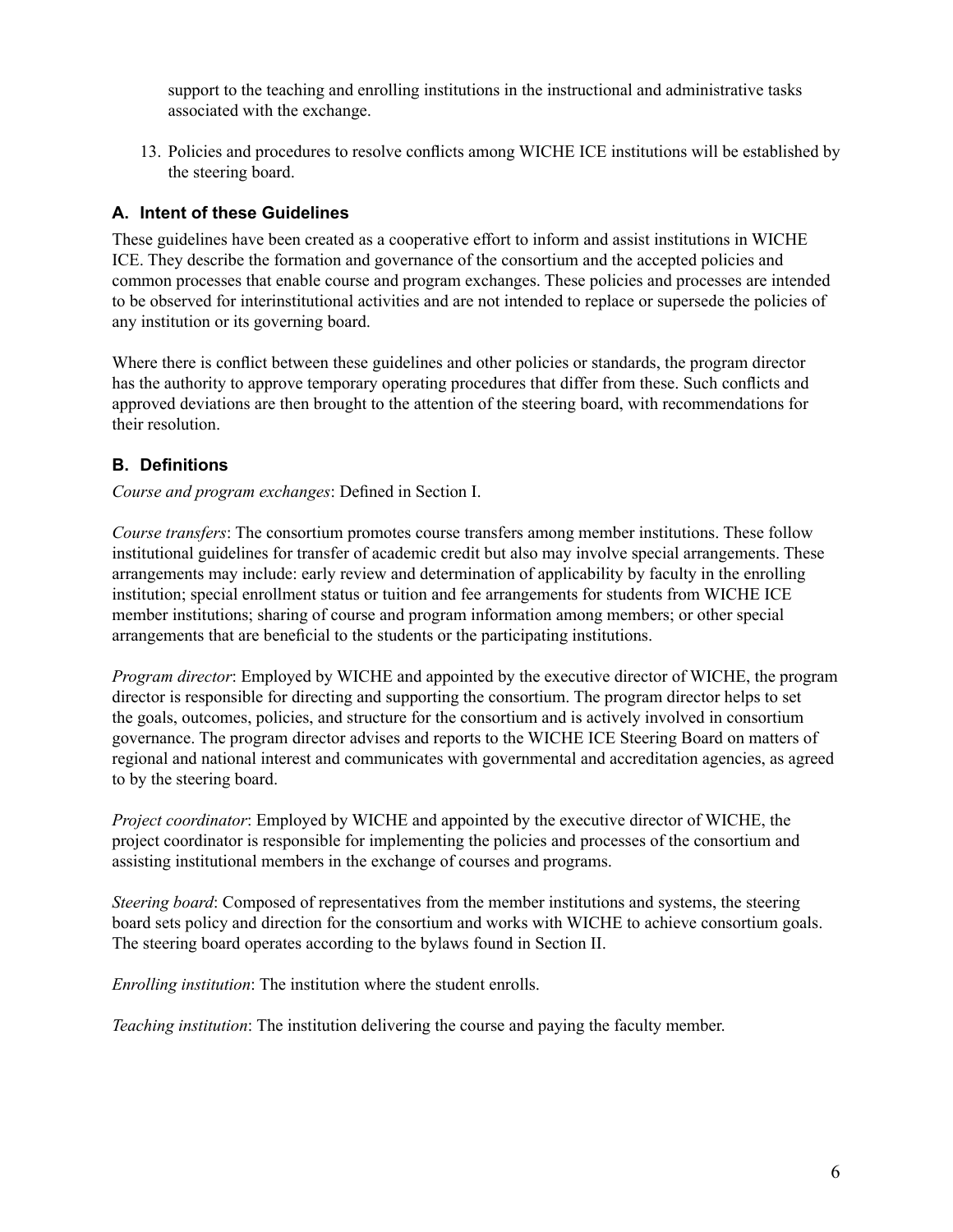# **Section I. Establishment of the WICHE ICE Consortium**

# **A. Establishment of Consortium**

The WICHE ICE Consortium is formed and governed by the mutual agreement of the members. Its primary purpose is to serve the students enrolled at the member institutions by providing the administrative means, instructional support, and, where appropriate, standards of performance for course and program exchanges among the members.

#### 1. **Description of Course and Program Exchange**

- a. Course exchange Course exchanges provide benefits not only to students but also to faculty, academic advisers, administrators, and others. Students benefit from this exchange by receiving reliable advice in course selection, transferability, or applicability to an academic program. Students do not experience breaks in admissions, enrollment status, or financial aid issues emanating from enrollment in multiple institutions. The benefits for faculty, staff, and academic advisors include the availability of a depth and range of course information to make decisions with confidence in assignment of course credits to students' academic programs. Established contacts in the teaching and enrolling institutions will assist in determining applicability of content, as well as alignment of outcomes and results of assessment of student performance. For administrators and enrollment-services personnel, course exchanges provide clear guidance about the credits to be awarded and program applicability prior to student enrollment. Appropriate internal policies and procedures, once established, make exchanged course enrollments and records nearly transparent to students and staff alike.
- b. Program exchange Institutions will admit students and award certificates or degrees in certain programs with graduation requirements that are met, at least in part, by coursework from other accredited institutions. These arrangements are level- and discipline-specific and may deal with program accreditation or agency approvals that go beyond institutional accreditation. Details of these exchanges are negotiated, recorded, and submitted to the Western Interstate Commission for Higher Education (WICHE) and to the institution's governing boards as part of regular program approvals. While many of the administrative and academic procedures that are instituted for the course exchanges are useful in the process, the agreements among institutions that establish program exchanges deserve and require individual crafting, review, and approvals.

#### 2. **Administrative Structure**

The activities of the consortium are administered on three levels: (1) the steering board; (2) the institutional campus teams; and (3) WICHE. Each has specific areas of responsibility, as described in Section II.

#### 3. **Activities Supported**

- a. Course exchanges and transfers described above.
- b. Program exchanges and transfers described above.
- c. Faculty and administrative development and consultation opportunities These are provided by consortium members and WICHE staff to clarify or encourage the use of exchanged courses and programs in support of the consortium mission. Professional development opportunities pertaining to WICHE ICE course and program exchanges for faculty and staff members, such as faculty seminars to develop program exchanges, will be arranged according to priorities established by the steering board.
- d. Advocacy and promotion of the consortium Activities include course and program marketing by WICHE and by each institution; reporting (to colleagues, administrators and governance bodies) the accomplishments of the consortium; and responding to requests for information and reports.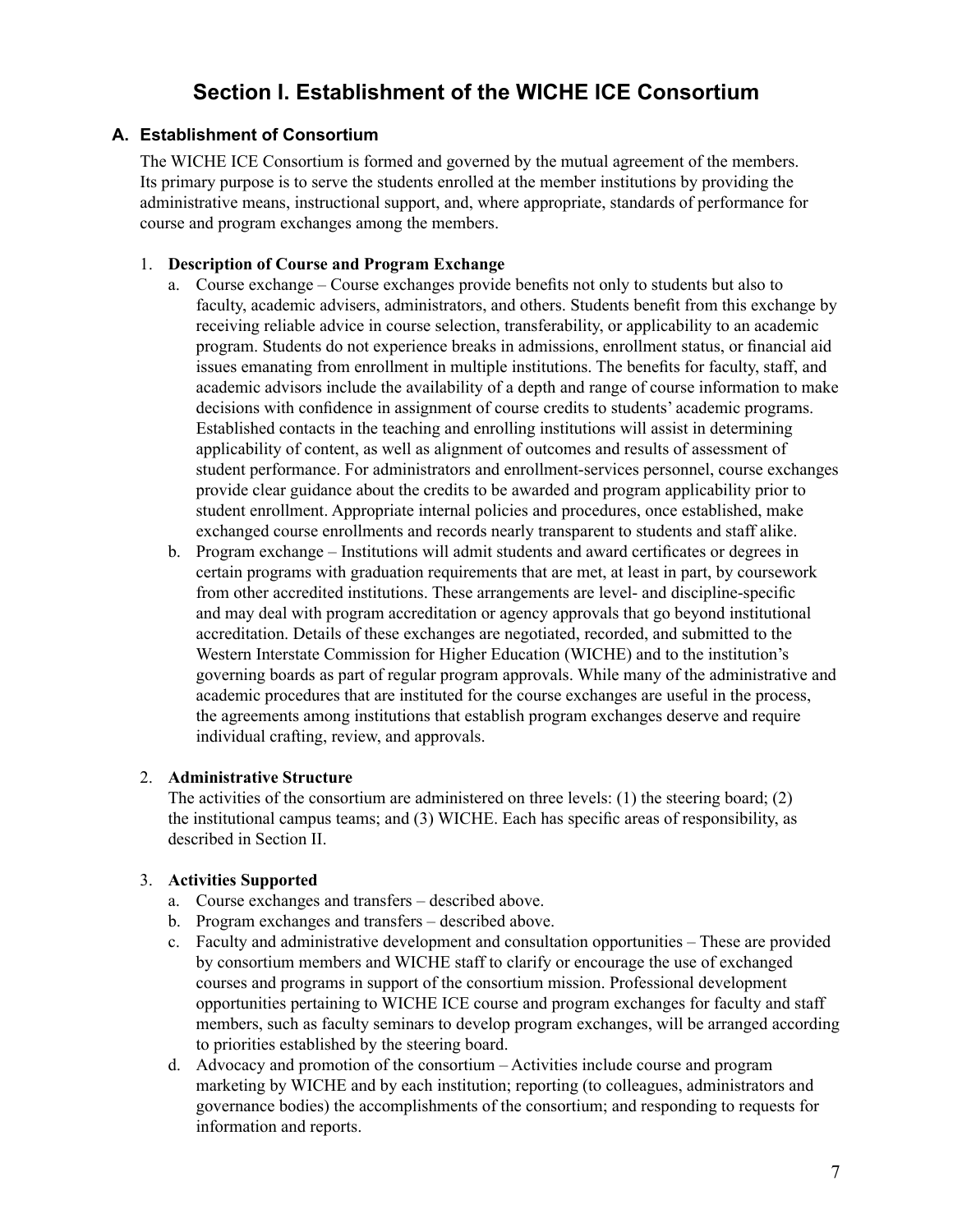# **B. Consortium Membership**

Membership is voluntary and renewed on an annual basis. Initial membership must be affirmed through a memorandum of agreement executed by an institutional executive and recorded in the WICHE files. Institutional and system members are voting members of the steering board; affiliate members are not.

## 1. **Membership Categories**

- a. Institutional members are accredited institutions that may directly participate in course or program exchanges. Institutional members from outside of the WICHE region may be accepted into the consortium upon the recommendation of the program director and a majority approval by the steering board. Initial application for institutional membership is reviewed by the program director, who issues preliminary, temporary acceptance based on criteria determined by the steering board (e.g., accredited institution; interested in course or program exchange; willing to abide by principles and fulfill responsibilities of membership; has made proper application). Final acceptance is completed by a majority vote of the steering board at their next regularly scheduled meeting.
- b. System members represent statewide higher education governing or coordinating boards of accredited institutions or the governing body or agency of a group of institutions within a state. They are usually characterized by their authority to administer, coordinate, and distribute resources. They are normally not separately accredited and independently may not offer either courses or academic programs. Initial application for system membership is reviewed by the program director, who issues preliminary, temporary acceptance based on criteria determined by the steering board. Final acceptance is completed by a majority vote of the steering board at their next regularly scheduled meeting.
- c. Affiliate members are accepted into the consortium by vote of the steering board, for purposes detailed in a proposal from a sponsoring institutional or system member. Affiliate members may participate in all aspects of the consortium except governance (voting).

# 2. **Procedures for Members**

- a. Application Institutions or systems may indicate their interest in joining the consortium by contacting the program director or through the sponsorship of any of the consortium members. Membership is confirmed with the recording by WICHE of a signed memorandum of agreement from the institution.
- b. Participation Institutional members are encouraged to participate in course and program exchanges, as described in Section III of this document. Institutional and system members are also encouraged to participate in the governance of the consortium, as described in Section II of this document.
- c. Dissociation (voluntary) Members may voluntarily dissociate themselves from the consortium by communicating their desire to do so to the program director in a letter or memorandum signed by an institutional executive. Membership fees will not be returned. Remaining instructional, administrative, and financial obligations of the withdrawing institution will be fulfilled prior to the completion of the dissociation. Notice of intent to dissociate will be given at least one year in advance of termination of membership.
- d. Dissociation (involuntary) If circumstances warrant, the consortium may remove from membership any institution that chooses not to fulfill its consortium responsibilities (listed below). Involuntary dissociation will be considered upon the recommendation of the program director, who will specify the reasons to consider removal. Involuntary dissociation from the consortium will occur only with a majority vote of the steering board at a regularly scheduled meeting. The institution in question will be given at least six months to satisfy the responsibilities or respond to the reasons cited in the recommendation.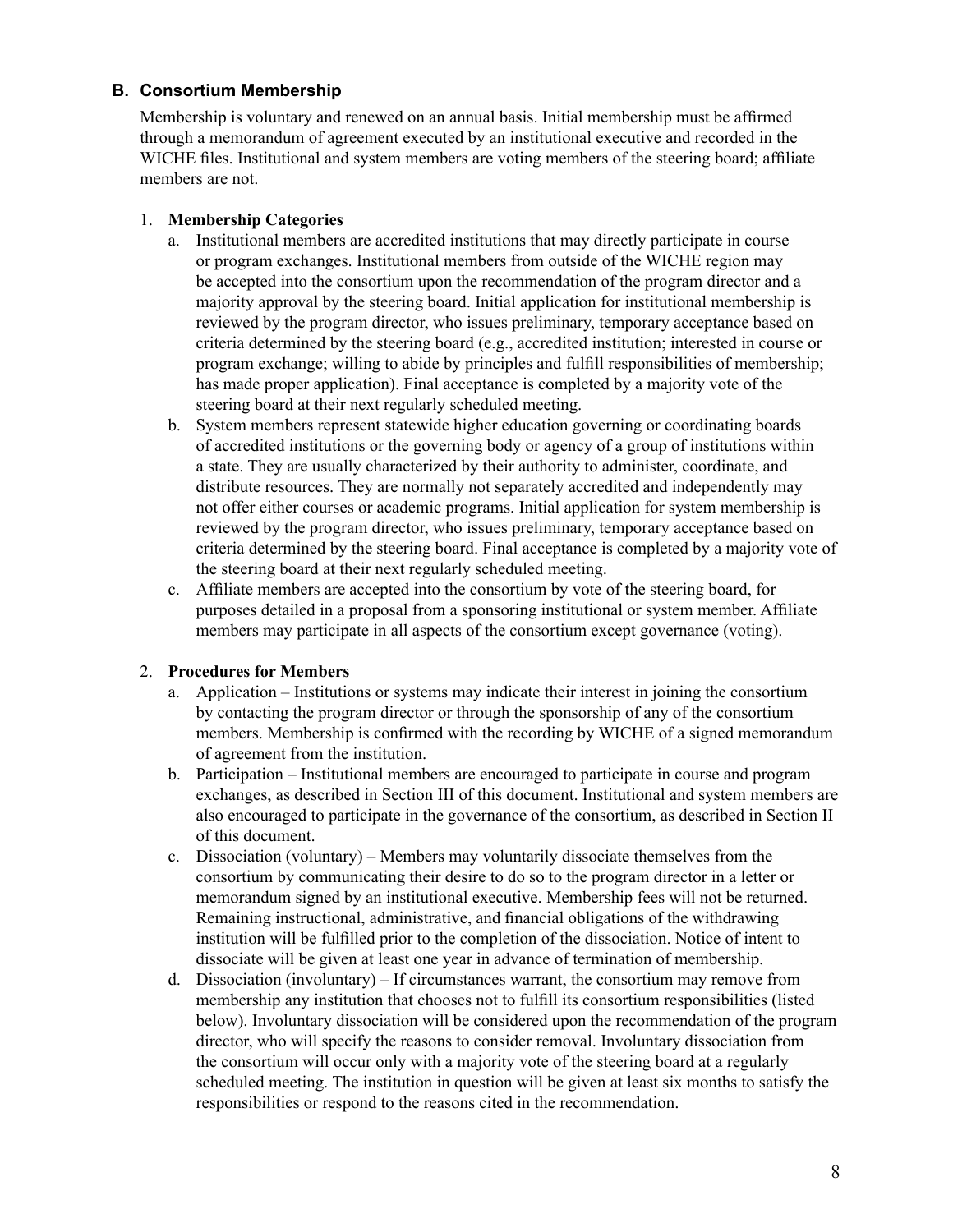# 3. **Member Responsibilities**

Consortium members recognize the continuing need to:

- a. Adhere to the guiding principles of the consortium.
- b. Abide by the institution's own and the system's policies and procedures.
- c. Assume responsibility for the quality of design and delivery of shared courses and programs.
- d. Abide by accreditation standards and best practices for distance education.
- e. Inform and obtain appropriate approvals from institutional and system governing board members.
- f. Enable the exchange of courses and programs between their institution and members of the consortium through establishment of appropriate local controls and promotion of exchanged courses and through coordination with the project coordinator and other members of the consortium.
	- i. Establish and publish local policies and procedures in all areas involved in WICHE ICE activities.
	- ii. Identify knowledgeable contacts in enrollment, IT, student services, administrative services, and academic areas impacted by course exchanges.
- g. Communicate information and coordinate activities with campus faculty, administrators and WICHE.
- h. Pay annual membership dues.
- i. Bear the cost of any activity, project, or program undertaken by the institution through WICHE ICE that is not specifically funded by a membership fee, contract, grant, or other support (e.g., travel to meetings, costs associated with program exchanges, faculty salaries to teach courses).
- j. Appoint an institutional member to the steering board.

# **C. Dissolution of Consortium**

- 1. Mechanism The WICHE ICE consortium remains in effect as long as two or more institutions and WICHE agree to continue.
- 2. Curricular consequences Institutions will honor their obligations to students who are already enrolled in exchanged courses or programs regardless of the status of the consortium. Institutional policies for offerings and completion times will apply.
- 3. Financial consequences Institutions will honor their financial commitments that were incurred through their participation in the consortium. Upon dissolution of the consortium, any remaining funds in the WICHE ICE account become available to the executive director of WICHE for distribution at his or her discretion, with the expectation that the highest priority will be to satisfy the financial obligations incurred because of consortium activities.
- 4. Personnel Personnel involved in consortium activities will be accommodated in accordance with the policies of their employing units.
- 5. Archiving of records Student records for exchanged courses and programs will be maintained by WICHE for a period of five years after the course is offered or five years after dissolution of the consortium – whichever occurs earlier. These will be made available to students and participating institutions according to policies developed and published by WICHE.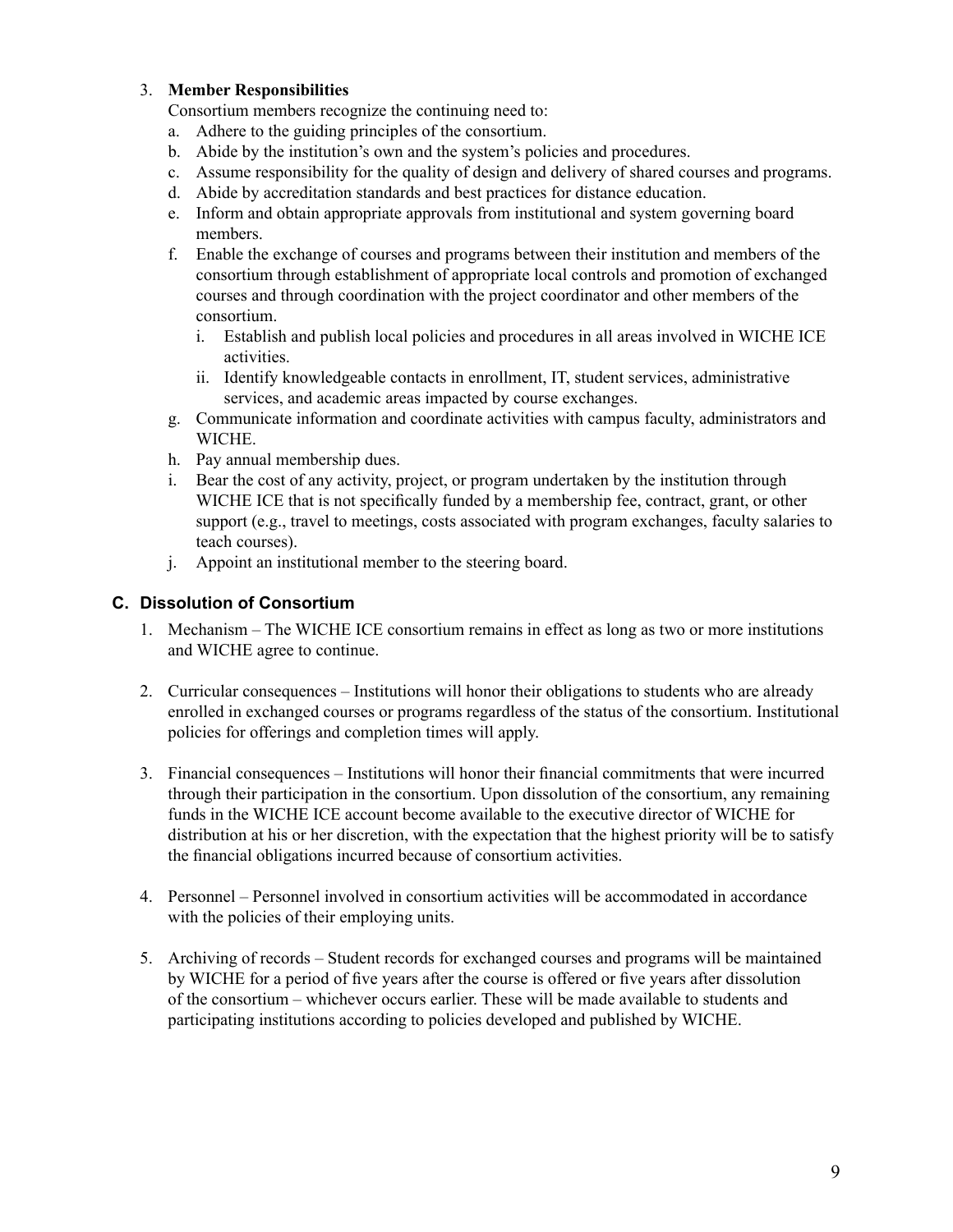# **A. Preamble**

The consortium is managed to:

- 1. Promote collaboration among faculties, administrators, and students to advance the common goals of higher education and promote access to high-quality academic offerings.
- 2. Preserve the autonomy, integrity, and quality of each member institution.
- 3. Share ideas, techniques, methods, courses, and programs for the benefit of enrolled students.
- 4. Comply with standards and best practices of learning organizations for efficiency, effectiveness, and accountability.

# **B. Organization of Consortium**

The operations of the consortium are managed on three levels.

1. **Steering Board**

The consortium is governed by a steering board, made up of representatives from the member institutions, systems, and consortia. This board sets policies and establishes the required common procedures that must be consistent for all members of the consortium to allow the inter-institution exchanges to occur. The board informs and advises the member institutions; establishes a business plan that allows sustainable operations; reviews and evaluates overall operations and efficiencies; and directs the participation of WICHE and the member institutions to accomplish the published goals of the consortium. The board conducts its business in accordance with the bylaws detailed below.

2. **Institutional Members (services to students enrolled in exchanged programs or courses)** Campus teams at each participating institution manage the development and delivery of courses and programs; the recruitment and enrollment of students; the assignment and compensation of faculty; and the provision of technology, library and other services for enrolled students. These tasks are managed in a manner that is consistent with institutions' own operational procedures and with the goals of the consortium. Campus teams also record academic progress and achievement, collect and distribute course revenues, and evaluate the success of the exchanges. Campus teams are guided by the principles of the consortium and comply with the policies of their individual institutions and their governing bodies. Campus teams normally include faculty, staff, and administrators who must act or approve actions to accomplish the goals of the exchange. Their responsibilities are discussed in more detail in Section III of this document.

# 3. **WICHE (central coordination and facilitation)**

WICHE performs essential coordination and support roles for the consortium. These include maintaining official documents (operating procedures, bylaws, agreements, official communication, meeting agenda, minutes of meetings and conferences, etc.); serving as a communications focus for consortium members; maintaining records of course exchanges offered, accepted, and completed; maintaining and distributing records of student grades in exchanged courses to enrolling institutions; managing the finances of the consortium; supporting the steering board in regular operations and initiatives that may occur; and pursuing external funding.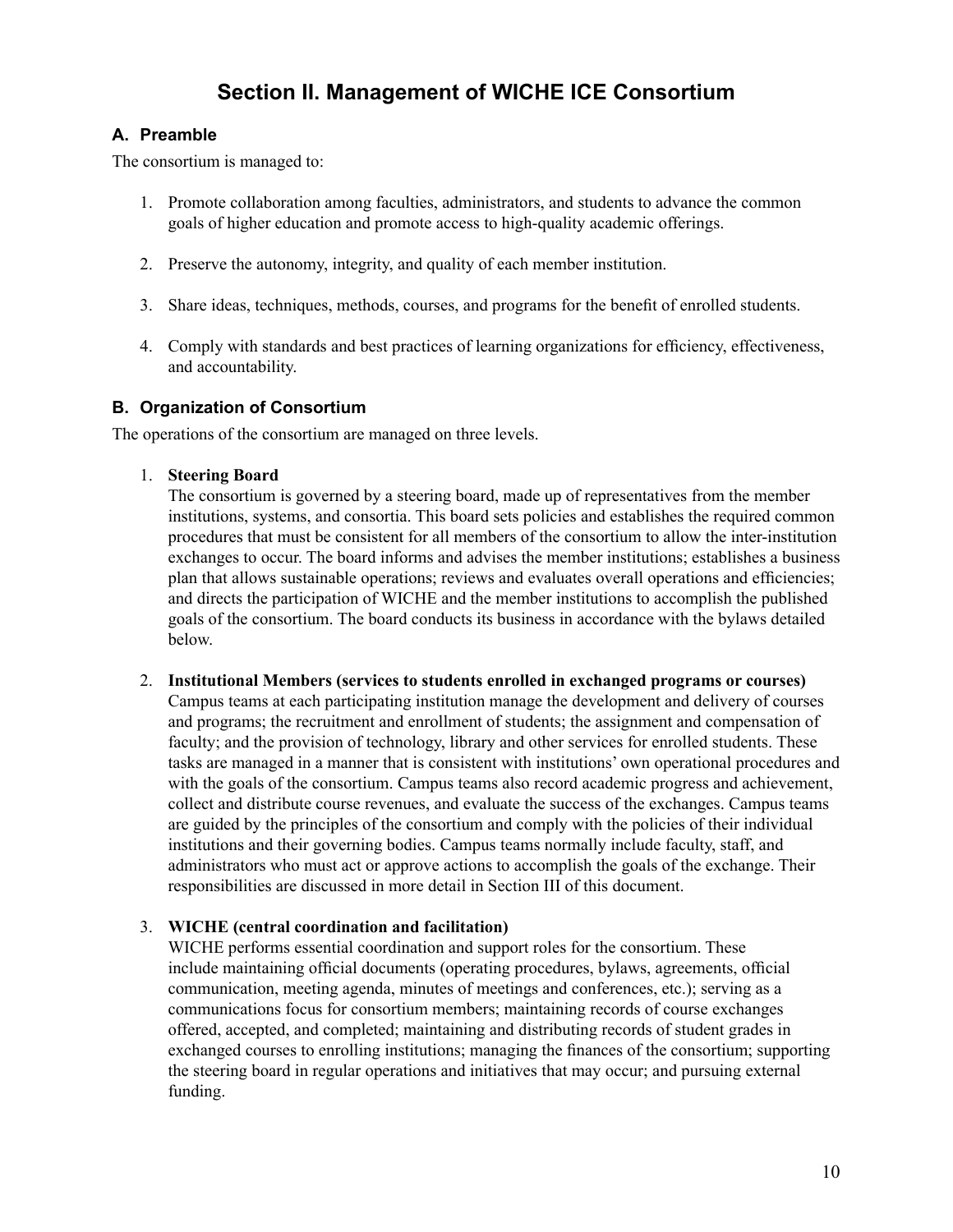The program director provides input into the direction and activities of the consortium through membership on the steering board. The project coordinator provides for the organization, data, communications, and processes required to allow effective operations of the course and program exchanges undertaken. The program director and project coordinator are both assigned duties related to the consortium and evaluated by the executive director of WICHE. The executive director of WICHE seeks and considers input from the WICHE ICE Steering Board and executive committee members when evaluating WICHE employees assigned to assist with WICHE ICE or its activities.

Further detail on the role of WICHE is found in Section III of this document. Descriptions of duties of key personnel, full details on organizational responsibilities, and reference to WICHE operational procedures are available directly from WICHE.

# **C. Steering Board Bylaws**

The steering board is responsible for the overall policy, direction, and assessment of WICHE ICE, including recommendations for membership or new programs. The steering board advises the program director concerning the implementation of policy; approves and funds activities; and promotes collaboration, scholarship and professional development of participants.

# 1. **Actions and Documents**

The board reviews and approves actions and documents including:

- • Mission, principles, policies, bylaws, common procedures, goals, and strategic plans for the consortium – initial and amended versions.
- Annual goals and workplan, to include the business and marketing plans for WICHE ICE; outcomes and annual goals related to new course exchanges and member institutions; plans for external funding; new suggestions for ways to share information among institutions and facilitate the exchange of courses and/or programs; and other materials to strategically direct the growth and development of WICHE ICE.
- • Establishment of membership fees and dues, and consortium budgets.
- • Financial reports and plans, including an annual operating budget and reports of expenditures. Revenue generated by membership dues, course fees, and external funding will be distinguished in the budget.
- • Grants and contracts for the consortium.
- New programs and new members.
- • Formation and charges for committees.

# 2. **Members**

- a. Steering board members Each institutional, system, and consortia member provides one representative to serve on the steering board. A steering board member should have knowledge of academic programs, the distance education program, and the member institution's or system's policies and procedures for offering courses at a distance. Members are expected to help direct or enable course and program exchanges within their own institutions, as outlined in the operations manual. Steering board members are not compensated by the consortium.
- b. Steering board officers The members of the steering board shall elect among themselves by simple majority vote a chair, vice chair/chair elect, liaison to the Western Academic Leadership Forum (WALF), and two at-large members. WALF is a group of provosts and vice presidents of academic affairs at master's- and doctoral-granting institutions in the 15 WICHE states, for which WICHE serves as secretariat. The officers shall be elected at the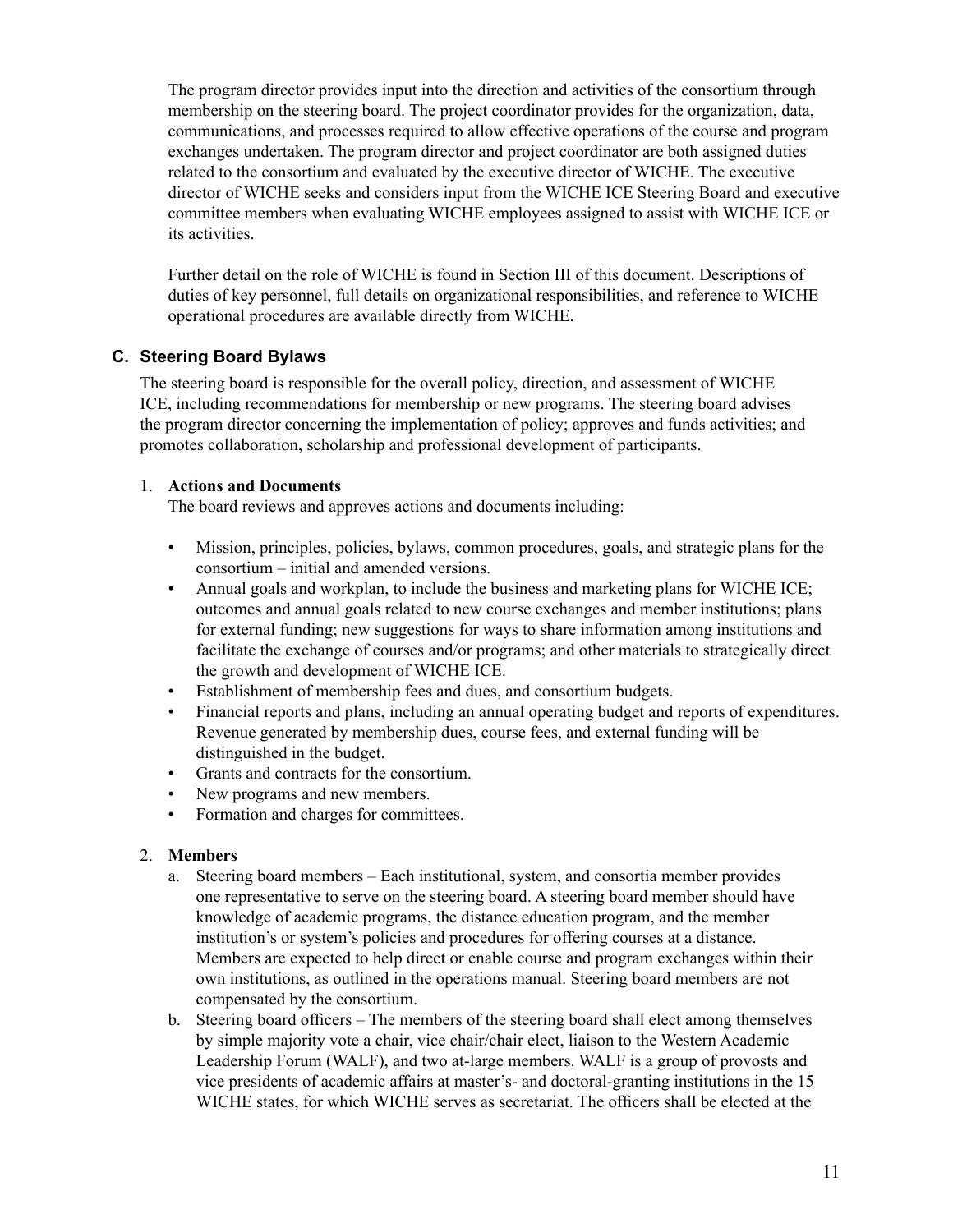annual meeting and shall hold office until their successors are elected and qualified. If the elected vice chair is willing to serve as chair for the coming year, that transition will be automatic and not included in the election.

 Unless circumstances intervene, elections will be held for vacant steering board executive committee positions (chair, vice chair and liaison to WALF) each spring at the scheduled steering board general meeting. If the meeting is not held, or if elections are not practical at the meeting, the election will be conducted by email or facsimile correspondence by WICHE staff. Under no circumstances will more than 24 months pass without elections being held.

c. Vacancies – Each WICHE ICE member institution shall appoint a representative to fill any vacancy from its institution and provide written notice of that appointment to the program director.

### 3. **WICHE ICE Meetings**

- a. Quorum A simple majority of the steering board members shall constitute a quorum for the transaction of business at regularly scheduled meetings. Members attending by audio or video conferencing are considered to be present.
- b. Voting All voting at meetings of the steering board shall be done in person, electronically, or via telephone at the time of the vote. Voting by proxy shall be allowed in the absence or unavailability of the designated representative. If a vote is required at a time when a meeting is not scheduled, voting shall be conducted by electronic ballot or by mail. Each WICHE ICE institutional and system member shall be allowed one vote.
- c. Every attempt will be made to reach steering board decisions by a consensual process. When consensus cannot be achieved, the issue at hand will be decided by majority vote.
- d. Steering board decisions will be made according to *Robert's Rules of Order Newly Revised*.

# 4. **Steering Board Meetings**

a. Agenda

 Each regular meeting's agenda will be set by the executive committee in consultation with the program director. Agendas will be available to members 30 days prior to the annual meeting. Members may submit items for inclusion in the agenda prior to that time. Standing meeting agenda items include:

- Membership and recruitment report.
- Exchange statistics (courses, programs, enrollments, credit hours, and participation, as well as exchanges that are offered, accepted, and completed, etc.) and a record of issues encountered, their resolutions, and comments from the institutions affected.
- • Financial report (consortium and course/program transactions).
- Progress report on annual workplan and goals.
- • Governance, policies, and procedures issues and updates.
- • Assessment, accreditation, and quality control.
- • Communications and marketing.
- Technology.
- • Evaluating the effectiveness of WICHE ICE.
- Dispute resolution issues over the past year.
- Other issues and reports from ad hoc committees will be included as needed.
- b. Annual meeting

 An annual meeting of the steering board shall be held before the end of each WICHE fiscal year (June 30). The program director, in consultation with the executive committee, shall determine the time and place of the meeting. Notice in writing or via email shall be given to each member at least 30 days in advance of the meeting.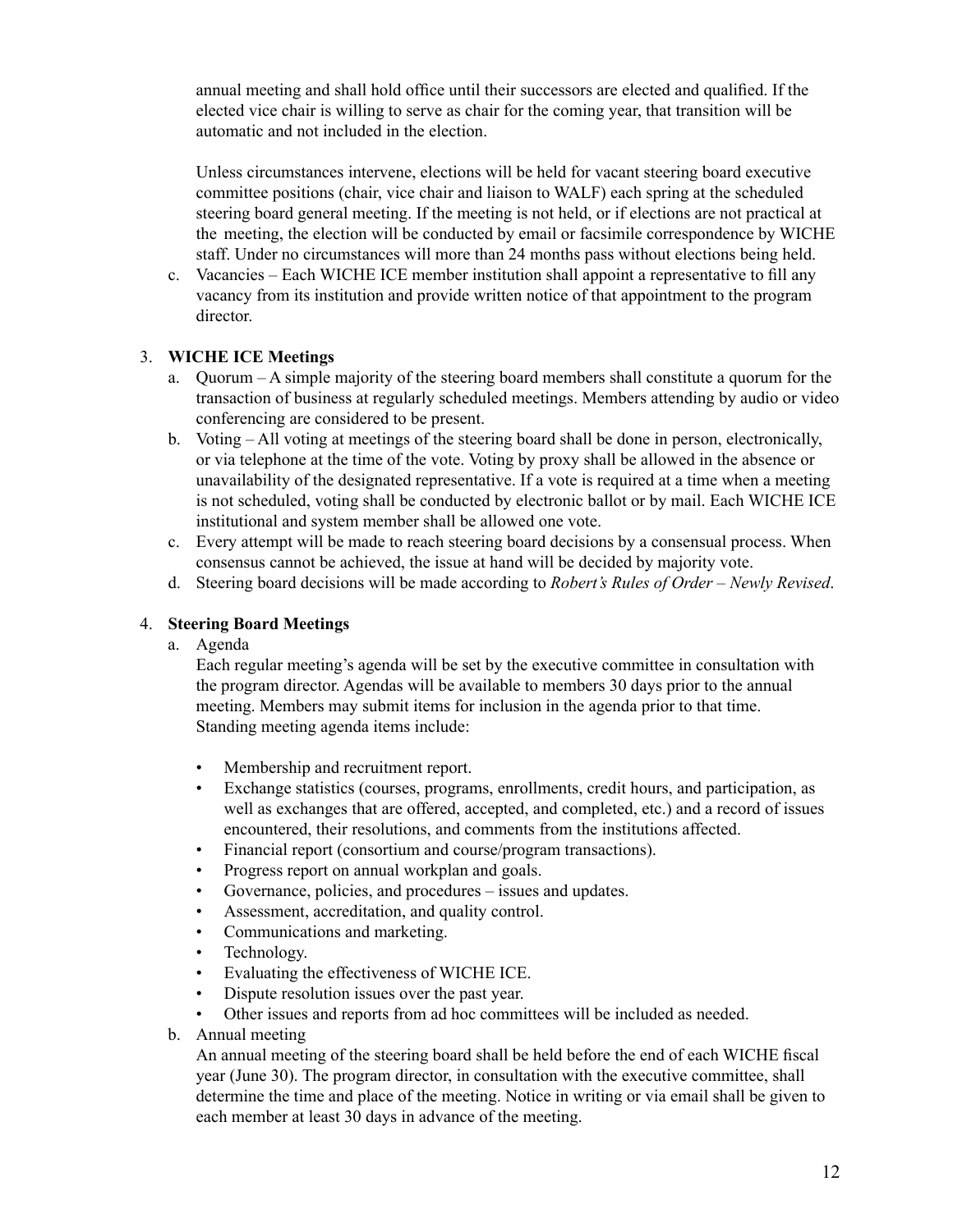c. Special steering board meetings

 Written notice stating the place, day, and hour of any special meetings of the steering board shall be mailed or electronically delivered to each board member not less than seven (7) days prior to any meeting. These meetings may be convened via video conference or telecon ference.

d. Meetings of subcommittees of the steering board

 Subcommittee meetings are called by the committee chair, who establishes and publishes the schedule and agenda. The chair reports back to the steering board with recommended action items and proposals for any action that affects consortium members.

# 5. **Committees**

The steering board has the authority to appoint any committee or subcommittees necessary to carry out the stated purpose of WICHE ICE.

a. Executive committee

The steering board executive committee, acting as representatives of the steering board and composed of a chair, vice chair, liaison to WALF, two at-large members and past chair, will perform thefollowing duties: The steering board chair will consult with the program director and staff to schedule and develop agendas for steering board meetings and conference calls and maintain official communication between the steering board members. Duties for the steering board chair include leading all steering board meetings and/or performing or delegating all other duties as the position may require. The steering board chair will provide general leadership and oversight of WICHE ICE policies and procedures. Vice chair/chair elect duties include performing the duties of the chair in the event of his/her absence and providing assistance to the chair. Western Academic Leadership Forum (WALF) liaison responsibilities include communication between WICHE ICE and WALF, and fostering WALF membership in the development of WICHE ICE. The program director will serve as an ex-officio voting member of the steering board and executive committee. Two at-large executive committee members shall be elected with the purpose of providing broad representation of the WICHE ICE membership on the executive committee. The past chair will provide continuity in leadership to the Steering Board executive committee.

b. Database subcommittee

The database subcommittee is currently reviewing the WICHE ICE database and helping characterize potential needs for this database. Database subcommittee members also identify resources to improve the database.

c. Other subcommittees

Other subcommittees address topics such as securing strategic opportunity funds to support WICHE ICE; identifying and convening supportive faculty members and administrators at institutions that can help advise WICHE ICE on issues related to specific institutional functions; and finalizing the memorandum of agreement between members institutions and with WICHE.

# 6. **Steering Board Communications**

Official communications of the consortium will be approved by the program director and posted on the website. Individuals and member organizations are free to publicly describe their association with the consortium; but for matters of policy, procedure, and guiding principles, each institution is asked to refer to the official site. Neither the consortium nor WICHE will engage in marketing for courses or programs in a way that presents consortium members in a competitive manner.

# 7. **Coordination and Support for WICHE ICE**

a. WICHE will provide *staffing and support* for WICHE ICE, including:

• Maintaining official documents.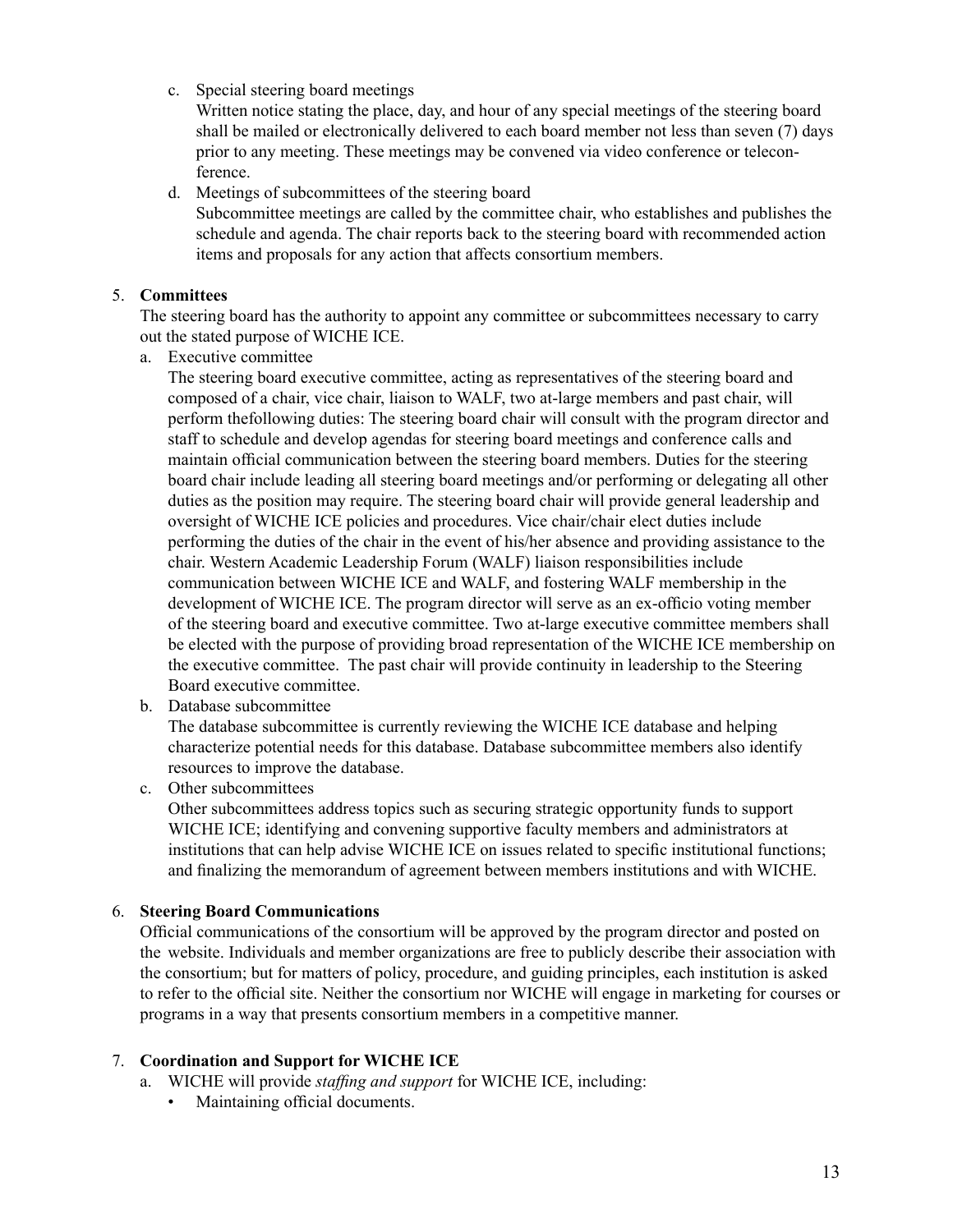- Facilitating communication between ICE members.
- Developing and maintaining a record of course and program exchanges and their associated academic and financial transactions.
- Processing invoices and collecting annual member dues.
- Maintaining the WICHE ICE database, including course information and required student information, as determined by the steering board.
- • Managing the finances of the consortium.
- Pursuing external funding.
- Managing external and internal communications.
- • Keeping records and providing reports on the annual workplan and financial reports presented at the steering board annual meeting.
- • Assisting in evaluations of program effectiveness.
- Recruiting consortium participants, including maintaining a list of prospective WICHE ICE members, and providing regular recruitment updates at the steering board annual meeting.
- Maintain official documents of course and program exchanges that are offered, accepted, and completed.
- b. WICHE, acting as secretariat, will fulfill *secretarial and treasurer duties* to include the following:
	- Keeping a true and complete record of the proceedings of steering board meetings. The secretariat shall attend to the giving and serving of all notices of the steering board and shall perform or delegate such other duties as the board may dictate.
	- • Keeping correct and complete accounts showing, at all times, the financial condition of WICHE ICE. The secretariat shall maintain the collecting, dispersing, and holding the funds for WICHE ICE. All funds shall be deposited in accordance with WICHE guidelines. Withdrawal and investment of funds shall be consistent with procedures established by WICHE.
- c. WICHE will maintain and serve as a *repository* for WICHE ICE documents including:
	- Mission and planning documents.
	- *• WICHE ICE Operations Manual*.
	- WICHE ICE Steering Board members.
	- WICHE ICE Steering Board bylaws.
	- • Memorandum of agreement and other agreements between WICHE ICE and member institutions.
	- Meeting agendas.
	- Meeting minutes.
	- Membership prospects and contacts.
	- • Agreements with other consortia groups.
	- • Consultant agreements.
	- • Annual workplans and financial records.
	- Membership applications.
- d. WICHE staff will develop a *business plan* that is approved by the steering board. The business plan will identify long-term strategies for WICHE ICE growth and sustainability. WICHE staff will also prepare an annual operating plan for review of the steering board at the annual meeting.
- e. WICHE staff, with assistance and approval from the steering board, will *seek external funding* for WICHE ICE and will manage grants, including grant and budget reporting. WICHE will serve as the fiscal agent for all external funds, including grants and member dues.

# 8. **Communications Regarding Consortium, Including Presentations and Dissemination of WICHE ICE Materials**

WICHE staff, with support from the steering board and member institutions, will make presentations regarding WICHE ICE to interested organizations and will disseminate information about WICHE ICE to attract more member institutions and course and program exchanges.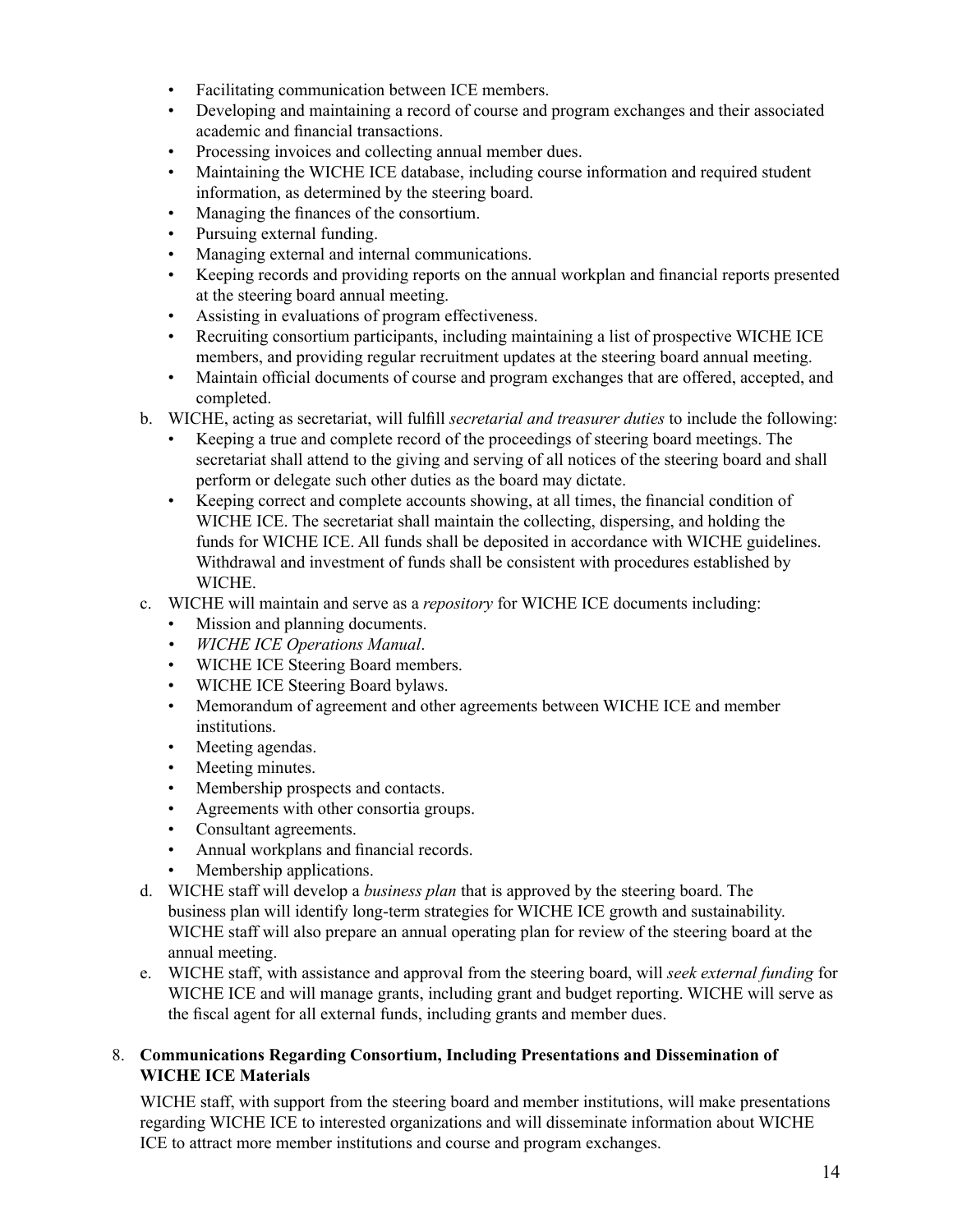# **Section III. Management of Course and Program Exchange**

# **A. Preamble:**

The internal processes and procedures used in the participating institutions to accomplish the exchange of courses and programs will differ according to the guidelines provided by their administrators and governing bodies. The policies and procedures described here are those that are common to all participating institutions, such that they define essential characteristics of the exchanges and enable them to proceed.

The policies and procedures for WICHE ICE are to be reviewed on an annual basis at the WICHE ICE annual meeting and adapted to meet the needs of member institutions. Institutions participating in program exchanges may also establish policies and procedures specific to their exchange if they are not in conflict with the existing consortia agreement. In cases of conflict, the program director has the authority to resolve the conflict and report the outcome to the steering board.

Policies and procedures are presented in tabular, semichronological form in Appendix D.

### **B. Course and Program Exchange Policies**

1. **Teaching Institutions (providing the course and paying the faculty member)**

It is essential that the faculty members teaching a course have a single set of dates, policies, and expectations for all members of the class. Students in a class cannot be treated differently, and the faculty member cannot be expected to know and abide by a number of differing policies. Therefore, the policies of the teaching institution and the class rules of the instructor are the primary standards that apply to student enrollment, attendance, performance, and behavior in exchanged classes. Disputes that arise from the application of those standards are resolved using the established policies of the teaching institution.

- a. Course and program design and curriculum approvals are processed and established institutionally by the originating institutions.
- b. Assignment and compensation of faculty is accomplished according to existing policies and agreements at the teaching institution.
- c. Courses made available for exchange are entered into the WICHE ICE database by the teaching institution with the information outlined in the *WICHE ICE Course Information Guide* (see Appendix B).
- d. The teaching institution determines the price required to make that course available to other students through WICHE ICE.
- e. The teaching institution determines the number of seats available to other institutions through WICHE ICE.
- f. While enrolling institutions will usually determine whether students possess the prerequisite knowledge and skills listed in the course record, in cases of doubt (or when directed by the teaching institution), the final acceptance of students into courses is the prerogative of the teaching institution. The enrolling institution's faculty or staff will work with the faculty of the teaching institution to determine the sufficiency of student preparation. Often, the required knowledge and skills will be demonstrated through coursework at the student's enrolling institution.
- g. Students from outside of the teaching institution who are enrolled through WICHE ICE are included on the course-management record but are not recorded in the teaching institution's official enrollment records. Their courses do not appear on transcripts from the teaching institution, and their student credit hours are not reported by the teaching institution in state and federal reports in the same manner as resident students. They may be assigned an official status that allows the institution to track their numbers and progress and that allows students access to resources and services of the teaching institution. The enrolling institution receives the FTE credit for the course.
- h. Students must be afforded some official standing and follow the academic policies of the teaching institution in matters related to student performance and evaluation, behavior, and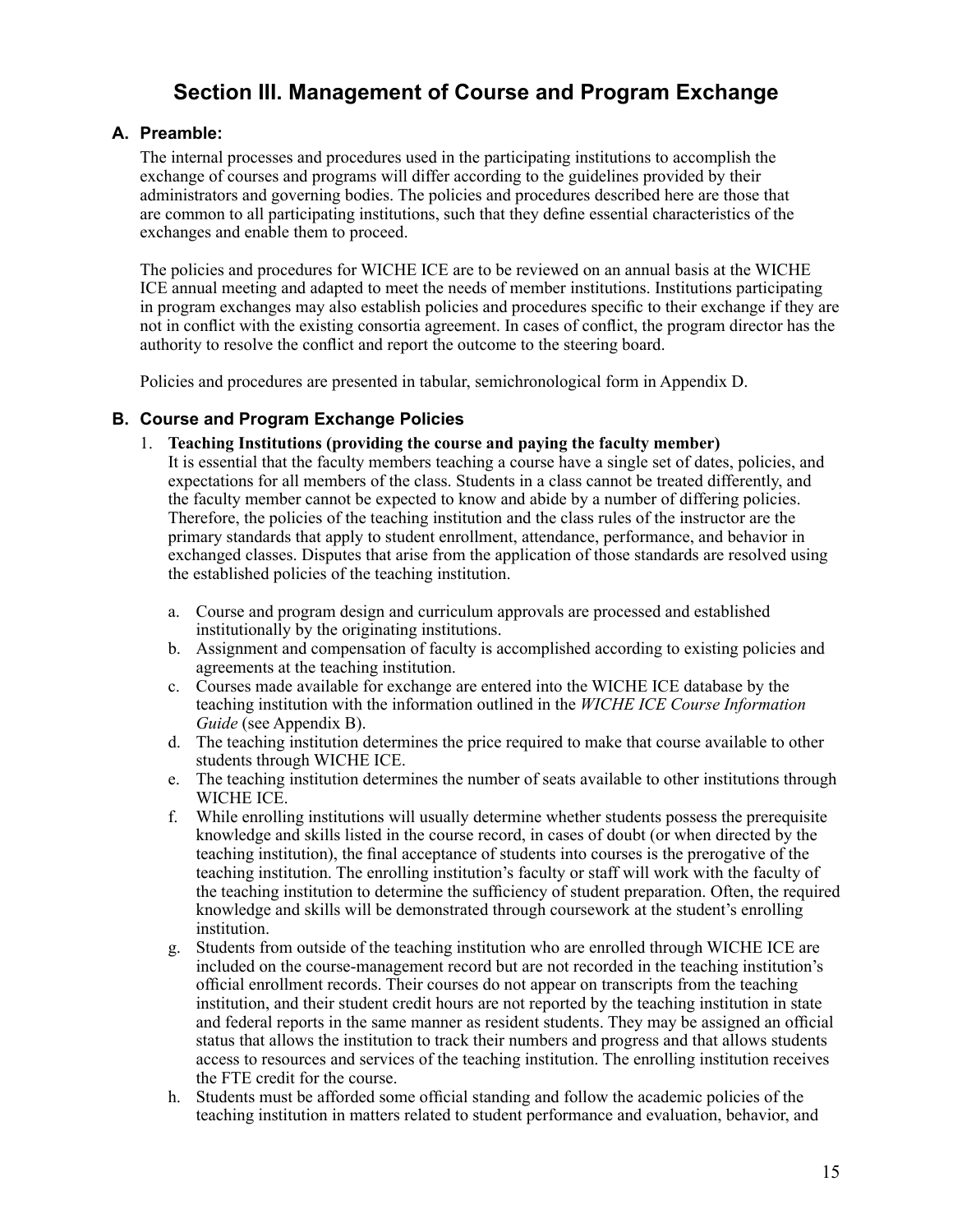discipline. Any actions or disputes regarding these issues are resolved using the published processes of the teaching institution.<sup>1</sup>

- i. The academic schedules of the teaching institution apply. All other deadlines, including dropload and refund dates, will be the dates that are normally followed by the teaching institution, once approved by the teaching institution.
- j. Faculty in the teaching institution keep and make available information that may be needed by the enrolling institution related to student performance, course effectiveness, and student services (such as the last date of attendance or participation for financial aid purposes).
- k. A faculty member's rank and status, as determined by his or her institution, are honored by all other member institutions.
- l. The requirements for and exchange of students' course evaluations can be negotiated between the enrolling and teaching institutions.
- m. The academic schedules of the teaching institution apply. This includes dates for start and end of instruction and holidays. All other deadlines, including drop/add and refund dates, will be the dates that are normally followed by the teaching institution.

#### 2. **Enrolling Institutions**

- a. Enrolling institutions, using the data provided in the *WICHE ICE Course Information Guide*, determine which courses to make available to students through WICHE ICE and build local course offerings for them.2
- b. Enrolling institutions charge tuition and fees to cover their own expenses and provide the predetermined price per seat to the teaching institution. Application to students in exchanged courses of tuition waivers, tuition caps, resident credit, or other special arrangements is done at the discretion of the enrolling institution.
- c. All courses made available at the enrolling institution through WICHE ICE are identified and marketed as such. Students are made aware of the opportunities they have to access courses from other institutions and of the differences in schedules, costs, expectations and procedures associated with those courses. (See "Student Information and Policy Agreement" – Appendix C). Students agree to the sharing of course and personal information as needed to permit efficient course exchanges.
- d. The enrolling institution's admissions policies apply for any program that is supported by courses imported through WICHE ICE.
- e. Official student records of the enrolling institution show exchange courses as local institutional courses. Resident credit determinations are at the discretion of the enrolling institution, as is the applicability of a course to institutional or program requirements.
- f. The enrolling institution will determine how to translate a course grade from a teaching institution using a grading system that differs from the enrolling institution's grading system. Students should be informed by their enrolling institution how grades from teaching institutions using different grading systems will be translated by the enrolling institution prior to course enrollment. The enrolling institution will be responsible for determining the method by which students will be so informed.

# 3. **General Policies**

- a. Each student's record in exchanged courses will be uploaded onto the secure WICHE ICE database. Grades will be shared on the site, according to the agreed-upon timeline. Each institution will facilitate the exchange of information, consistent with federal regulations for the release of information. Student records for each course will include at least: the student's name and identifier (from the enrolling institution or, if necessary, assigned by WICHE); and the course description including discipline (prefix), number, credits (semester or quarter), title, catalog description, dates or term, institution, faculty of record, and final grade (see Appendix B).
- b. If additional records of student performance on specific course outcomes are needed to enable program assessment at the enrolling institution, the exchange of information will be arranged separately between the enrolling and teaching institutions.
- c. Teaching and enrolling institutions are expected to provide essential student services (see Appendix E).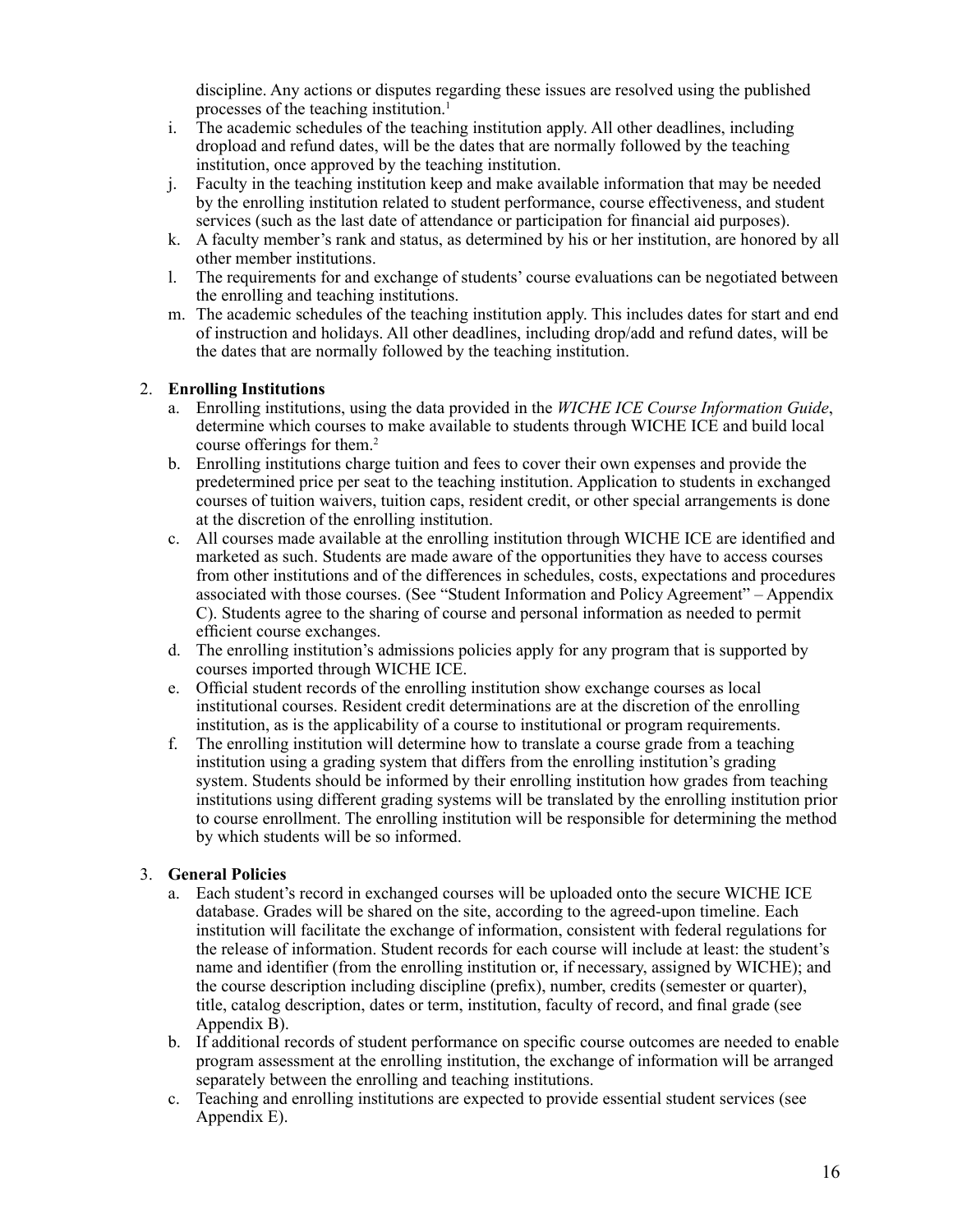d. The refund policy and refund schedule is determined by the enrolling institution. In determining the refund policy, the enrolling institution should account for its obligations to the institutions providing exchanged courses. Teaching institutions typically will not bill for the course until after all partnering institutions' add/drop dates. Special arrangements may be made between institutions if there are considerable differences between important term dates.

# **C. Course and Program Exchange Procedures**

These procedures are offered as an indication of activities that must occur at each institution participating in WICHE ICE. They are meant to be neither prescriptive nor exhaustive. These guidelines will be adjusted and supplemented with examples as the consortium gains experience with course and program exchanges.

Each institution is encouraged to appoint a **WICHE ICE Program Coordinator** (in addition to a steering board member) for the institution. Institutions are also urged to form a WICHE ICE implementation team, which functions in the following ways:

|                  | <b>Teaching Institutions</b>                                                                                                                                                                                                                                                                                                                                                                                                                                                                                                                                                                                                                                                                                                                                                                                                                                                                                                                                 | <b>Enrolling Institutions</b>                                                                                                                                                                                                                                                                                                                                                                                                                                                                                                                                                                                                                                                                                                                                                                                                                                                                                                                                                                                                                                                                                                                                                                     |
|------------------|--------------------------------------------------------------------------------------------------------------------------------------------------------------------------------------------------------------------------------------------------------------------------------------------------------------------------------------------------------------------------------------------------------------------------------------------------------------------------------------------------------------------------------------------------------------------------------------------------------------------------------------------------------------------------------------------------------------------------------------------------------------------------------------------------------------------------------------------------------------------------------------------------------------------------------------------------------------|---------------------------------------------------------------------------------------------------------------------------------------------------------------------------------------------------------------------------------------------------------------------------------------------------------------------------------------------------------------------------------------------------------------------------------------------------------------------------------------------------------------------------------------------------------------------------------------------------------------------------------------------------------------------------------------------------------------------------------------------------------------------------------------------------------------------------------------------------------------------------------------------------------------------------------------------------------------------------------------------------------------------------------------------------------------------------------------------------------------------------------------------------------------------------------------------------|
| Administratively | • Puts institutional systems into place<br>for academic support for schools/<br>departments wishing to share<br>courses. This may include, for<br>example, course-development<br>support; the setting of course<br>cost; invoicing and remitting<br>payments; support for articulation<br>agreements; marketing for courses/<br>programs; technical support,<br>including course management<br>systems (i.e., Blackboard,<br>WebCT, etc.) for WICHE ICE<br>students; and administrative<br>policies for participating faculty<br>and staff (assignment, workload,<br>compensation, evaluation).<br>• Ensures that students have official<br>standing at the institution and have<br>access to customary university<br>resources and services listed in<br>Appendix E.<br>• Coordinates course record, schedules,<br>pricing, seats offered and awarded,<br>student data, and other required<br>information with enrolling institution<br>and with WICHE ICE. | • Puts institutional systems into place<br>for academic support for schools/<br>departments wishing to share<br>courses. This may include course<br>scheduling and marketing; the setting<br>of tuition and fees; invoicing and<br>remitting payments; support for<br>articulation agreements; marketing<br>for courses/programs; and technical<br>support for the delivery and<br>course-management system being<br>used. Registrars and enrollment<br>officers may have to decide how<br>to list courses, how to assign local<br>signature authority (who signs grade<br>sheets, withdrawal forms, and other<br>documentation that the local faculty<br>would normally process), what<br>characteristics of posted courses need<br>special consideration in the course-<br>selection process, <sup>3</sup> how the courses<br>will be identified in the institutional<br>database, and what attributes will be<br>included.<br>• Ensures students have access to<br>university services (see Appendix E).<br>• Coordinates course record, schedules,<br>pricing, seats offered and awarded,<br>student data, and other required<br>information with teaching institution<br>and with WICHE ICE. |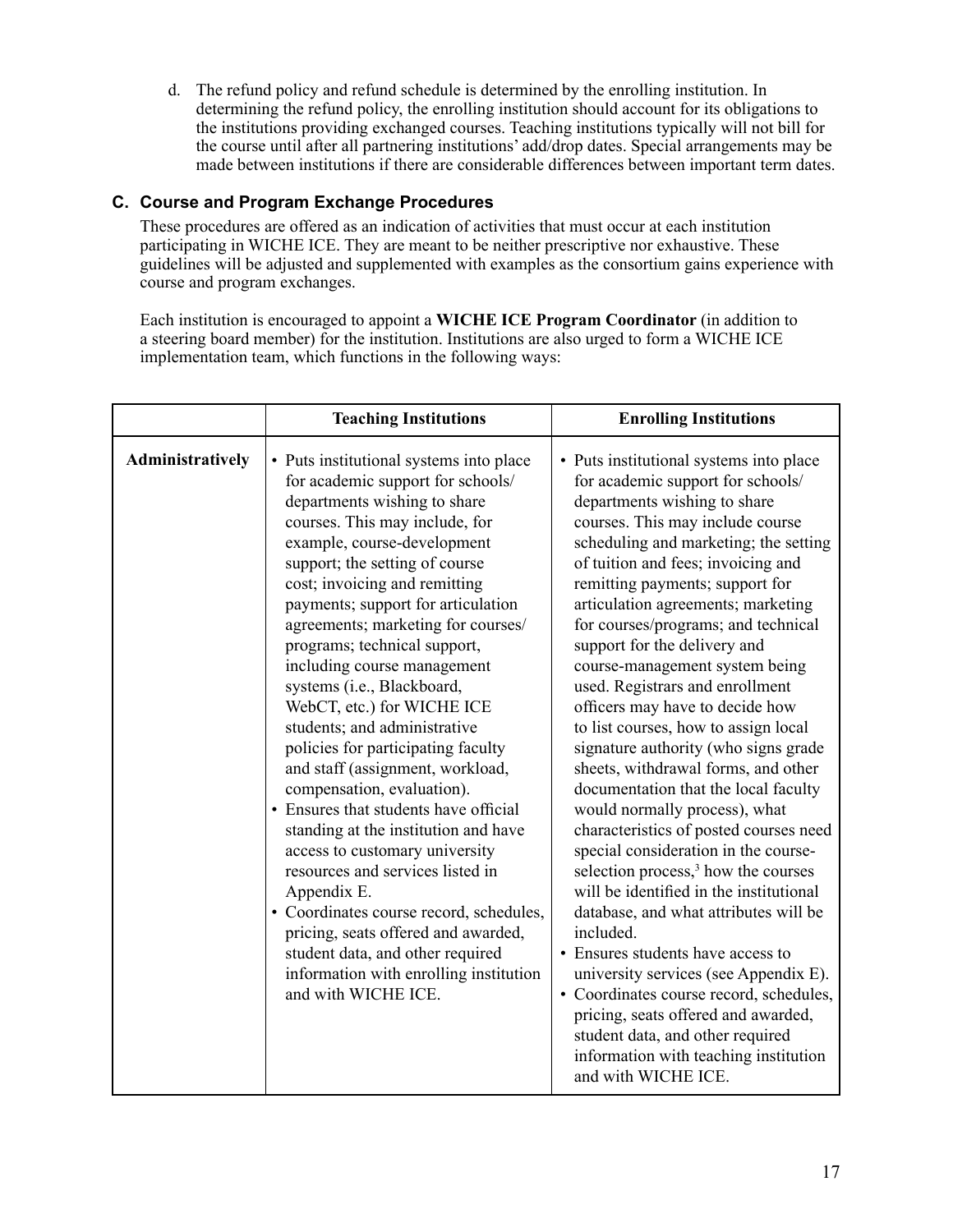|                         | <b>Teaching Institutions</b>                                                                                                                                                                                                                                                                                                                                                                                                                                                                                                                                                 | <b>Enrolling Institutions</b>                                                                                                                                                                                                                                                                                                                                                                                                                                                                                                                             |
|-------------------------|------------------------------------------------------------------------------------------------------------------------------------------------------------------------------------------------------------------------------------------------------------------------------------------------------------------------------------------------------------------------------------------------------------------------------------------------------------------------------------------------------------------------------------------------------------------------------|-----------------------------------------------------------------------------------------------------------------------------------------------------------------------------------------------------------------------------------------------------------------------------------------------------------------------------------------------------------------------------------------------------------------------------------------------------------------------------------------------------------------------------------------------------------|
| Academically            | • Creates a course offering plan, and<br>arranges for courses to be shared.<br>• Develops course content and<br>outcomes, establishes course level<br>and credits, assigns faculty according<br>to institutional policies, and, where<br>needed, assists enrolling institutions<br>in evaluating student preparation for<br>courses (prerequisite knowledge and<br>skills and access to equipment or<br>experiences).<br>• Assesses course effectiveness in<br>achieving learning outcomes, and<br>shares evidence and analysis with<br>enrolling institutions, as arranged. | • Evaluates course content, outcomes,<br>and other characteristics.<br>• Determines which courses to select<br>and schedule as local sections, and<br>determines their applicability to<br>academic programs.<br>• Arranges for special testing or<br>student experiences, and evaluates<br>student completion of prerequisites,<br>as coordinated with the teaching<br>institution.<br>• Determines if assessment data (in<br>addition to student's final grade) is<br>needed from the teaching institution.                                             |
| <b>Student Services</b> | • Responds to student information<br>requests, provides access to<br>course content and management,<br>and ensures student access to<br>the bookstore and to library and<br>information services.<br>• Provides enrolled students with<br>access to persons and procedures for<br>resolution of any disputes that may<br>arise related to academic policies and<br>expectations related to the course(s)<br>in which they are enrolled.                                                                                                                                      | • Advises and counsels students;<br>administers financial aid; and<br>provides normal student services<br>with respect to placement, testing,<br>tutoring, disability support, health,<br>safety, insurance and appropriate<br>activities.<br>• Ensures student access to the<br>bookstore and to library and<br>information services.<br>• Provides enrolled students with<br>access to persons and procedures<br>for resolution of any disputes that<br>may arise related to administrative<br>policies and expectations regarding<br>their enrollment. |

# **D. Timeline and Course Offering Plan**

Institutions should give notice of courses available to share through the WICHE ICE database well in advance of the term in which they are to be taught (one year, if possible), so that institutions requesting seats will have enough time to develop an institutional plan, determine course articulation, and market courses.

# **E. WICHE Assistance**

WICHE assists the participating institutions with:

- • Initiating interinstitutional discussions and arrangements.
- • Communicating and coordinating with regional accrediting agencies.
- • Helping to coordinate course-offering plans for collaborative program partnerships.
- • Developing and maintaining the WICHE ICE database for student and course information.
- • Loading course rosters onto the WICHE ICE database.
- Advising on the adoption and use of course-management systems and the application of standards and best practices.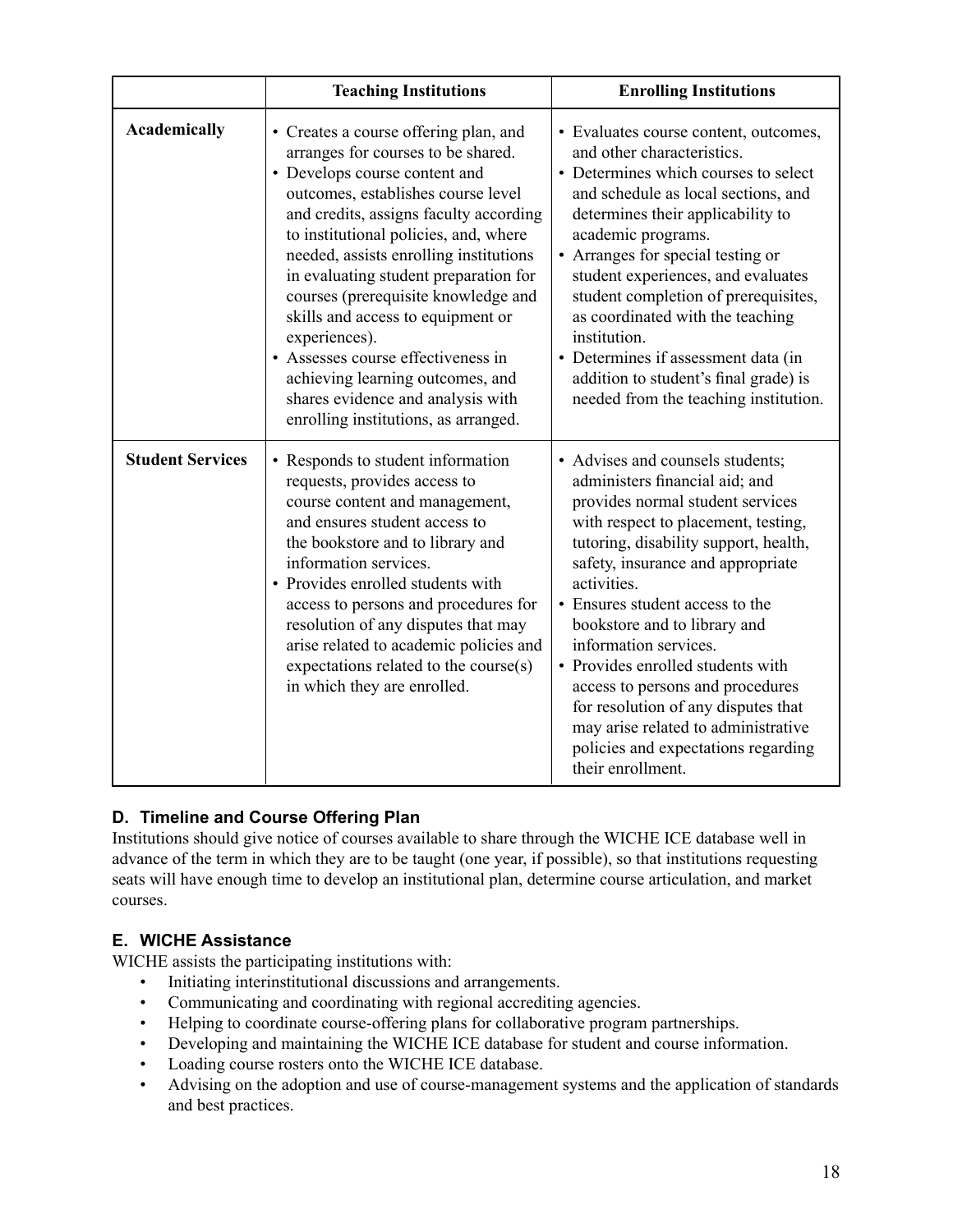- Providing for the exchange of enrollment, student grades, and other data in the WICHE ICE database.
- Providing assistance as requested to teaching institutions to invoice enrolling institution for seats exchanged.

WICHE policies and procedures for supporting the course and program exchanges undertaken by this consortium are detailed in an accompanying manual.

# **Notes:**

1. Some disciplinary actions may affect the student's status at both the teaching and enrolling institutions. For example, a serious incident of plagiarism may result in a failing grade (teaching institution) and dismissal from an academic program (enrolling institution).

2. In a given discipline, an institution may decide to select and schedule only courses that have direct equivalents in the enrolling institution's inventory, that are used in accredited programs, or that are taught on a particular schedule.

3. See note 2.

*Communications regarding any aspect of these operating procedures or questions about the consortium or its activities may be directed to the program director or may be sent to WICHE ICE Steering Board members at each institution. Contact information is available on the Website.*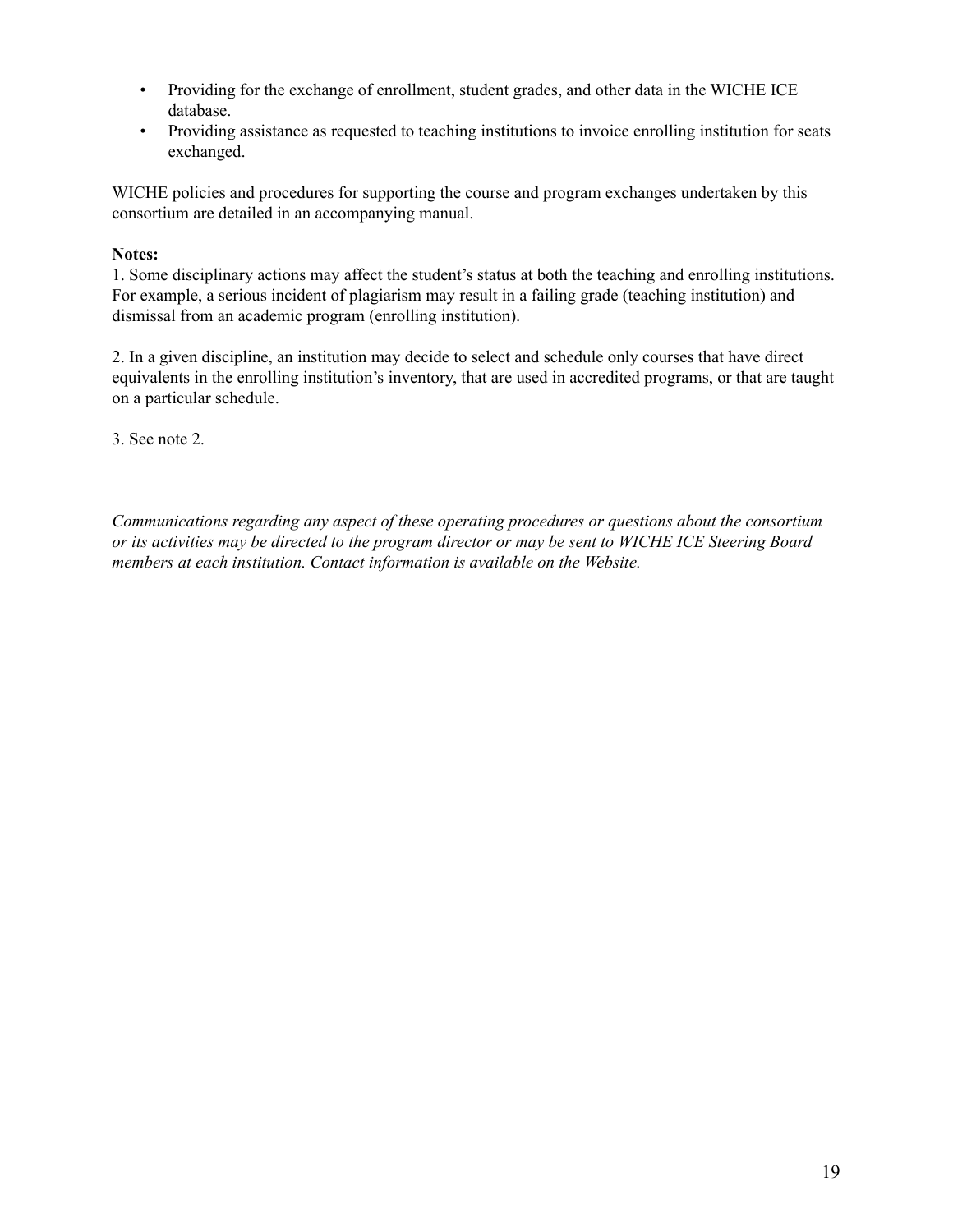# **WICHE ICE Procedures for Membership and Memorandum of Agreement**

## **Membership Process**

- 1. Institutional membership: Regionally accredited institutions located within the 15-state WICHE region\* shall request membership in WICHE ICE through WICHE; shall agree to the guiding principles and policies of the consortium; and shall commit to work cooperatively with other WICHE ICE member institutions to accomplish the purpose of the consortium.
- 2. System membership: Systems of higher education encompassing more than one accredited institution within a state or geographical area are eligible for system membership. System membership includes a seat on the steering board and confers benefits on the system institutions, as described in the WICHE ICE financial plan.
- 3. WICHE affiliation: Regionally accredited institutions located outside the WICHE region may apply to join WICHE ICE. Any regionally accredited institutions requesting membership in WICHE ICE shall submit a request to the program director, who will present it at the next WICHE ICE Steering Board meeting.
- 4. Institutions and systems that agree to join the WICHE ICE consortium will execute a memorandum of agreement (MOA) similar to that included below. A record of all MOAs will be maintained by the program director.
- 5. Good standing: To remain in good standing, WICHE ICE member institutions shall post or receive seats in at least one WICHE ICE course; execute the joint responsibilities in the MOA; pay the membership fees and annual dues; and designate a representative to participate in the steering board meetings, according to the stated time frame.
- 6. Voluntary termination of membership: An institution may terminate its membership in WICHE ICE by submitting a letter to the chair of the steering board stating its intention to withdraw. Whenever possible, notification will be given at least one (1) year in advance of termination of membership. Some financial and curricular obligations may continue after notice of termination.
- 7. Involuntary termination of membership: Failure to maintain good standing due to nonpayment, nonparticipation, or other just cause shall be reviewed by the steering board and may result in the loss of membership.

\* The WICHE member states include Alaska, Arizona, California, Colorado, Hawaii, Idaho, Montana, Nevada, New Mexico, North Dakota, Oregon, South Dakota, Utah, Washington, and Wyoming.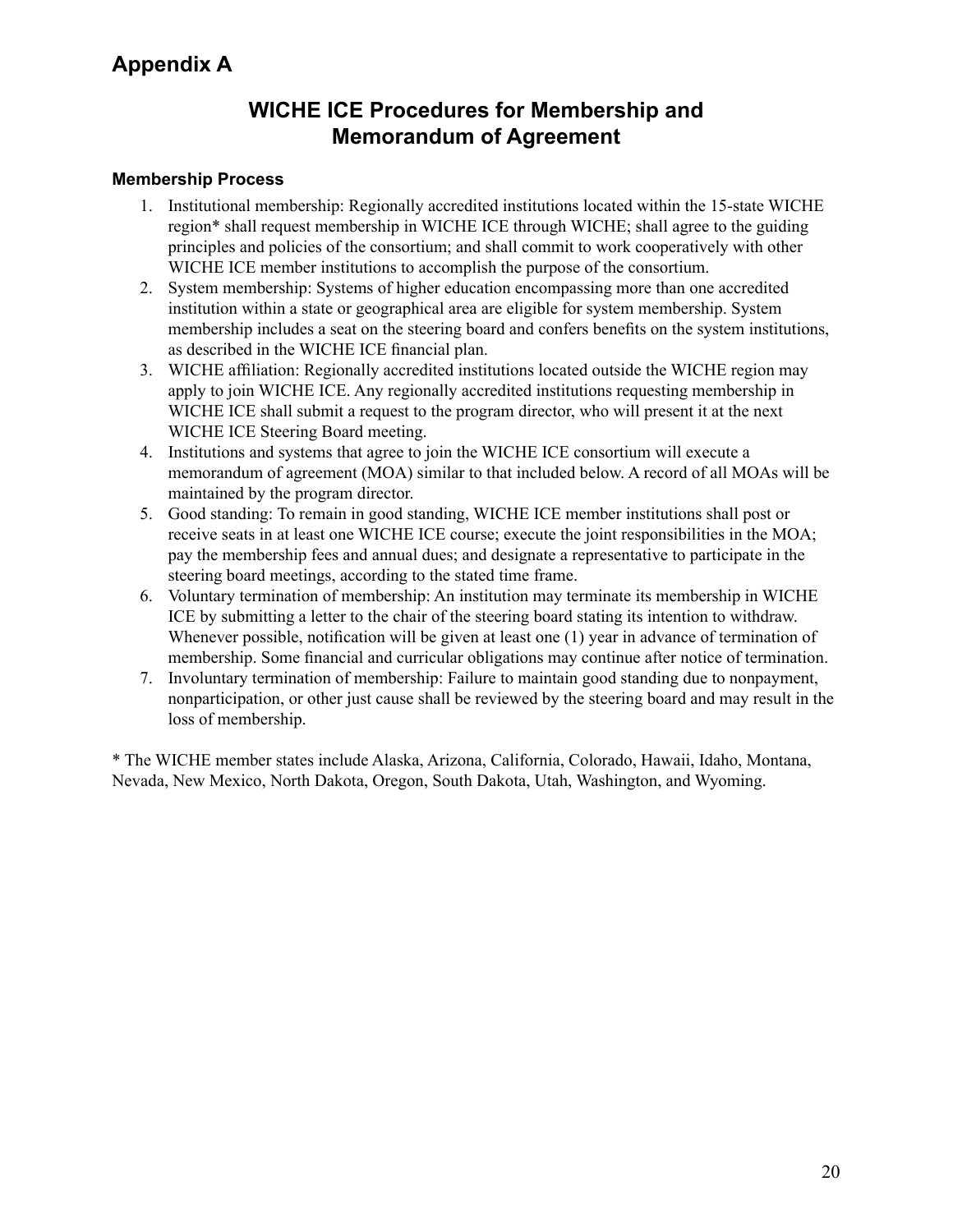# **Memorandum of Agreement – Institutional Membership Western Interstate Commission for Higher Education Internet Course Exchange (WICHE ICE)**

The Western Interstate Commission for Higher Education's Internet Course Exchange (WICHE ICE) is a consortium of member institutions and systems with a common set of policies, procedures, and support systems for sharing distance-delivered courses among regionally accredited institutions in the 15 WICHE member states and beyond. WICHE ICE broadens the mix of distance-delivered courses that are available to students while leveraging the resources of member institutions and systems that collaborate as WICHE ICE partners.

This Memorandum of Agreement is entered into by the Western the Western state of  $\mathbb{R}^n$ . Interstate Commission for Higher Education, and the WICHE ICE Consortium. All WICHE ICE member institutions and systems shall be entitled to all rights and support and share the responsibilities of all members who are signators to this Memorandum of Agreement.

To provide a process by which the WICHE ICE members can jointly undertake course and program exchanges and in consideration of the mutual agreements in this Memorandum of Agreement, the WICHE ICE member institutions and systems agree as follows:

I. **WICHE ICE Governance**. In accordance with the WICHE ICE Bylaws, WICHE ICE is governed by a steering board composed of a representative from each member institution and system.

II. **Funding**: Common activities of the member institutions and systems and administrative support for course and program exchanges are financed through membership fees, annual dues, course fees, grants, and donations, or some combination thereof, that are collected and dispersed in accordance with the WICHE ICE financial plan.

Each WICHE ICE member institution and system bears its own costs for any activity, project, or program undertaken by the institution or system through WICHE ICE that is not specifically funded by a membership fee, contract, grant, or other support, including course or program revenues.

III. **Administration and Management**: Each WICHE ICE member institution shall provide administrative oversight and program management of the member institution's shared programs or courses. The consortium and the coordinated activities of the member institutions and systems shall be managed by the steering board and WICHE in accordance with the WICHE ICE Bylaws and *WICHE ICE Operations Manual*.

IV. **Joint Responsibilities**: The WICHE ICE member institutions and systems shall be jointly responsible for the interinstitutional courses and programs that they share and shall:

- A. Adhere to the guiding principles of the consortium.
- B. Abide by the institution's or system's own policies and procedures.
- C. Assume responsibility for the quality of design and delivery of shared courses and programs.
- D. Abide by accreditation standards and best practices for distance education.
- E. Inform and obtain appropriate approvals from institutional and system governing board members.
- F. Enable the exchange of courses and programs between their institution and members of the consortium through the establishment of appropriate local controls, the promotion of exchanged courses and programs, and coordination with the WICHE ICE Project Coordinator and other members of the consortium, including: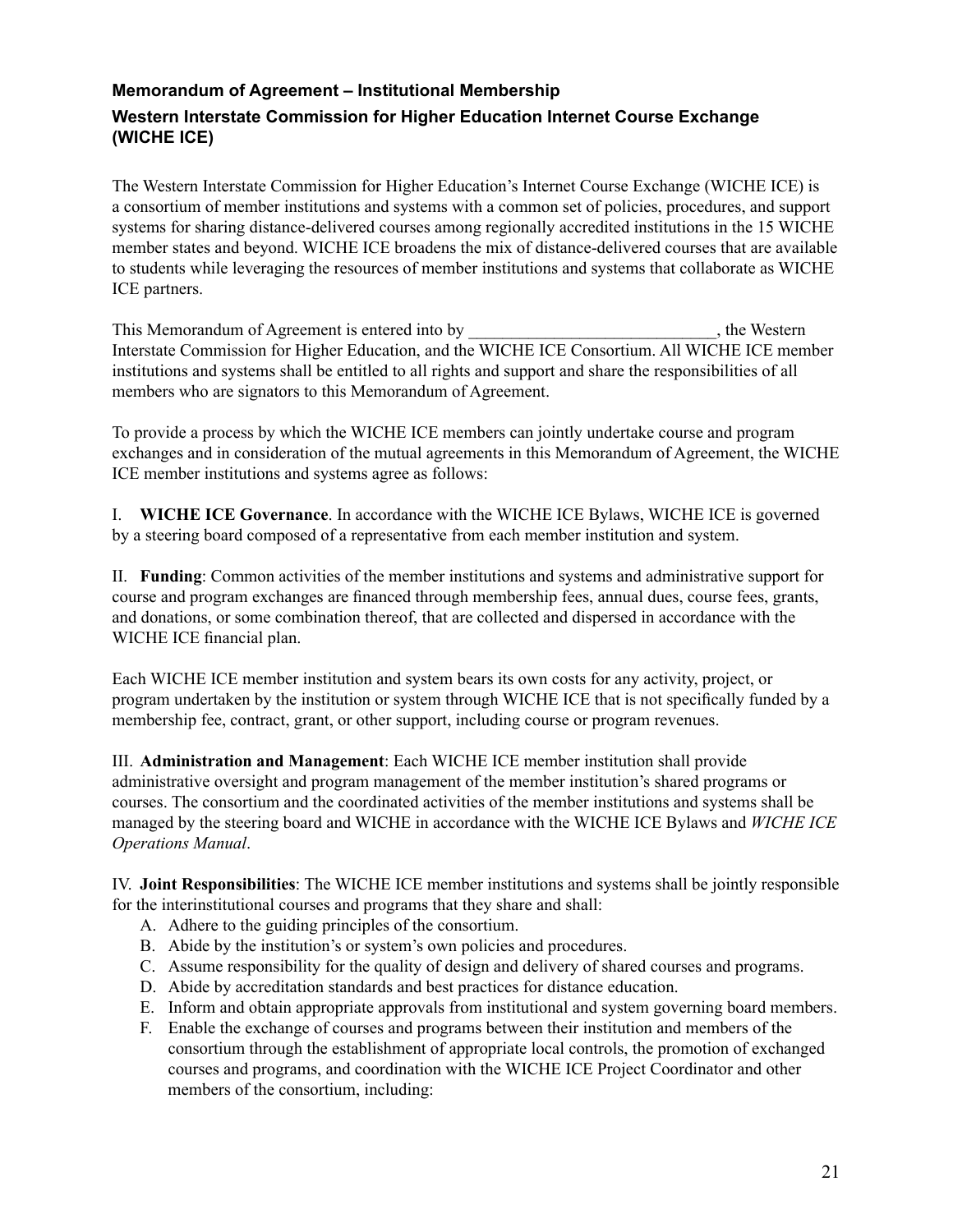- 1. Establishing and publishing local policies and procedures for all areas involved in WICHE ICE activities.
- 2. Identifying knowledgeable contacts in enrollment, IT, student services, administrative services, academic and other areas impacted by course exchanges.
- G. Communicate information and coordinate activities among institution and system faculty and administrators and WICHE.
- H. Pay annual membership dues.
- I. Appoint a member to the WICHE ICE Steering Board.

V. **Intellectual Property**: All discoveries, technology, know-how, trademarks, copyrights, patents, and intellectual property arising out of or in connection with an interinstitutional course or program shall be governed by the WICHE ICE member institution authoring, creating, conceiving, and reducing it to practice; shall be subject to such terms and conditions as may be contained in any agreement that the WICHE ICE member may have with the sponsors; and shall be subject to the institutional intellectual property policies of that WICHE ICE member institution or system.

VI. **Term of Agreement**: This agreement remains in effect for 10 years unless the institution or system is voluntarily or involuntarily separated from the consortium, according to the consortium operating procedures. Where possible, one year's notice of intention to withdraw from the consortium will be given.

The agreement is renewable, upon the written agreement of the parties.

VII. **Continuing Obligations**: Some agreements to provide courses, programs, or services to students, or agreements to fund courses or other activities that are initiated through this consortium, may continue under institutional or accreditation guidelines, regardless of this institution's association with the consortium.

By affixing the appropriate signatures to this document,

indicates its agreement to join the Western Interstate Commission for Higher Education Internet Course Exchange, according to the terms of the Memorandum of Agreement, and acceptance by WICHE and the consortium. This agreement does not create any third party beneficiaries and can only be enforced by WICHE and the parties of the Memorandum of Agreement.

Signed the day of  $\qquad \qquad$  , 20.

\_\_\_\_\_\_\_\_\_\_\_\_\_\_\_\_\_\_\_\_\_\_\_\_\_\_\_\_\_\_\_\_\_\_\_\_\_\_\_\_\_\_\_\_\_\_\_\_\_\_\_\_\_\_\_\_\_\_\_\_\_\_\_\_\_\_\_\_\_\_\_\_\_\_\_\_ Printed name and title of institution's academic officer WICHE ICE Program Director

\_\_\_\_\_\_\_\_\_\_\_\_\_\_\_\_\_\_\_\_\_\_\_\_\_\_\_\_\_\_\_\_\_\_\_\_\_\_\_\_\_\_\_\_\_\_\_\_\_\_\_\_\_\_\_\_\_\_\_\_\_\_\_\_\_\_\_\_\_\_\_\_\_\_\_\_

Signature of institution's academic officer Chair, WICHE ICE Steering Board

Adapted from Great Plains Idea. Permission to use granted October 2006. Copyright 2003, Kansas State University on behalf of the Great Plains IDEA. All rights reserved. For other use of this document, contact alliance@ksu.edu.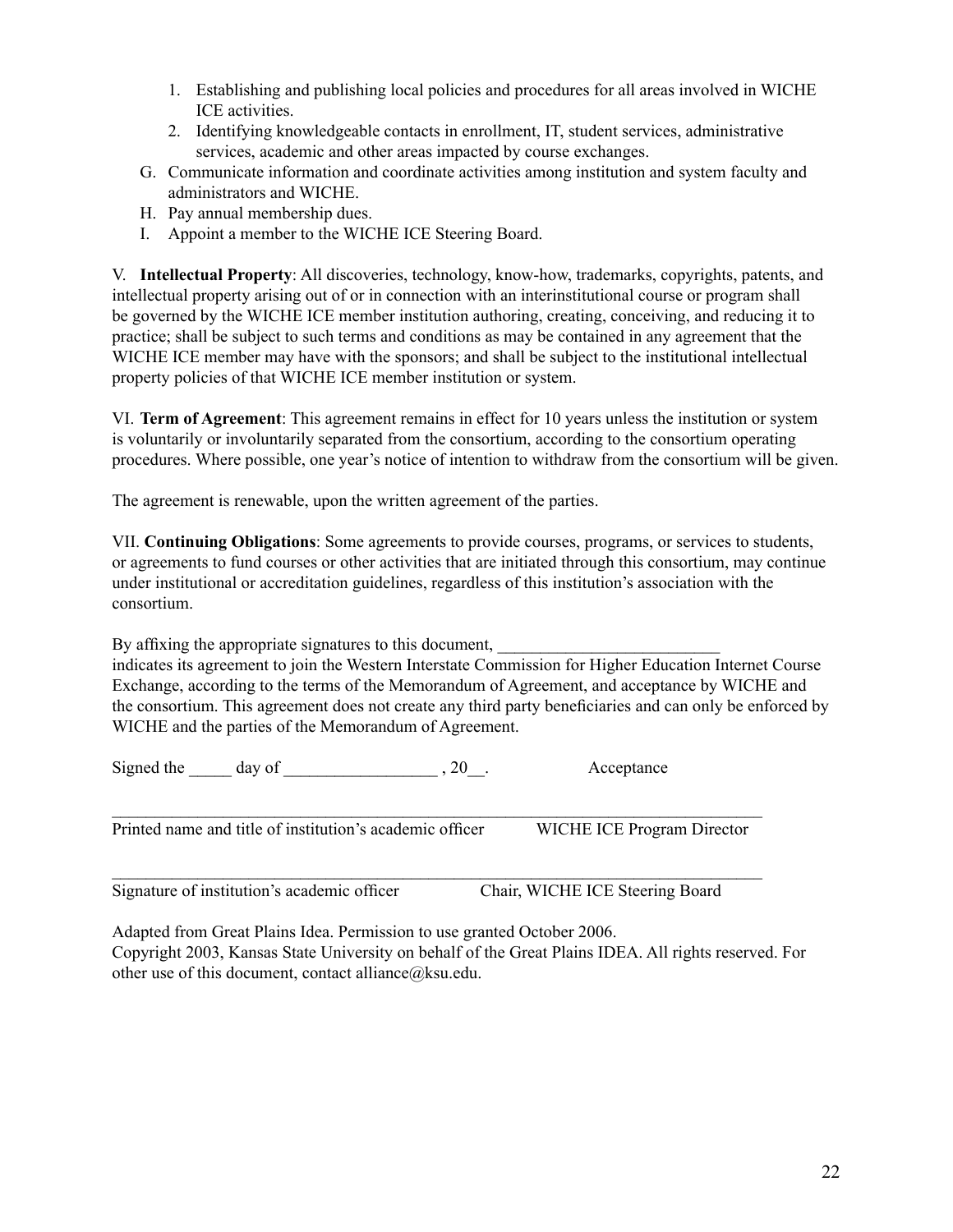# **Appendix B**

# **WICHE ICE Course Information Guide**

# **Course Information from the TEACHING INSTITUTION, to be posted on WICHE ICE. ENROLLING INSTITUTIONS make selections based on this information.**

- Teaching Institution and Website.
- • Course Prefix and Number.
- Course Title.
- • Course Credits (quarter, semester, or CEU).
- Course Level Upper or lower division, precollegiate, undergraduate, graduate, professional level, continuing education/ non-credit program.
- • Campus and Course Catalog URL.
- Instructor: Name and contact information.
- Special Instructor Attributes : Such as, Nobel laureate, academically qualified by AACSB, has own TV show.
- Description of Course.
- Syllabus, including:
	- Course objectives
	- Text/readings
	- Student learning outcomes
	- Assignments
	- Schedule of content
	- How assignments are evaluated
	- Assessment processes
	- Special technology requirements
- Prerequisites: Courses and (if feasible) knowledge or skills, since course identifiers vary. If the prerequisite courses are described on a website, consider including the links.
- Delivery Method, Requirements: Software, lab materials, access to databases, technology.
- • Dates: Start and end of instruction. Campus visits required. Practicum, clinical, or engagement required.
- • Special Arrangements: Arrangements that students must make (e.g., make a video; give a presentation or performance; take a skills test; visit a clinical or industry site; partner with a local entity, etc.).
- Academic Contact: May be someone other than faculty available to answer course questions.
- Administrative Contact: For student policy or procedural inquiries and dispute guidance – may be one person per institution.
- Contact email: Instructor and staff supporting the course.
- IT Contact: For help desk at teaching institution.
- • Contact Information: For bookstore and library of teaching institution.
- Cost per Seat: Payable to the teaching institution.
- Availability: When course is generally offered.
- Faculty Qualifications: Including information such as selling points of faculty, rank and area of research or interest, faculty experience with the media used, successes, student testimonies of course value, etc.
- Student Readiness Checklist: Experience, software, student ability with particular equipment or processes that enrolling institution should document or verify prior to enrollment in the course.
- Available Seats, by Semester:
	- Term
	- Section
	- Instructor
	- Seats (number available)
	- Credits
- **Enrollment Limitations.**
- Other Important Information.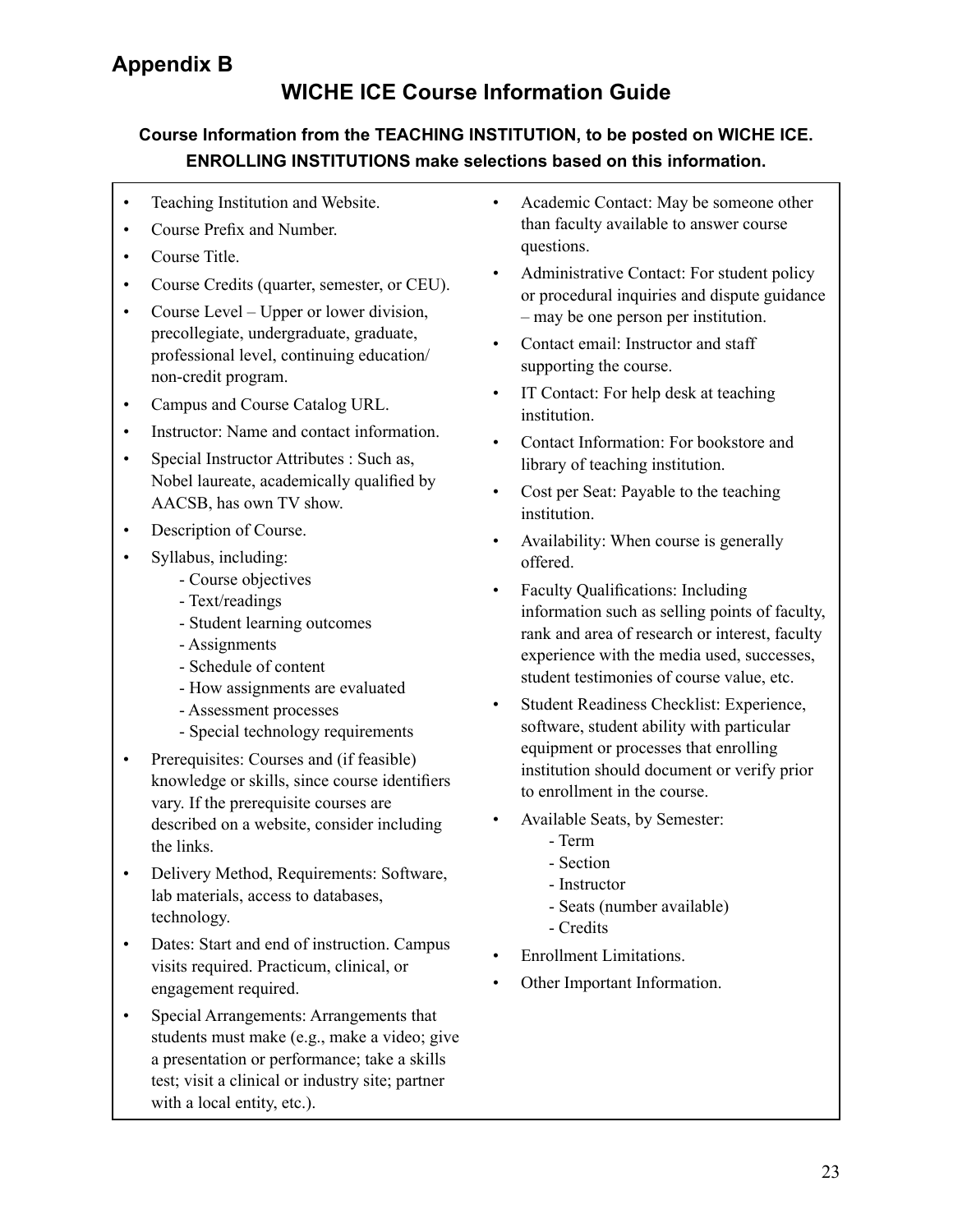# **Sample Form (based on form from University of Alaska Anchorage (UAA))**

# **Student Information and Policy Agreement**

For UAA students enrolling in courses offered through the WICHE ICE Consortium

### **Course Information**

UAA is a member of a consortium of accredited institutions of higher learning in the Western United States called the Western Interstate Commission on Higher Education Internet Course Exchange – WICHE ICE. The members of the consortium have developed courses that may be delivered using various technologies to many locations within the WICHE region. If you elect to register for one of those courses, you must be aware of the following information and agree to the policies that govern the course delivery.

#### **Registration**

The course, **(UAA Subject, Number, Title and Section)**, is presented as a UAA offering for credits. You may register for the course through the usual UAA registration process, paying all tuition and fees in the process. Special discounts and tuition waivers may not apply to this course. Registration and enrollment deadlines and course start and end dates are listed in the UAA online schedule and may differ from other UAA offerings. Since you will be enrolling as a UAA student, you are responsible for adhering to the established policies and procedures found in the UAA catalog and student handbook. There are, however, certain academic policies and procedures of the teaching institution, listed below, that take precedence.

#### **Delivery**

This course is delivered by (the Teaching Institution) , an accredited institution and member of the WICHE ICE consortium. The course instructor has supplied a syllabus, available at , which includes course topics, the schedule of activities, student expectations, student learning outcomes, evaluation criteria, and contact information. It is your responsibility to contact the course instructor and comply with the requirements and the schedule of the course. It is also your responsibility to comply with the academic policies of the teaching institution in areas such as academic integrity, course performance, and behavioral standards. Evaluation of your performance and computation of the grade in your course is the responsibility of the instructor of record and the teaching institution. Any dispute regarding process or content of that evaluation is subject to the review policies of teaching institution.

#### **Student Services**

- General UAA services available to any UAA student in your status are available to you.
- Library services will be provided by both UAA and the teaching institution. Access to online and other library services at the delivery institution will be arranged through the course instructor.
- IT services will be provided by both UAA and the teaching institution. Regular student access to the UAA network, email, and information services will follow your course registration. The IT staff and help desk at UAA will assist in technology issues associated with this course delivery that are under the control of UAA. Departmental and IT staff at the delivering institution will assist with issues that they control. Contact information is available through your course instructor.

#### **Records**

Your academic record at UAA may be shared with appropriate persons from (the Teaching Institution) in order to determine sufficient academic preparation for this course. The instructor of record from (the Teaching Institution) will maintain records of your performance in the assignments and activities of the course. These records will be available for your review and the review of UAA program faculty for which this course may apply. A record of your enrollment and performance in this course will also be submitted to WICHE to facilitate transfer of that information between institutions. A copy of your course record, including your final course grade, will be maintained in the WICHE ICE database for a period of five (5) years.

The instructor of record will submit the final grade earned in the course to the UAA registrar through a mechanism established by WICHE ICE. The final grade submitted will be posted on your UAA transcript and will be used in the calculation of your overall GPA. Courses offered in this manner may be considered to be resident credit only in special circumstances that are agreed to in writing prior to the student's completion of the course.

#### **Agreement**

 $\overline{a}$ 

I agree to the policies and procedures outlined above and wish to continue my registration in the course identified.

Student Name Date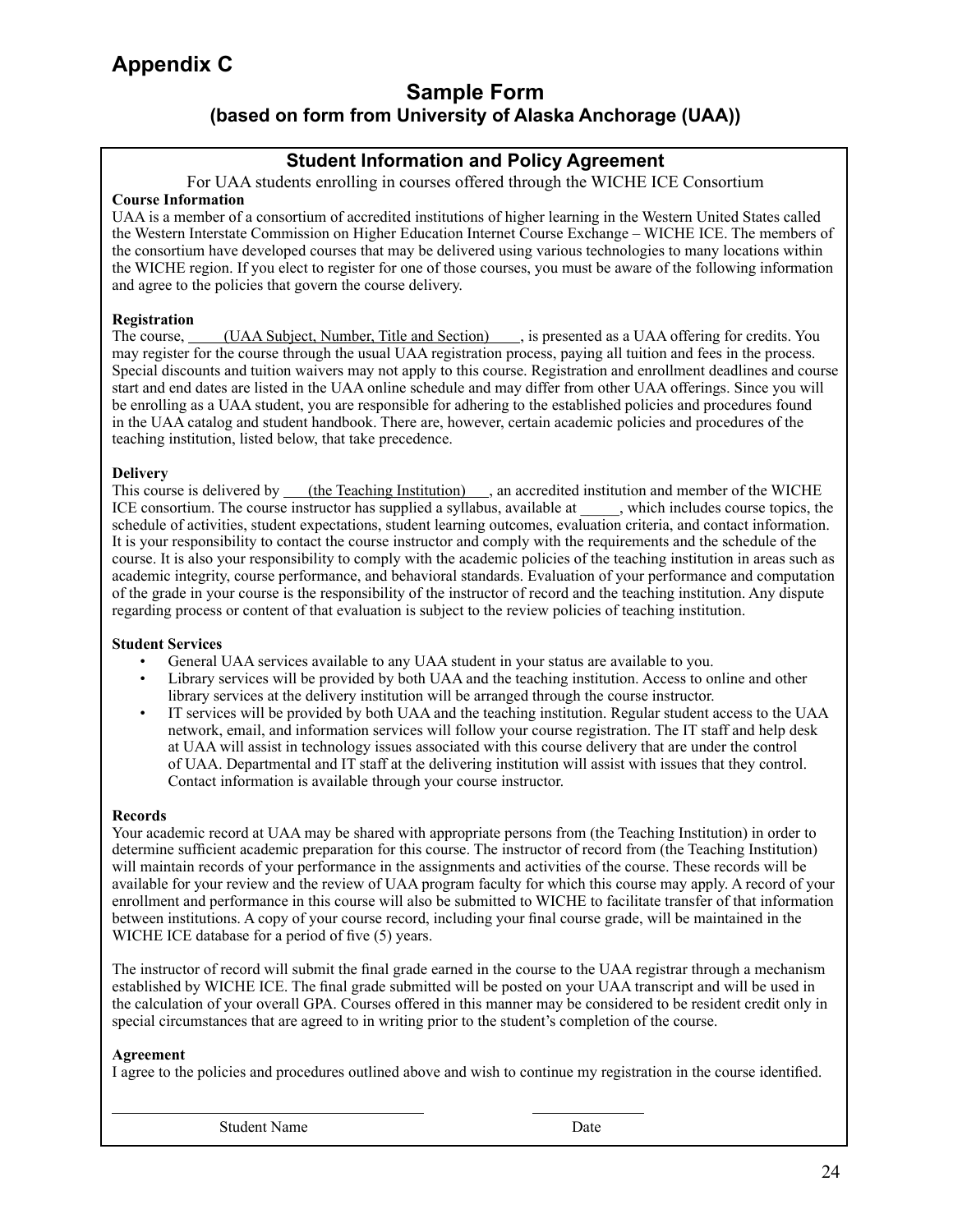# **Appendix D**

# **WICHE ICE Processes**

The WICHE Internet Course Exchange (WICHE ICE) is designed to provide students with educational opportunities through the participation and cooperation of regionally accredited institutions. The collaboration described in this operational model allows the enrolling institution (EI) and teaching institution (TI), with the support of WICHE, to enhance the availability of courses while maintaining academic quality and allowing students to continue their engagement with their enrolling campus. Most functions will be accomplished through established policies and procedures of the participating institutions. Standardization of common processes is required only when essential to accommodate student needs. Responsibilities of institutions involved in the exchange are noted below in estimated chronological order.

| <b>Task</b>                                                                                                                                                                 | <b>Student</b>            | <b>Teaching</b>                                                                                                                                                                                                                | <b>Enrolling</b>                                                                                                                                                                                                                         | <b>WICHE</b>                                                                                                                                                                 | <b>Process</b>                                                                                                                                                                                                                                                                                                                                                                                                                                                                                              |
|-----------------------------------------------------------------------------------------------------------------------------------------------------------------------------|---------------------------|--------------------------------------------------------------------------------------------------------------------------------------------------------------------------------------------------------------------------------|------------------------------------------------------------------------------------------------------------------------------------------------------------------------------------------------------------------------------------------|------------------------------------------------------------------------------------------------------------------------------------------------------------------------------|-------------------------------------------------------------------------------------------------------------------------------------------------------------------------------------------------------------------------------------------------------------------------------------------------------------------------------------------------------------------------------------------------------------------------------------------------------------------------------------------------------------|
| <b>WICHE ICE</b><br>institutions<br>determine which<br>courses to offer,<br>post them on<br>the WICHE ICE<br>database, and<br>share course<br>(and program)<br>information. |                           | <b>Institution</b><br>Develops<br>course and<br>plan offerings.<br>Determines<br>available<br>seats and cost<br>recovery price.<br>Completes<br><b>WICHE ICE</b><br>course data<br>sheet with<br>all essential<br>information. | <b>Institution</b>                                                                                                                                                                                                                       | Hosts course<br>information,<br>provided on<br>the WICHE<br>ICE database.<br>Markets through<br>website to<br>members and<br>others, as<br>agreed. Posts<br>available seats. | Faculty develop<br>and institutions<br>approve course<br>data sheet for<br>each shared<br>course. Plans<br>may also include<br>the availability of<br>entire academic<br>programs<br>through WICHE<br>ICE.                                                                                                                                                                                                                                                                                                  |
| Students and EI<br>indicate interest<br>in courses.                                                                                                                         | Student makes<br>inquiry. |                                                                                                                                                                                                                                | <b>Reviews WICHE</b><br>ICE course<br>offerings, selects<br>courses, and<br>obtains faculty<br>approvals.<br>Requests seats<br>in exchange<br>courses.<br>Provides<br>program, career,<br>and course<br>selection advice<br>to students. | Manages seat<br>requests via<br>the WICHE<br>ICE database.<br>Records<br>requests and<br>awards.                                                                             | Participating<br>institutions<br>establish an<br>internal process<br>of review and<br>approval for<br>courses available<br>through WICHE<br>ICE and select<br>those that fill<br>a local need.<br>Review should<br>include faculty<br>and lead to<br>acceptance of<br>courses that<br>fulfill program<br>or general<br>requirements.<br>If information<br>is needed that<br>is not included<br>in the WICHE<br>ICE course<br>record, it may<br>be requested<br>directly from<br>the offering<br>department. |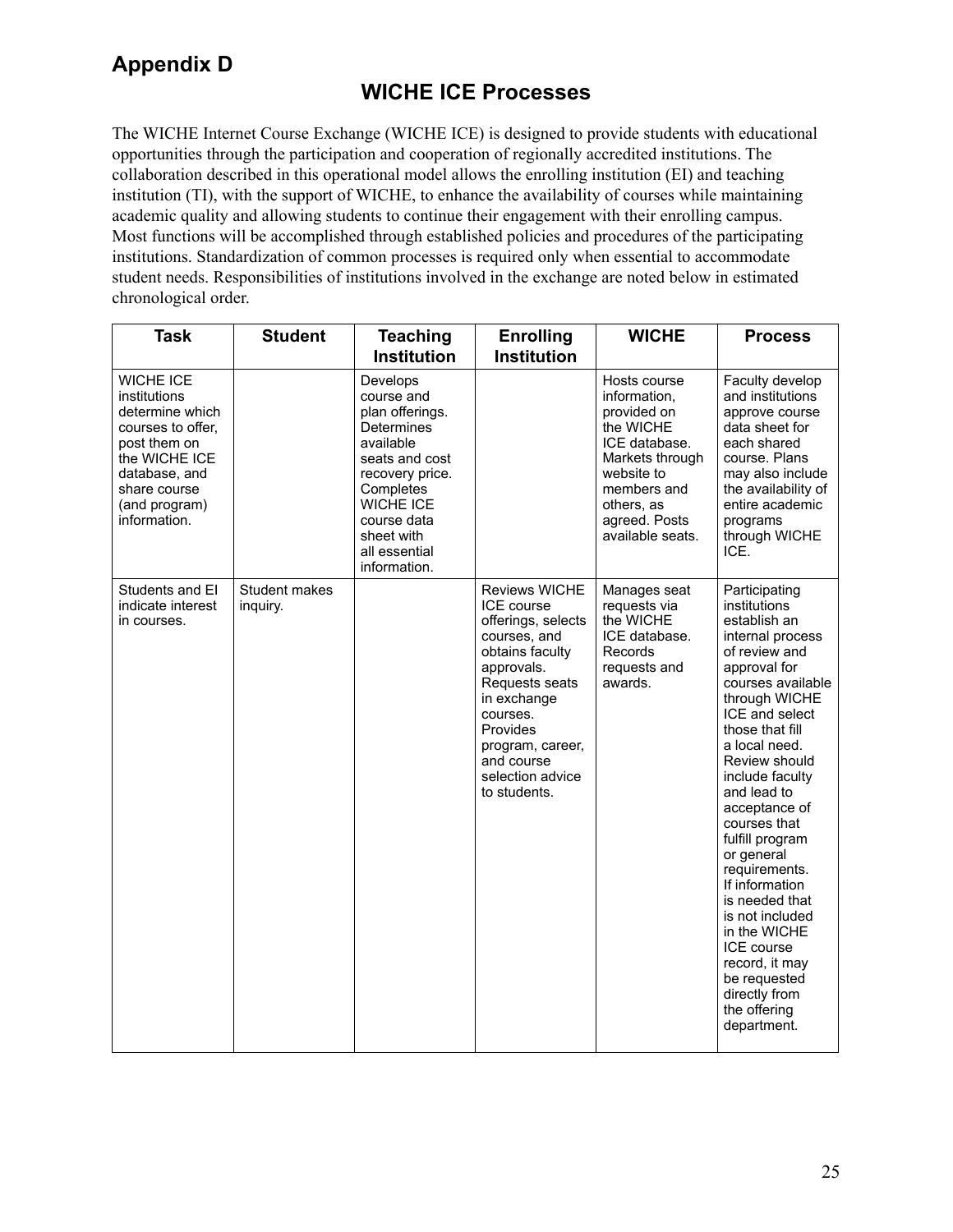| <b>Task</b>                                                                                                                                                       | <b>Student</b>                                                               | <b>Teaching</b><br><b>Institution</b>                                                                                                                             | <b>Enrolling</b><br><b>Institution</b>                                                                                                                                                                                                                                                                                        | <b>WICHE</b>                                     | <b>Process</b>                                                                                                                                                                                                                                          |
|-------------------------------------------------------------------------------------------------------------------------------------------------------------------|------------------------------------------------------------------------------|-------------------------------------------------------------------------------------------------------------------------------------------------------------------|-------------------------------------------------------------------------------------------------------------------------------------------------------------------------------------------------------------------------------------------------------------------------------------------------------------------------------|--------------------------------------------------|---------------------------------------------------------------------------------------------------------------------------------------------------------------------------------------------------------------------------------------------------------|
| El creates<br>course,<br>determines fees<br>and budget for<br>course, and<br>informs students<br>of requirements.                                                 |                                                                              | Reviews,<br>requests and<br>awards seats.                                                                                                                         | <b>Builds local</b><br>course section,<br>based on<br>exchanged<br>course. Budgets<br>to pay TI cost of<br>instruction. Adds<br>student fees<br>to cover local<br>costs. Advises<br>students of<br>available classes<br>and special<br>characteristics,<br>such as: cost,<br>schedule,<br>interactions,<br>travel, fees, etc. |                                                  | Registrar,<br>enrollment<br>services, and<br>academic units<br>create the course<br>at the EI with the<br>seats awarded<br>by the TI. Course<br>title and number<br>are controlled<br>by El. Students<br>are informed<br>of the course<br>availability. |
| <b>Student</b><br>enrollment is<br>registered by<br>the TI and EI,<br>and payment is<br>collected.                                                                | Student enrolls,<br>pays cost<br>to enrolling<br>institution.                | Student appears<br>on class roll<br>in instructor's<br>course-<br>management<br>system and<br>in institutional<br>database, as<br>established by<br>local policy. | Processes<br>student<br>admission into<br>class. Collects<br>tuition and fees.                                                                                                                                                                                                                                                |                                                  | Students and<br>institutions<br>agree to course-<br>information<br>sharing with<br>WICHE.                                                                                                                                                               |
| <b>Student</b><br>enrollment<br>is confirmed<br>through the<br><b>WICHE ICE</b><br>database, and<br>TI works with<br>implications<br>of increased<br>enrollments. | Student contacts<br>instructor.<br>collects course<br>text and<br>materials. |                                                                                                                                                                   | Contacts TI<br>and WICHE to<br>confirm status of<br>seats reserved<br>for each course.                                                                                                                                                                                                                                        | Records<br>students enrolled<br>in shared seats. | TI handles the<br>implications<br>of additional<br>enrollments<br>in courses<br>(e.g., faculty<br>workload and<br>compensation),<br>in accordance<br>with its own<br>established<br>policies and<br>practices.                                          |
| Course and<br>student services<br>are provided by<br>TI and EI.                                                                                                   |                                                                              | Faculty member<br>delivers course.                                                                                                                                | Provides<br>normal learning<br>resources<br>for enrolled<br>students, such<br>as tutoring,<br>proctoring,<br>disability support,<br>library access,<br>etc.                                                                                                                                                                   |                                                  | Course delivered<br>according to<br>the schedule<br>provided by the<br>course instructor.                                                                                                                                                               |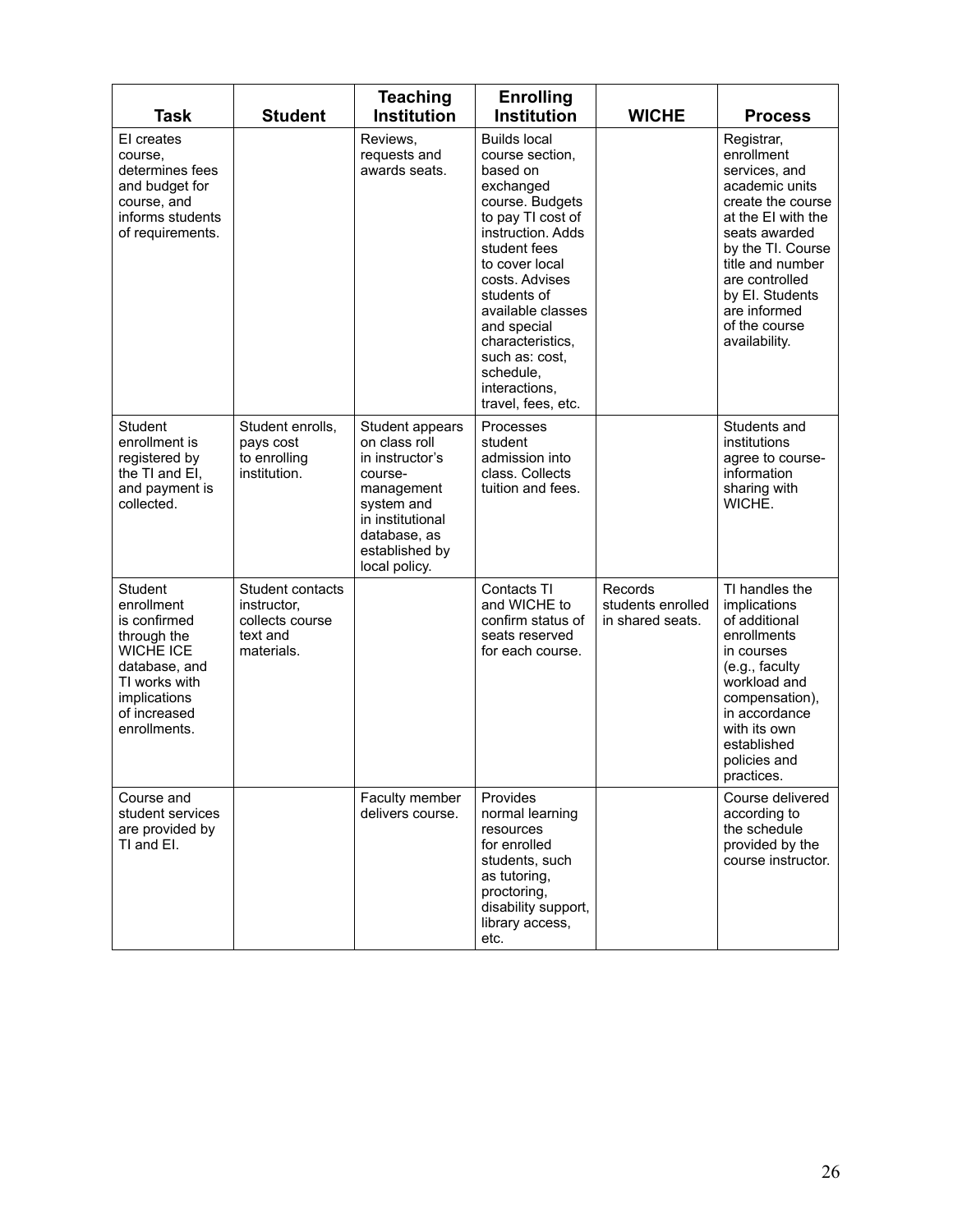| <b>Task</b>                                                                                                    | <b>Student</b>                                                                                 | <b>Teaching</b><br><b>Institution</b>                                                                                | <b>Enrolling</b><br><b>Institution</b>                                                                                                                    | <b>WICHE</b>                                                                                                                                            | <b>Process</b>                                                                                                                                         |
|----------------------------------------------------------------------------------------------------------------|------------------------------------------------------------------------------------------------|----------------------------------------------------------------------------------------------------------------------|-----------------------------------------------------------------------------------------------------------------------------------------------------------|---------------------------------------------------------------------------------------------------------------------------------------------------------|--------------------------------------------------------------------------------------------------------------------------------------------------------|
| The TI invoices<br>the EI for the<br>course.                                                                   |                                                                                                | At established<br>date, invoices<br>enrolling<br>institution at<br>agreed-upon-rate<br>through WICHE.                | Pays established<br>cost per seat<br>used to TI.                                                                                                          | Tracks and<br>coordinates<br>invoicing and<br>payment.                                                                                                  |                                                                                                                                                        |
| Course and<br>student<br>assessment.                                                                           |                                                                                                | Measures<br>and records<br>evidence of<br>student learning<br>by conducting<br>course and<br>student<br>assessments. |                                                                                                                                                           |                                                                                                                                                         |                                                                                                                                                        |
| Grades are<br>recorded<br>and credit<br>determined.                                                            | Student<br>completes class.                                                                    | Provides<br>required student<br>records to EI.                                                                       | Records student<br>performance<br>(grade).<br>Designation of<br>credit as resident<br>or nonresident<br>is made at<br>the enrolling<br>institution.       | Records student<br>enrollment and<br>final grade for<br>shared classes<br>as back-up<br>to enrolling<br>institution.<br>Records kept for<br>five years. |                                                                                                                                                        |
| Grades are<br>received by<br>student, course<br>assessment<br>results are<br>exchanged and<br>available for FL | Student receives<br>grade from EI.<br>where course<br>completion<br>is noted on<br>transcript. | Provides course<br>assessment<br>results, captured<br>through<br>normal course<br>assessment<br>process.             | Provide course<br>assessment<br>results to<br>programs and<br>departments<br>for use in<br>the program<br>assessments of<br>student learning<br>outcomes. |                                                                                                                                                         | Usual<br>assessment<br>evidence<br>gathered in the<br>class should<br>be available on<br>request to EI<br>for use in their<br>assessment<br>processes. |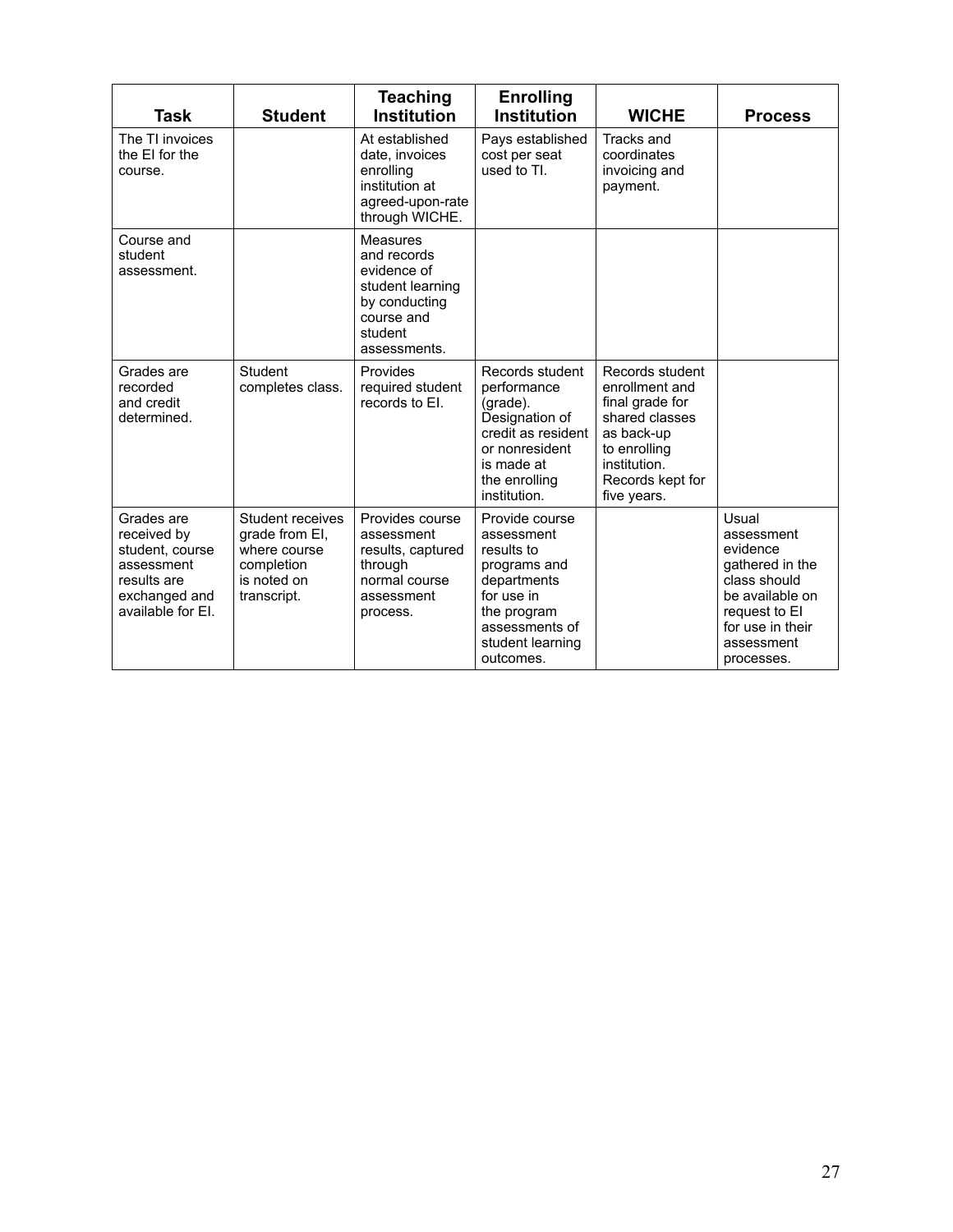# **Appendix E**

# **DRAFT - Minimum Student Services for Teaching and Enrolling Institutions**

# **Recommendation**

Adopt the following services for distance students as a minimum standard across all campuses and learning centers.

- **1. Student advising**  Academic advising is provided to students to help them select and enroll in the type of courses and programs that will meet their objectives (career and program advising, testing and placement, course advising).
- **2. Access to technology** All enrolled students should have access to the following technologies at any campus or learning center:
	- a. Fax (for submitting assignments).
	- b. Computers connected to the Internet, with appropriate software.
- **3. Library access**  All enrolled students may borrow materials from the teaching institution (TI) or enrolling institution (EI) libraries, according to the circulation policies of the specific library. Proper student identification is required to check out materials. All WICHE ICE students may access licensed digital library resources or databases, using on campus Internet connections. Remote access or access from home to digital library resources requires an authorized student username and password. Exceptions would relate to the use of some databases that are restricted by licensing agreements to specific campuses.
- **4. Email account** All students registered for at least one credit hour will automatically receive an email account for the duration of the course at the EI. Accounts will be supplied as needed at the TI.
- **5. Technical assistance**  Students enrolled in distance-learning courses should have appropriate avenues to obtain technical support at no extra charge for systems used to deliver their instruction. This support should take into account the way that the technical-support needs of the distance learners differ from those of on-campus learners with technical support personnel.
- **6. Proctoring tests and exams** Each campus or learning center will administer standardized tests needed for admissions or placement to distance learners and can proctor exams for distance education courses if authorized by the faculty of the providing institution. This testing service should be available free or at the same cost as for the students enrolled in on-campus courses. Hours for test proctoring will be posted and advertised.
- **7. Marketing** A link to the WICHE ICE database for distance-delivered courses will be place on each institutional website. Program websites may list exchanged courses.
- **8. Financial aid** All students should have access to counseling about financial aid at the EI.
- **9. Tutoring** All students in distance-delivered courses should have access to tutoring (general assistance locally and course-specific assistance from the TI). Information about how to access it should be provided automatically.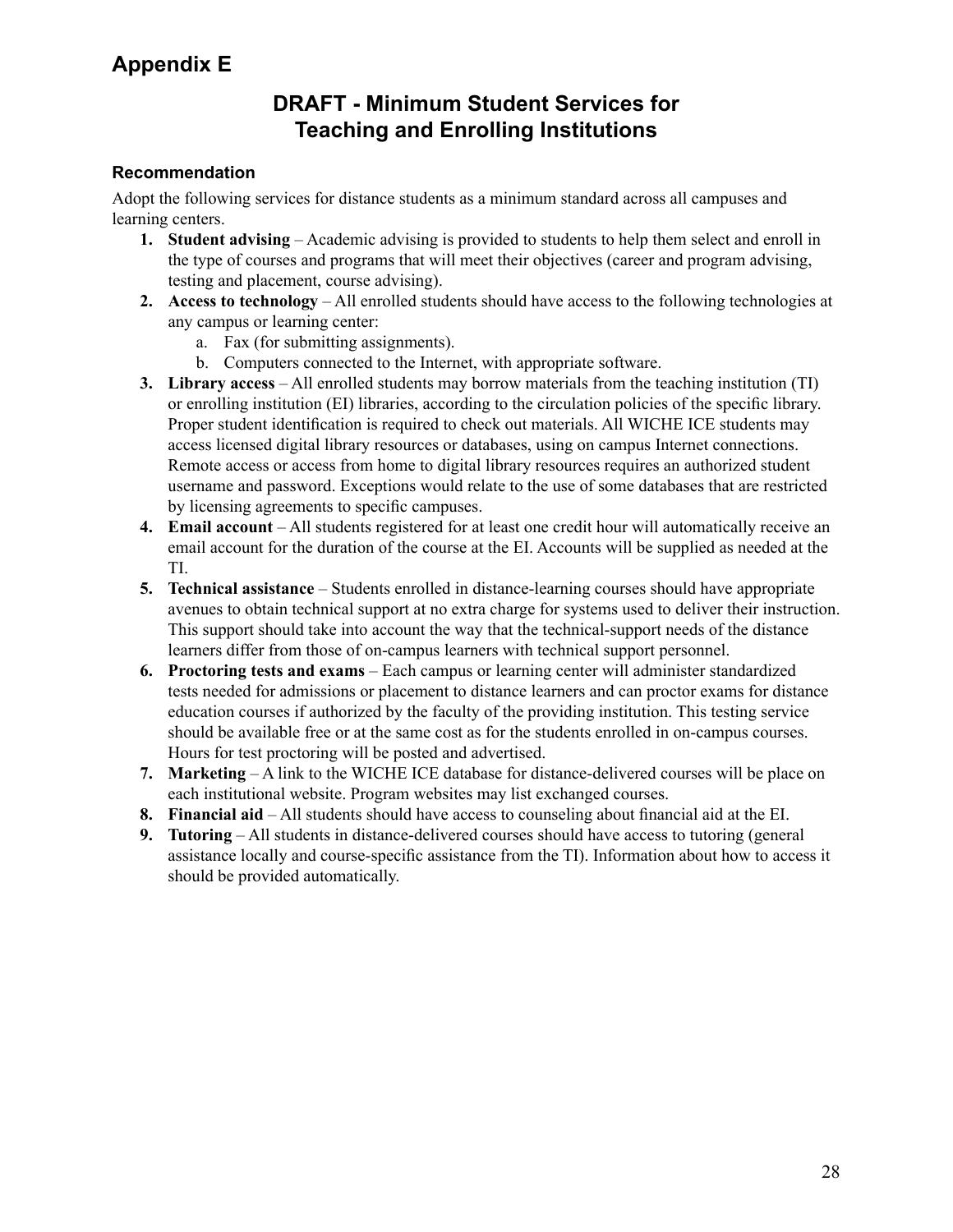# **Checklist for Teaching and Enrolling Institutions**

The table below lists the services to be provided by the EI, TI or WICHE. Students should be made aware of services of importance to them. Some services must be provided in part by the teaching campus (TI) and in part by the enrolling campus (EI).

| Institution or Campus       |                                                                        |
|-----------------------------|------------------------------------------------------------------------|
| Student Advising            | El for career and program advising. TI for course-specific advising.   |
| Access to Technology        | El for infrastructure. TI for instructional platform and plug-ins.     |
| <b>Auxiliary Services</b>   | Bookstore, etc. – Tl. Health, student life, etc. – El.                 |
| Library Access              | El for student access. TI for online access and distance distribution. |
| Email Account               | El provides. TI may provide.                                           |
| <b>Technical Assistance</b> | El for infrastructure, and instructional platform.                     |
| <b>Proctored Tests</b>      | EI.                                                                    |
| Marketing                   | EI, TI, and WICHE.                                                     |
| Financial Aid               | EI.                                                                    |
| Tutoring                    | El for drop-in and developmental studies. TI for course-related help.  |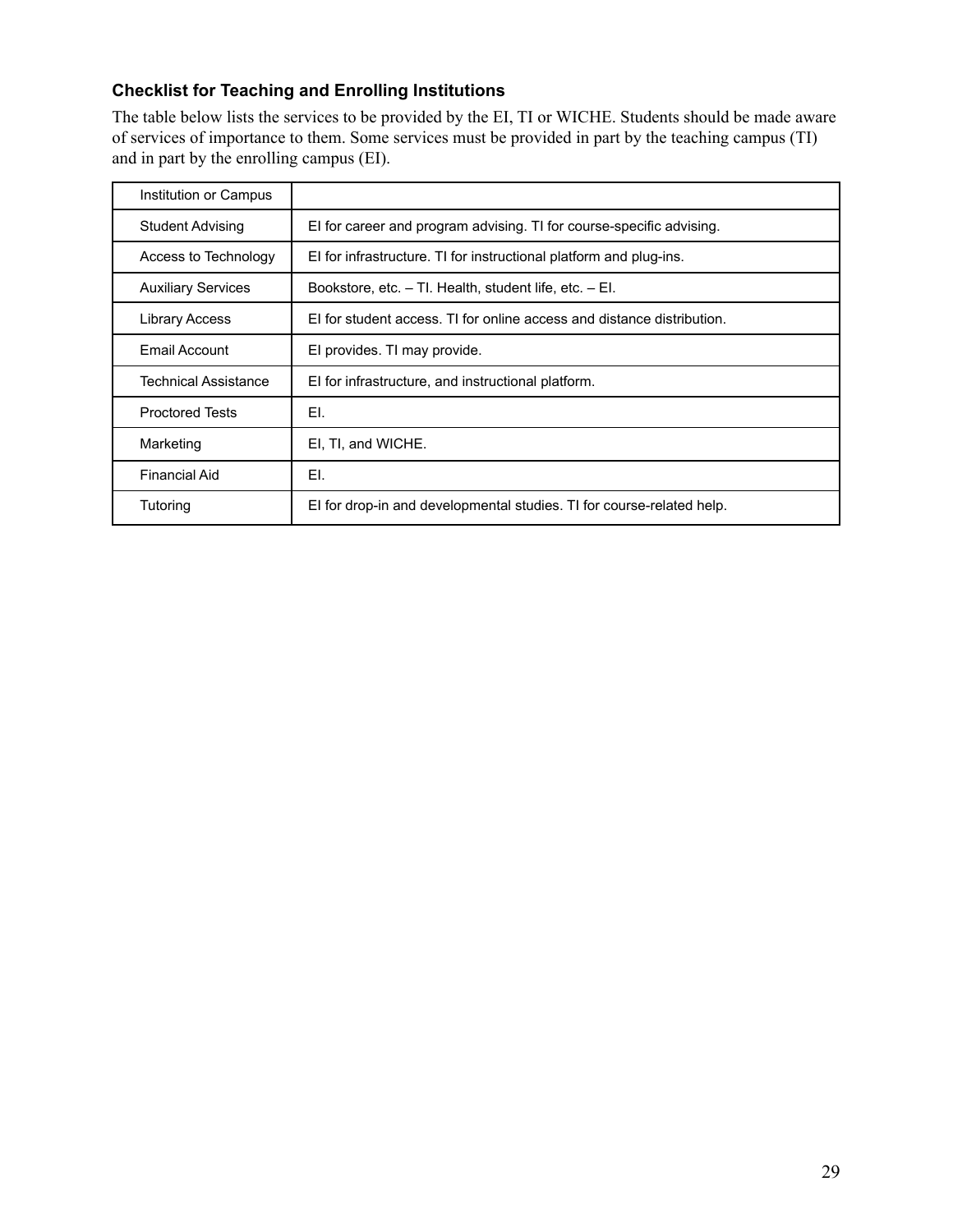# **Appendix F**

# **Good Practices For Electronically Offered Degree and Certificate Programs**

#### *by the Council of Regional Accrediting Commissions\* and WCET (March 2001)*

# **Introduction**

These *Good Practices* have been developed by the eight regional accrediting commissions in response to the emergence of technologically mediated instruction offered at a distance as an important component of higher education. Expressing in detail what currently constitutes good practice in distance education they seek to address concerns that regional accreditation standards are not relevant to the new distributed learning environments, especially when those environments are experienced by off-campus students. The *Good Practices*, however, are not new evaluative criteria. Rather they explicate how the well-established essentials of institutional quality found in regional accreditation standards are applicable to the emergent forms of learning; much of the detail of their content would find application in any learning environment. Taken together those essentials reflect the values which the regional commissions foster among their affiliated colleges and universities:

- that education is best experienced within a community of learning where competent professionals are actively and cooperatively involved with creating, providing, and improving the instructional program;
- that learning is dynamic and interactive, regardless of the setting in which it occurs;
- that instructional programs leading to degrees having integrity are organized around substantive and coherent curricula which define expected learning outcomes;
- that institutions accept the obligation to address student needs related to, and to provide the resources necessary for, their academic success;
- that institutions are responsible for the education provided in their name;
- that institutions undertake the assessment and improvement of their quality, giving particular emphasis to student learning;
- that institutions voluntarily subject themselves to peer review.

These *Good Practices* are meant to assist institutions in planning distance education activities and to provide a self-assessment framework for those already involved. For the regional accrediting associations they constitute a common understanding of those elements which reflect quality distance education programming. As such they are intended to inform and facilitate the evaluation policies and processes of each region.

Developed to reflect current best practice in electronically offered programming, these *Good Practices* were initially drafted by the Western Cooperative for Educational Telecommunications (www.wiche. edu/telecom/), an organization recognized for its substantial expertise in this field. Given the rapid pace of change in distance education, these *Good Practices* are necessarily a work in progress. They will be subject to periodic review by the regionals, individually and collectively, who welcome comments and suggestions for their improvement.

<sup>\*</sup> Commission on Higher Education, Middle States Association of Colleges and Schools – info@msache.org; Commission on Institutions of Higher Education, New England Association of Schools and Colleges – cihe@neasc.org; Commission on Technical and Career Institutions, New England Association of Schools and Colleges – rmandeville@neasc.org; Commission on Institutions of Higher Education, North Central Association of Colleges and Schools – info@ncacihe.org; Commission on Colleges, The Northwest Association of Schools and Colleges – pjarnold@cocnasc.org; Commission on Colleges, Southern Association of Colleges and Schools – webmaster@sacscoc.org; Accrediting Commission for Community and Junior Colleges, Western Association of Schools and Colleges – accjc@aol.com; Accrediting Commission for Senior Colleges and Universities, Western Association of Schools and Colleges – wascsr@wascsenior.org.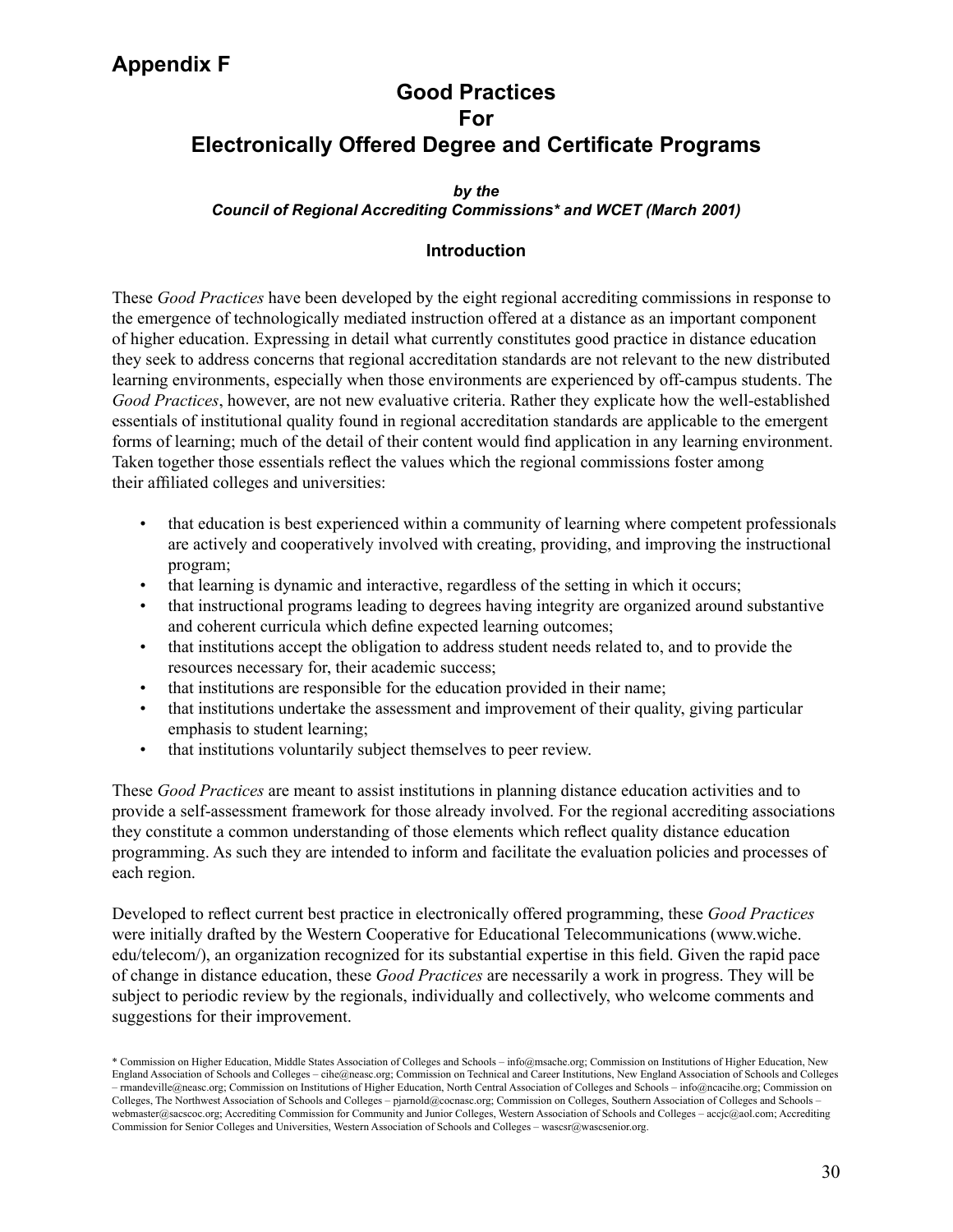# **Overview to the** *Good Practices*

These *Good Practices* are divided into five separate components, each of which addresses a particular area of institutional activity relevant to distance education. They are:

- 1. Institutional Context and Commitment
- 2. Curriculum and Instruction
- 3. Faculty Support
- 4. Student Support
- 5. Evaluation and Assessment

Each component begins with a general statement followed by individual numbered paragraphs addressing specific matters describing those elements essential to quality distance education programming. These in turn are followed by protocols in the form of questions designed to assist in determining the existence of those elements when reviewing either internally or externally distance education activities.

# **Good Practices and Protocols**

# **1. Institutional Context and Commitment**

**Electronically offered programs both support and extend the roles of educational institutions. Increasingly they are integral to academic organization, with growing implications for institutional infrastructure.**

**1a.** In its content, purposes, organization, and enrollment history if applicable, the program is consistent with the institution's role and mission

- What is the evidence that the program is consistent with the role and mission of the institution including its goals with regard to student access?
- Is the institution fulfilling its stated role as it offers the program to students at a distance, or is the role being changed?

**1b.** It is recognized that a healthy institution's purposes change over time. The institution is aware of accreditation requirements and complies with them. Each accrediting commission has established definitions of what activities constitute a substantive change that will trigger prior review and approval processes. The appropriate accreditation commission should be notified and consulted whether an electronically offered program represents a major change. The offering of distributed programs can affect the institution's educational goals, intended student population, curriculum, modes or venue of instruction, and can thus have an impact on both the institution and its accreditation status.

- Does the program represent a change to the institution's stated mission and objectives?
- Does the program take the college or university beyond its "institutional boundaries," e.g., students to be served, geographic service area, locus of instruction, curriculum to be offered, or comparable formally stated definitions of institutional purpose?
- Is the change truly significant?

**1c.** The institution's budgets and policy statements reflect its commitment to the students for whom its electronically offered programs are designed.

- How is the student assured that the program will be sustained long enough for the cohort to complete it?
- How are electronically offered programs included in the institution's overall budget structure?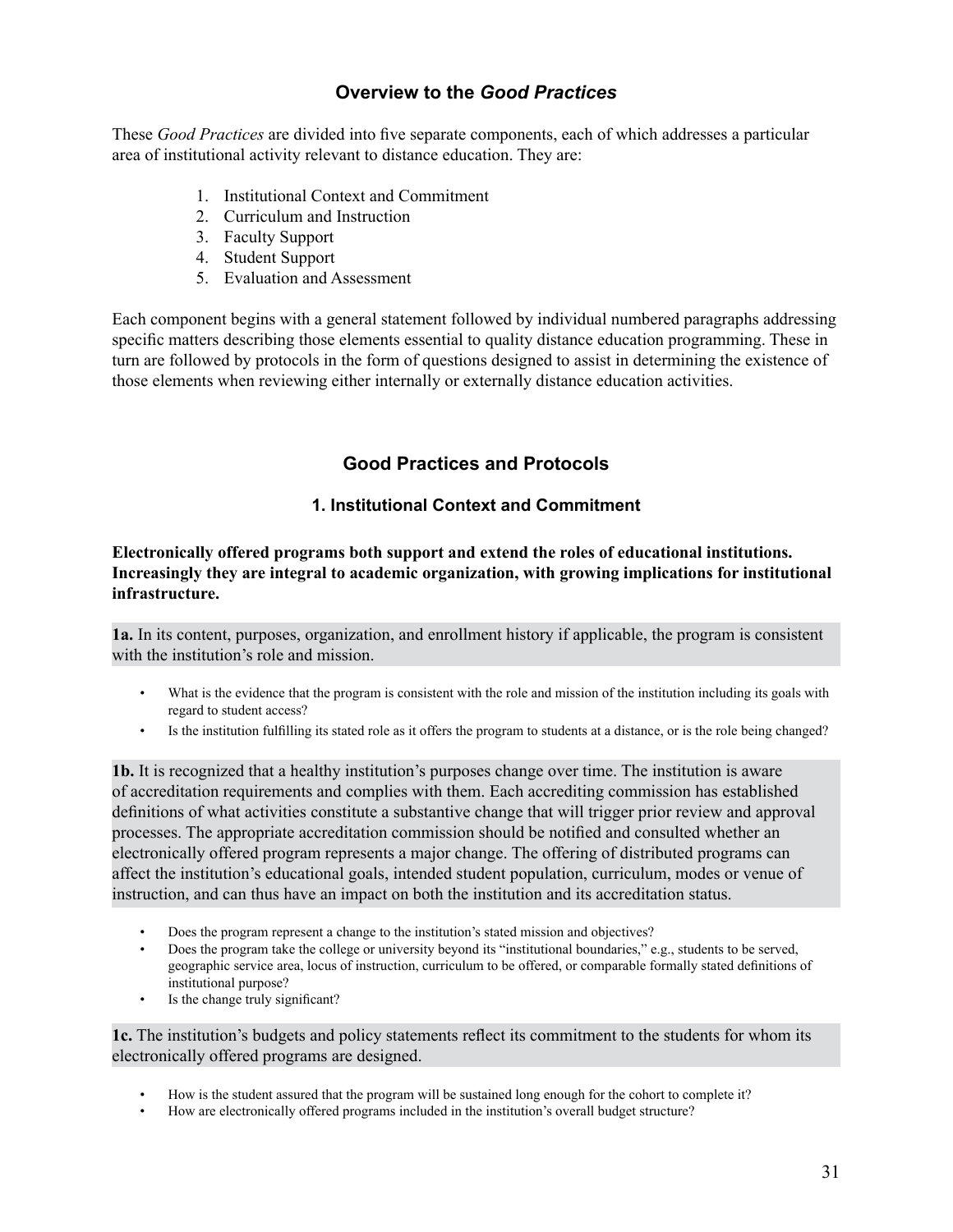What are the institution's policies concerning the establishment, organization, funding, and management of electronically offered programs? Do they reflect ongoing commitment to such programs? (See also item **1e** below.)

**1d.** The institution assures adequacy of technical and physical plant facilities including appropriate staffing and technical assistance, to support its electronically offered programs.

- Do technical and physical plant facilities accommodate the curricular commitments reviewed below, e.g., instructor and student interaction (2e), and appropriateness to the curriculum (2a)?
- Whether facilities are provided directly by the institution or through contractual arrangements, what are the provisions for reliability, privacy, safety and security?
- Does the institution's budget plan provide for appropriate updating of the technologies employed?
- Is the staffing structure appropriate (and fully qualified) to support the programs now operational and envisioned in the near term?

**1e.** The internal organizational structure which enables the development, coordination, support, and oversight of electronically offered programs will vary from institution to institution. Ordinarily, however, this will include the capability to:

- Facilitate the associated instructional and technical support relationships.
- Provide (or draw upon) the required information technologies and related support services.
- Develop and implement a marketing plan that takes into account the target student population, the technologies available, and the factors required to meet institutional goals.
- Provide training and support to participating instructors and students.
- Assure compliance with copyright law.
- Contract for products and outsourced services.
- Assess and assign priorities to potential future projects.
- Assure that electronically offered programs and courses meet institution-wide standards, both to provide consistent quality and to provide a coherent framework for students who may enroll in both electronically offered and traditional on-campus courses.
- Maintain appropriate academic oversight.
- Maintain consistency with the institution's academic planning and oversight functions, to assure congruence with the institution's mission and allocation of required resources.
- Assure the integrity of student work and faculty instruction.

Organizational structure varies greatly, but it is fundamental to the success of an institution's programs. The points above can be evaluated by variations of the following procedure and inquiries:

- Is there a clear, well-understood process by which an electronically offered program evolves from conception to administrative authorization to implementation? How is the need for the program determined? How is it assigned a priority among the other potential programs? Has the development of the program incorporated appropriate internal consultation and integration with existing planning efforts?
- Track the history of a representative project from idea through implementation, noting the links among the participants including those responsible for curriculum, those responsible for deciding to offer the program electronically, those responsible for program/course design, those responsible for the technologies applied, those responsible for faculty and student support, those responsible for marketing, those responsible for legal issues, those responsible for budgeting, those responsible for administrative and student services, and those responsible for program evaluation. Does this review reveal a coherent set of relationships?
- In the institution's organizational documentation, is there a clear and integral relationship between those responsible for electronically offered programs and the mainstream academic structure?
- How is the organizational structure reflected in the institution's overall budget?
- How are the integrity, reliability, and security of outsourced services assured?
- Are training and technical support programs considered adequate by those for whom they are intended?
- What are the policies and procedures concerning compliance with copyright law?
- How does program evaluation relate to this organizational and decision-making structure?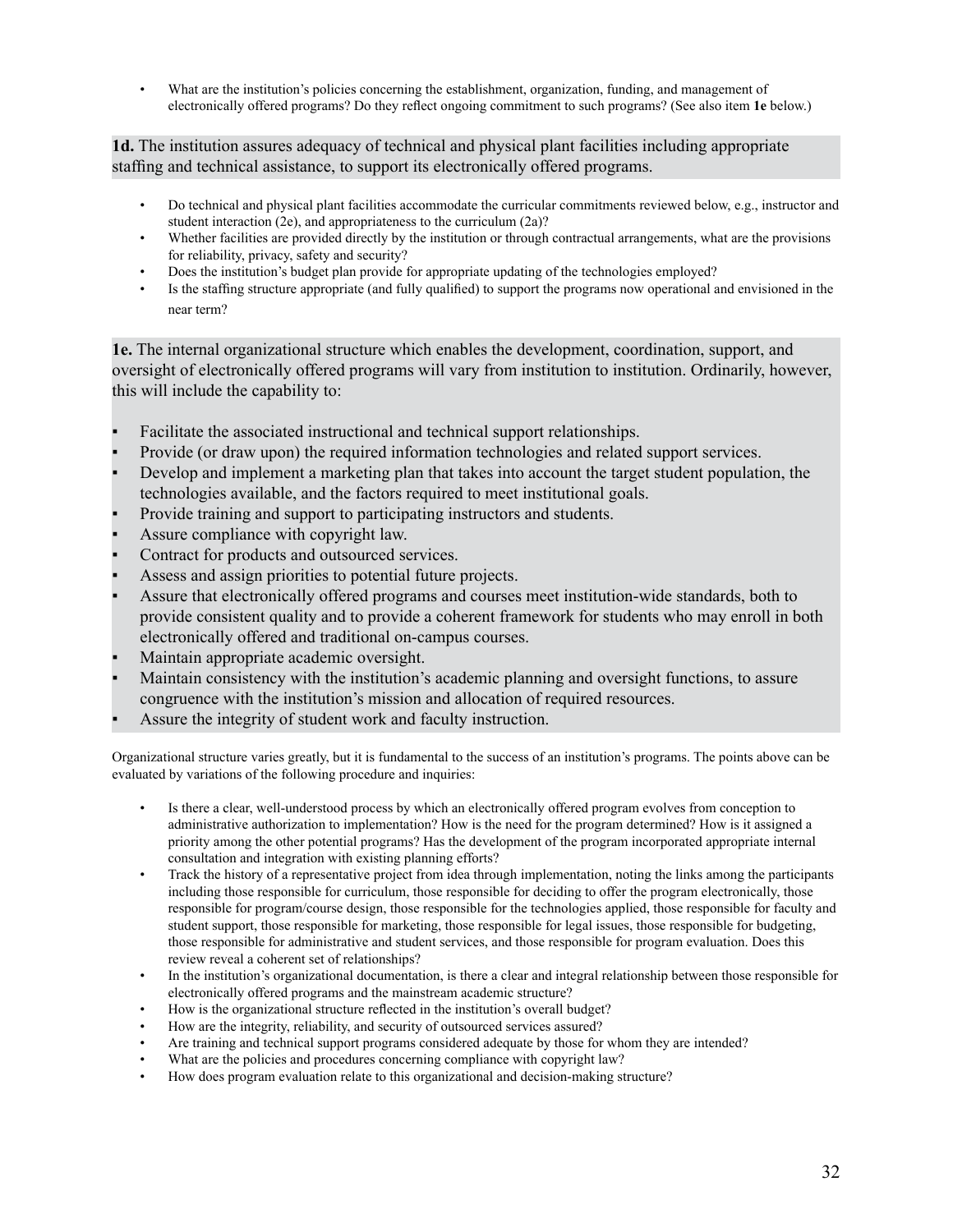**1f.** In its articulation and transfer policies the institution judges courses and programs on their learning outcomes, and the resources brought to bear for their achievement, not on modes of delivery.

- What are the institution's policies concerning articulation and transfer? What are decisions regarding transfer of academic credit based upon?
- Is the institution internally consistent in its handling of articulation and transfer issues, or do different divisions have different policies and procedures?

**1g.** The institution strives to assure a consistent and coherent technical framework for students and faculty. When a change in technologies is necessary, it is introduced in a way that minimizes the impact on students and faculty.

- When a student or instructor proceeds from one course or program to another, is it necessary to learn another software program or set of technical procedures?
- When new software or systems are adopted, what programs/processes are used to acquaint instructors and students with them?

**1h.** The institution provides students with reasonable technical support for each educational technology hardware, software, and delivery system required in a program.

- Is a help desk function realistically available to students during hours when it is likely to be needed?
- Is help available for all hardware, software, and delivery systems specified by the institution as required for the program?
- Does the help desk involve person-to-person contact for the student? By what means, e.g., email, phone, fax?
- Is there a well-designed FAQ (Frequently Asked Questions) service, online and/or by phone menu or on-demand fax?

**1i.** The selection of technologies is based on appropriateness for the students and the curriculum. It is recognized that availability, cost, and other issues are often involved, but program documentation should include specific consideration of the match between technology and program.

- How were the technologies chosen for this institution's programs?
- Are the technologies judged to be appropriate (or inappropriate) to the program $(s)$  in which they are used?
- Are the intended students likely to find their technology costs reasonable?
- What provisions have been made to assure a robust and secure technical infrastructure, providing maximum reliability for students and faculty?
- • Given the rapid pace of change in modern information technology, what policies or procedures are in place to keep the infrastructure reasonably up-to-date?

**1j.** The institution seeks to understand the legal and regulatory requirements of the jurisdictions in which it operates, e.g., requirements for service to those with disabilities, copyright law, state and national requirements for institutions offering educational programs, international restrictions such as export of sensitive information or technologies, etc.

Does institutional documentation indicate an awareness of these requirements and that it has made an appropriate response to them?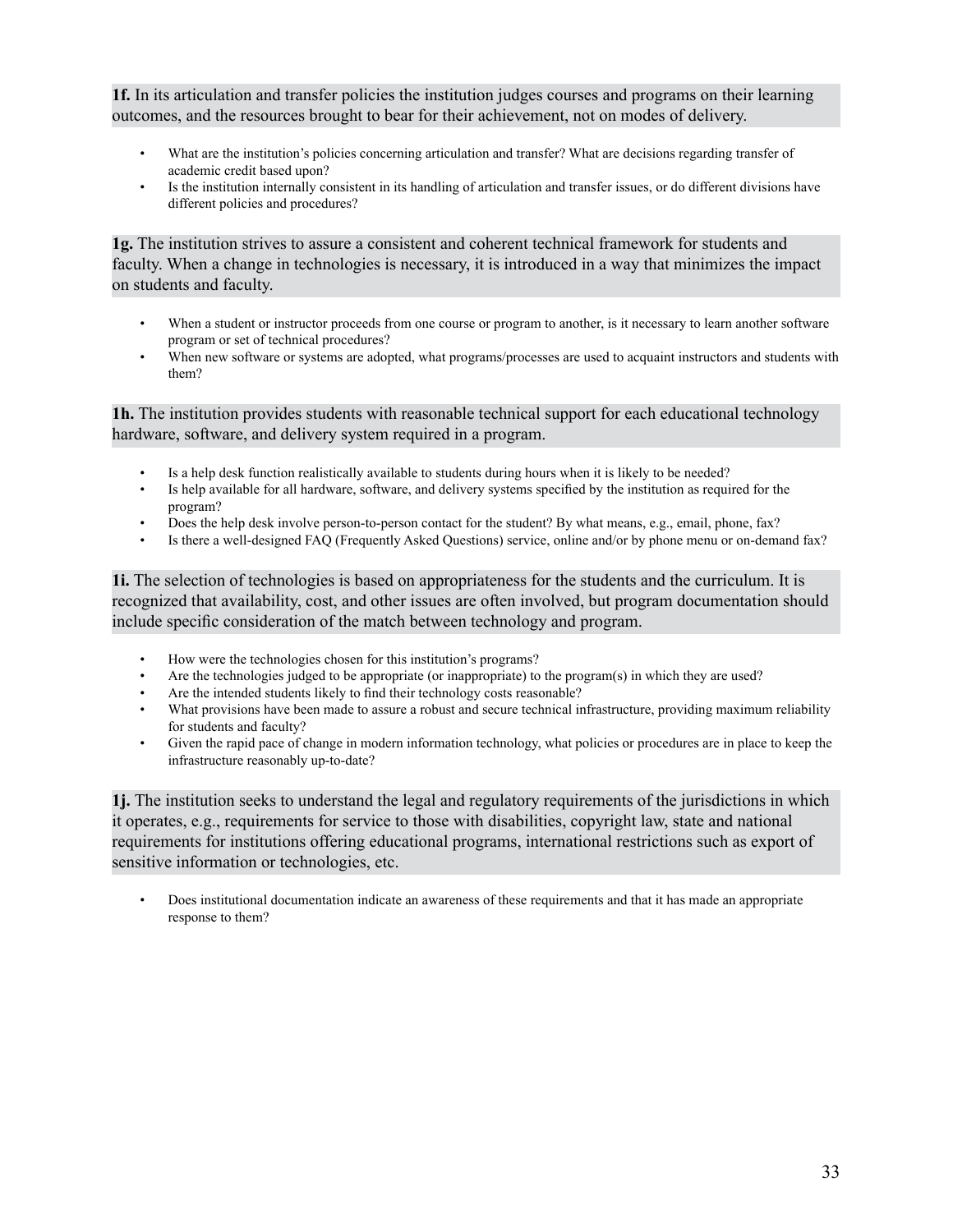# **2. Curriculum and Instruction**

## **Methods change, but standards of quality endure. The important issues are not technical but curriculum-driven and pedagogical. Decisions about such matters are made by qualified professionals and focus on learning outcomes for an increasingly diverse student population.**

**2a.** As with all curriculum development and review, the institution assures that each program of study results in collegiate level learning outcomes appropriate to the rigor and breadth of the degree or certificate awarded by the institution, that the electronically offered degree or certificate program is coherent and complete, and that such programs leading to undergraduate degrees include general education requirements.

- What process resulted in the decision to offer the program?
- By what process was the program developed? Were academically qualified persons responsible for curricular decisions?
- How were "learning outcomes appropriate to the rigor and breadth of the degree or certificate awarded" established? Does the program design involve the demonstration of such skills as analysis, comprehension, communication, and effective research?
- Is the program "coherent and complete?"
- Are related instructional materials appropriate and readily accessible to students?

**2b.** Academically qualified persons participate fully in the decisions concerning program curricula and program oversight. It is recognized that traditional faculty roles may be unbundled and/or supplemented as electronically offered programs are developed and presented, but the substance of the program, including its presentation, management, and assessment are the responsibility of people with appropriate academic qualifications.

- What were the academic qualifications of those responsible for curricular decisions, assessment, and program oversight?
- What are the academic qualifications of those presenting and managing the program?
- If the principal instructor is assisted by tutors or student mentors, what are their qualifications?
- Are these qualifications considered appropriate to the responsibilities of these persons?

**2c.** In designing an electronically offered degree or certificate program, the institution provides a coherent plan for the student to access all courses necessary to complete the program, or clearly notifies students of requirements not included in the electronic offering. Hybrid programs or courses, mixing electronic and on-campus elements, are designed to assure that all students have access to appropriate services. (See also **2d** below, concerning program elements from consortia or contract services.)

- How are students notified of program requirements?
- If the institution relies on other providers to offer program-related courses, what is the process by which students learn of these courses?
- Is the total program realistically available to students for whom it is intended? For example, is the chosen technology likely to be accessible by the target student population? Can target students meet the parameters of program scheduling?

**2d.** Although important elements of a program may be supplied by consortial partners or outsourced to other organizations, including contractors who may not be accredited, the responsibility for performance remains with the institution awarding the degree or certificate. It is the institution in which the student is enrolled, not its suppliers or partners, that has a contract with the student. Therefore, the criteria for selecting consortial partners and contractors, and the means to monitor and evaluate their work, are important aspects of the program plan. In considering consortial agreements, attention is given to issues such as assuring that enhancing service to students is a primary consideration and that incentives do not compromise the integrity of the institution or of the educational program. Consideration is also given to the effect of administrative arrangements and cost-sharing on an institution's decision-making regarding curriculum.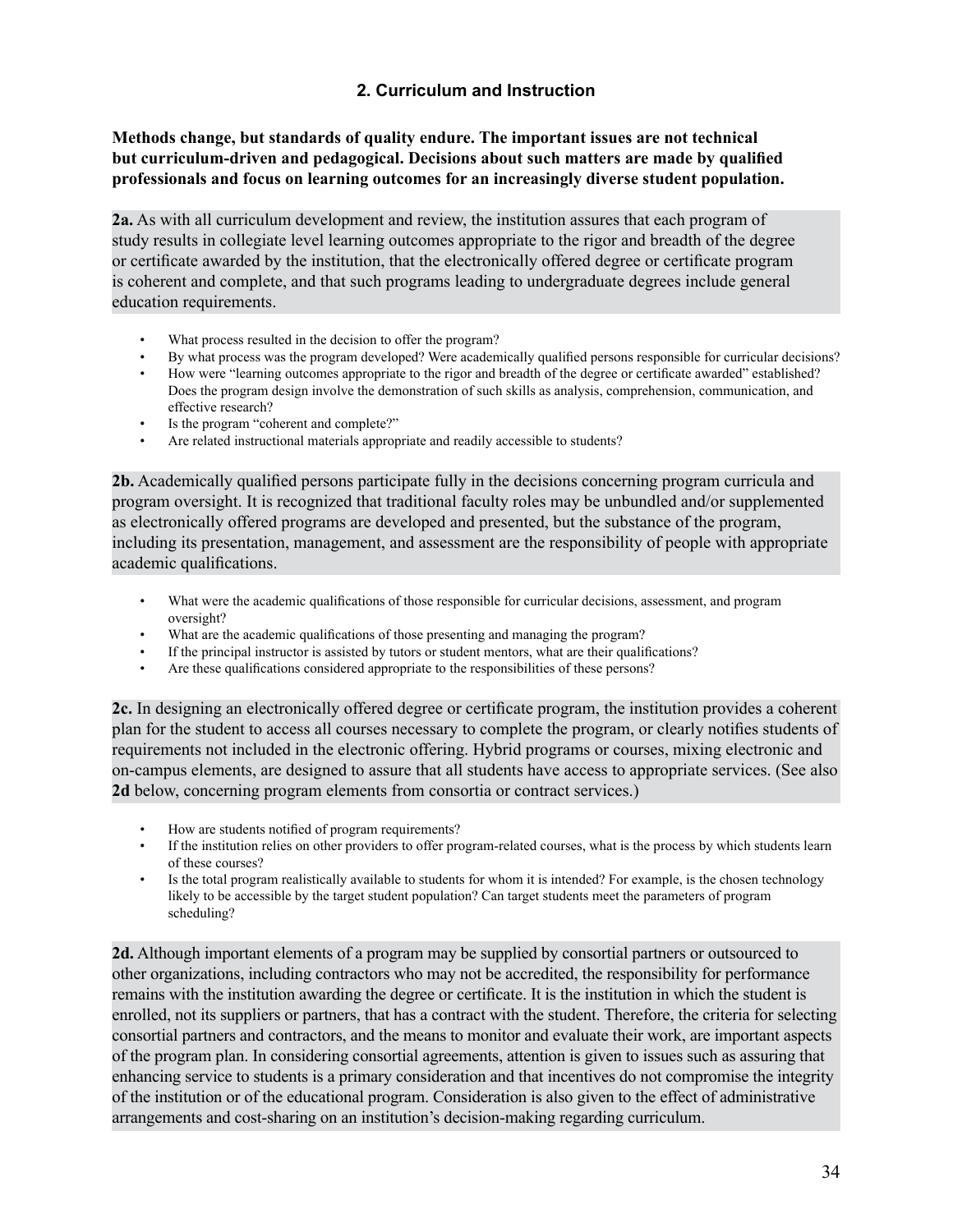Current examples of consortial and contractual relationships include:

- Faculty qualifications and support.
- Course material:
	- Courses or course elements acquired or licensed from other institutions.
	- Courses or course elements provided by partner institutions in a consortium.
	- Curricular elements from recognized industry sources, e.g., Microsoft or Novell  certification programs.
	- Commercially produced course materials ranging from textbooks to packaged courses or course elements.
	- Course management and delivery:
	- WebCt, Blackboard, College, etc.
- Library-related services:
	- Remote access to library services, resources, and policies.
	- Provision of library resources and services, e.g., online reference services, document delivery, print resources, etc.
- Bookstore services.
- Services providing information to students concerning the institution and its programs and courses.
- Technical services:
	- Server capacity.
	- Technical support services, including help desk services for students and faculty.
- Administrative services:
	- Registration, student records, etc.
- Services related to orientation, advising, counseling, or tutoring.
- Online payment arrangements.
- Student privacy considerations.

Evaluation of contract services and consortial arrangements requires a review of pertinent formal agreements. Note, for example:

- Are performance expectations defined in contracts and agreements? Are conditions for contract termination defined?
- Are there adequate quality control and curriculum oversight provisions in agreements concerning courseware?
- Are there appropriate system reliability and emergency backup guarantees in agreements concerning technology services?
- What are the provisions for protection of confidentiality and privacy in services involving personal information?
- What are the assurances concerning qualifications and training of persons involved in contact with students? These services may range from help desk to tutoring or counseling.
	- Consortial agreements introduce additional elements to be evaluated: - How are curriculum-related decisions made by the consortium, noting the requirement that "Academically qualified persons participate fully in the decisions regarding program curricula and program oversight?"
		- Is the institution fully engaged in the consortial process, recognizing the decision-making responsibilities of shared ownership?
		- What are the financial arrangements among the parties to the consortial agreement? What are the implications of these arrangements for institutional participation and management?
		- What entity awards the certificates and degrees resulting from the consortial program?

 - What articulation and transfer arrangements are applicable to courses offered via the consortium? Did these  arrangements involve specific curricular decisions by the academic structures of the participating institutions? Were they prescribed in a state or system decision?

 - To what extent are the administrative and student services arrangements of the consortium focused on the practical requirements of the student?

**2e.** The importance of appropriate interaction (synchronous or asynchronous) between instructor and students and among students is reflected in the design of the program and its courses, and in the technical facilities and services provided.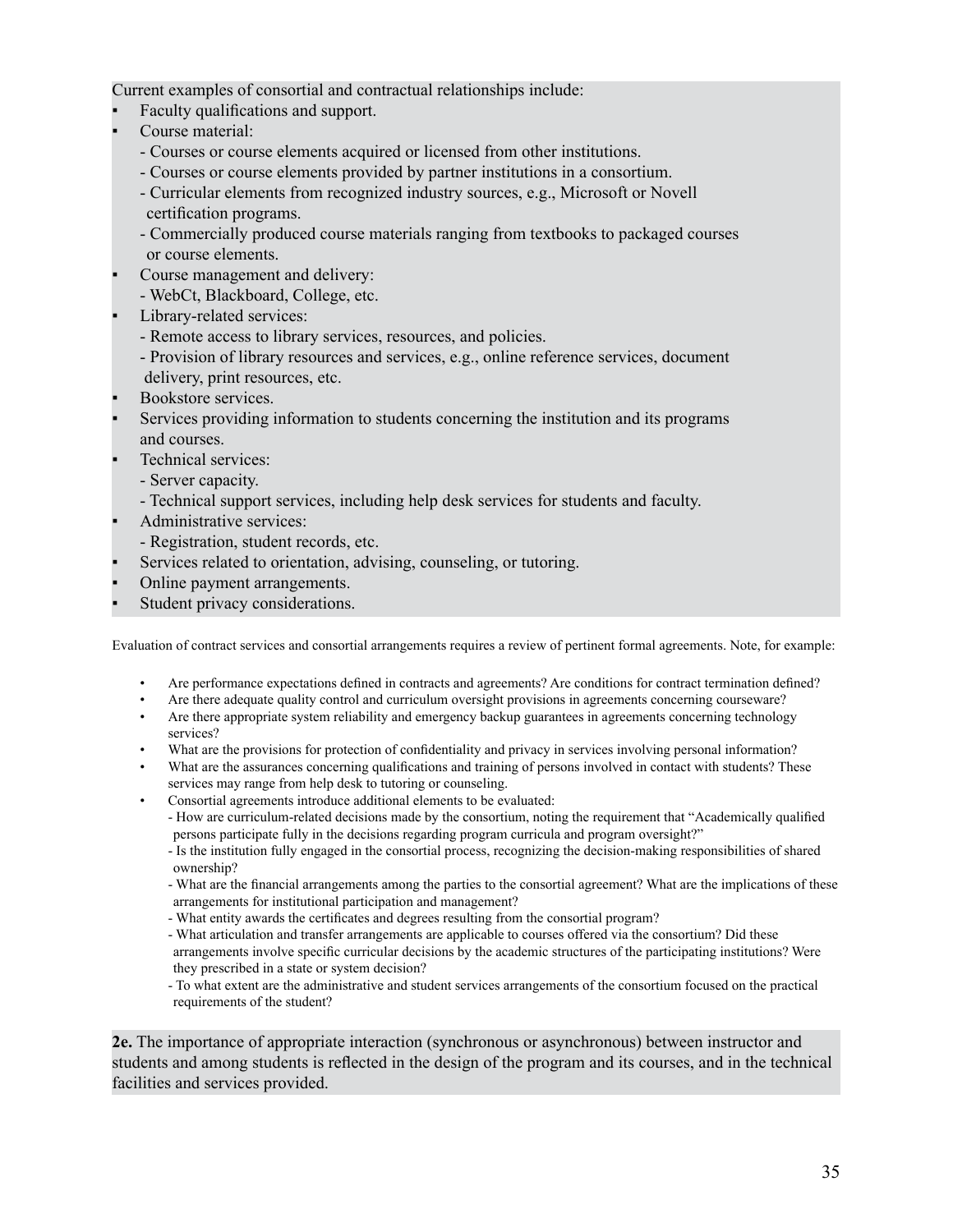- What provisions for instructor-student and student-student interaction are included in the program/course design and the course syllabus? How is appropriate interaction assured?
- Is instructor response to student assignments timely? Does it appear to be appropriately responsive?
- What technologies are used for program interaction (e.g., email, telephone office hours, phone conferences, voicemail, fax, chat rooms, Web-based discussions, computer conferences and threaded discussions, etc.)?
- How successful is the program's interactive component, as indicated by student and instructor surveys, comments, or other measures?

# **3. Faculty Support**

**As indicated above, faculty roles are becoming increasingly diverse and reorganized. For example, the same person may not perform both the tasks of course development and direct instruction to students. Regardless of who performs which of these tasks, important issues are involved.**

**3a.** In the development of an electronically offered program, the institution and its participating faculty have considered issues of workload, compensation, ownership of intellectual property resulting from the program, and the implications of program participation for the faculty member's professional evaluation processes. This mutual understanding is based on policies and agreements adopted by the parties.

Have decisions regarding these matters been made in accordance with institutional or system processes customarily used to address comparable issues?

**3b.** The institution provides an ongoing program of appropriate technical, design, and production support for participating faculty members.

- What support services are available to those responsible for preparing courses or programs to be offered electronically? What support services are available to those faculty members responsible for working directly with students?
- Do participating faculty members consider these services to be appropriate and adequate?
- Does the staff include qualified instructional designers? If so, do they have an appropriate role in program and course development?

**3c.** The institution provides to those responsible for program development the orientation and training to help them become proficient in the uses of the program's technologies, including potential changes in course design and management.

- What orientation and training programs are available? Are there opportunities for ongoing professional development?
- • Is adequate attention paid to pedagogical changes made possible and desirable when information technologies are employed?
- • Given the staff available to support electronically offered programs, are the potential changes in course design and management realistically feasible?
- • Do those involved consider these orientation and training programs to be appropriate and adequate?

**3d.** The institution provides to those responsible for working directly with students the orientation and training to help them become proficient in the uses of the technologies for these purposes, including strategies for effective interaction.

What orientation and training programs are available? Are there opportunities for ongoing professional development? Do those involved consider these orientation and training programs to be appropriate and adequate?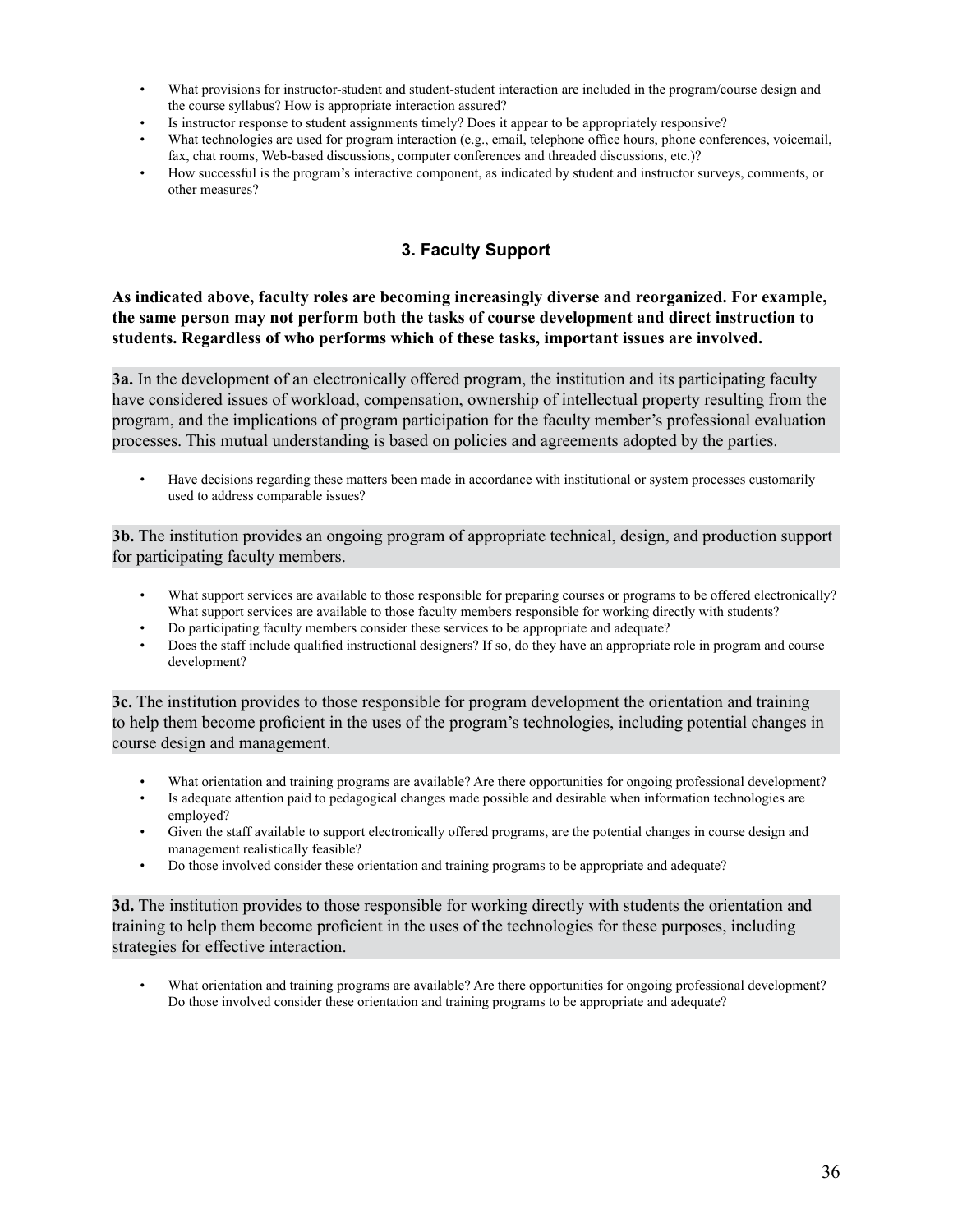# **4. Student Support**

**Colleges and universities have learned that the twenty-first century student is different, both demographically and geographically, from students of previous generations. These differences affect everything from admissions policy to library services. Reaching these students, and serving them appropriately, are major challenges to today's institutions.**

**4a.** The institution has a commitment – administrative, financial, and technical – to continuation of the program for a period sufficient to enable all admitted students to complete a degree or certificate in a publicized timeframe.

- Do course and program schedules reflect an appropriate commitment to the program's students?
- Do budget, faculty, and facilities assignments support that commitment?

**4b.** Prior to admitting a student to the program, the institution:

- Ascertains by a review of pertinent records and/or personal review that the student is qualified by prior education or equivalent experience to be admitted to that program, including in the case of international students, English language skills.
- Informs the prospective student concerning required access to technologies used in the program.
- Informs the prospective student concerning technical competence required of students in the program.
- Informs the prospective student concerning estimated or average program costs (including costs of information access) and associated payment and refund policies.
- Informs the prospective student concerning curriculum design and the time frame in which courses are offered, and assists the student in understanding the nature of the learning objectives.
- Informs the prospective student of library and other learning services available to support learning and the skills necessary to access them.
- Informs the prospective student concerning the full array of other support services available from the institution.
- Informs the prospective student about arrangements for interaction with the faculty and fellow students.
- Assists the prospective student in understanding independent learning expectations as well as the nature and potential challenges of learning in the program's technology-based environment.
- Informs the prospective student about the estimated time for program completion.

To evaluate this important component of admission and retention, it is appropriate to pursue the following:

- How do potential students learn about the electronically offered program? Is the information provided sufficient, fair, and accurate?
- • How are students informed about technology requirements and required technical competence?
- • How are students informed about costs and administrative arrangements?
- What information and/or advice do students receive about the nature of learning and the personal discipline required in an anytime/anywhere environment?
- What criteria are used to determine the student's eligibility for admission to the program?
- What steps are taken to retain students in the program?
- What is the history of student retention in this program?

**4c.** The institution recognizes that appropriate services must be available for students of electronically offered programs, using the working assumption that these students will not be physically present on campus. With variations for specific situations and programs, these services, which are possibly coordinated, may include:

- Accurate and timely information about the institution, its programs, courses, costs, and related policies and requirements.
- Pre-registration advising.
- Application for admission.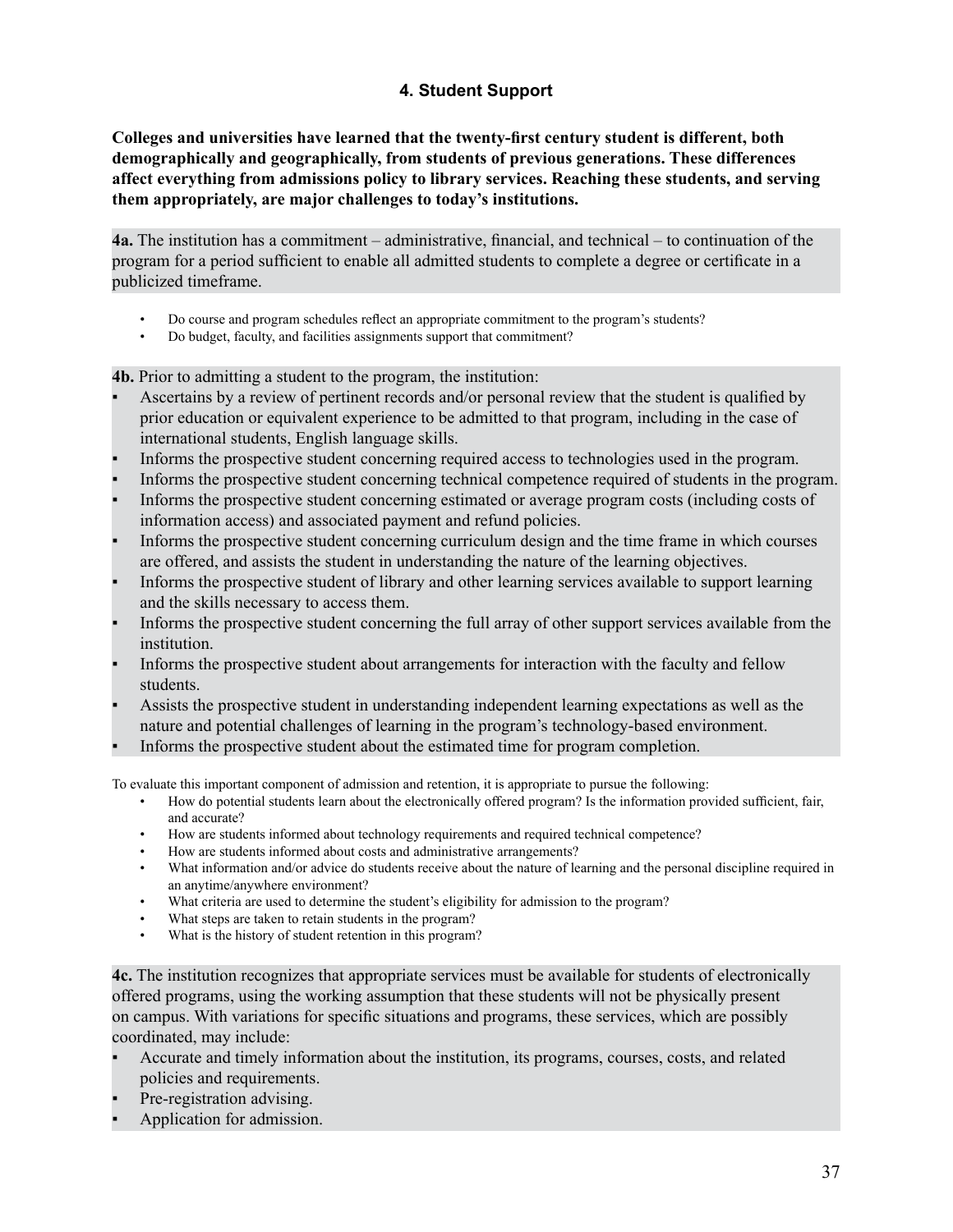- Placement testing.
- Enrollment/registration in programs and courses.
- Financial aid, including information about policies and limitations, information about available scholarships, processing of applications, and administration of financial aid and scholarship awards.
- Secure payment arrangements.
- Academic advising.
- Timely intervention regarding student progress.
- Tutoring.
- Career counseling and placement.
- Academic progress information, such as degree completion audits.
- Library resources appropriate to the program, including, reference and research assistance; remote access to data bases, online journals and full-text resources; document delivery services; library user and information literacy instruction, reserve materials; and institutional agreements with local libraries.
- Training in information literacy including research techniques.
- Bookstore services: ordering, secure payment, and prompt delivery of books, course packs, courserelated supplies and materials, and institutional memorabilia.
- Ongoing technical support, preferably offered during evenings and weekends as well as normal institutional working hours.
- Referrals for student learning differences, physical challenges, and personal counseling.
- Access to grievance procedures.

Within the context of the program, the requirements of the program's students, and the type of institution, review each of the services and procedures listed above from the standpoint of a student for whom access to the campus is not feasible.

- Are the institution's policies and procedures appropriate and adequate from the standpoint of the distant student?
- If not all appropriate resources are routinely available at a distance, what arrangements has the institution made to provide them to distant students?
- Are these services perceived by distant students to be adequate and appropriate?
- Are these services perceived to be adequate and appropriate by those responsible for providing them? What modifications or improvements are planned?

**4d.** The institution recognizes that a sense of community is important to the success of many students, and that an ongoing, long-term relationship is beneficial to both student and institution. The design and administration of the program takes this factor into account as appropriate, through such actions as encouraging study groups, providing student directories (with the permission of those listed), including off-campus students in institutional publications and events, including these students in definitions of the academic community through such mechanisms as student government representation, invitations to campus events including graduation ceremonies, and similar strategies of inclusion.

- What strategies and practices are implemented by this institution to involve distant students as part of an academic community? By their statements and actions, do administrators and participating faculty members communicate a belief that a sense of academic community is important?
- How are the learning needs of students enrolled in electronically offered programs identified, addressed, and linked to educational objectives and learning outcomes, particularly within the context of the institution's definition of itself as a learning community.
- Do representative students feel that they are part of a community, or that they are entirely on their own?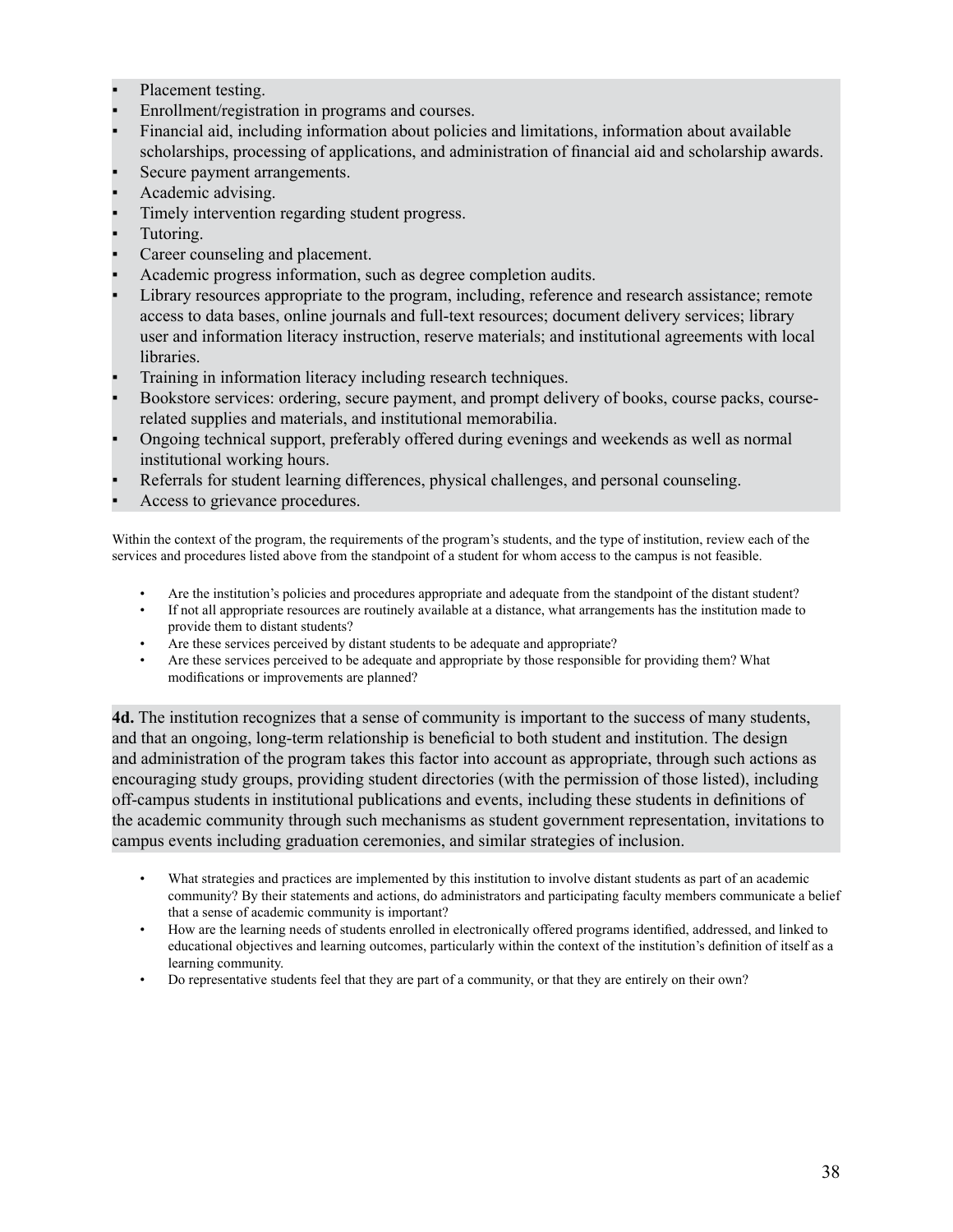# **5. Evaluation and Assessment**

**Both the assessment of student achievement and evaluation of the overall program take on added importance as new techniques evolve. For example, in asynchronous programs the element of seat time is essentially removed from the equation. For these reasons, the institution conducts sustained, evidence-based and participatory inquiry as to whether distance learning programs are achieving objectives. The results of such inquiry are used to guide curriculum design and delivery, pedagogy, and educational processes, and may affect future policy and budgets and perhaps have implications for the institution's roles and mission.**

**5a.** As a component of the institution's overall assessment activities, documented assessment of student achievement is conducted in each course and at the completion of the program, by comparing student performance to the intended learning outcomes.

- How does the institution review the effectiveness of its distance education programs to assure alignment with institutional priorities and educational objectives?
- How does evaluated student performance compare to intended learning outcomes?
- How is student performance evaluated?
- • How are assessment activities related to distance learning integrated into the institution's broader program of assessment?

**5b.** When examinations are employed (paper, online, demonstrations of competency, etc.), they take place in circumstances that include firm student identification. The institution otherwise seeks to assure the integrity of student work.

- If proctoring is used, what are the procedures for selecting proctors, establishing student identity, assuring security of test instruments, administering the examinations, and assuring secure and prompt evaluation?
- • If other methods are used to identify those who take the examination, how is identification firmly established? How are the conditions of the examination (security, time limits, etc.) controlled?
- Does the institution have in place effective policies and procedures to assure the integrity of student work?

**5c.** Documented procedures assure that security of personal information is protected in the conduct of assessments and evaluations and in the dissemination of results.

- What procedures assure the security of personal information?
- How is personal information protected while providing appropriate dissemination of the evaluation results?

**5d.** Overall program effectiveness is determined by such measures as:

- The extent to which student learning matches intended outcomes, including for degree programs both the goals of general education and the objectives of the major.
- The extent to which student intent is met.
- Student retention rates, including variations over time.
- Student satisfaction, as measured by regular surveys.
- Faculty satisfaction, as measured by regular surveys and by formal and informal peer review processes.
- The extent to which access is provided to students not previously served.
- Measures of the extent to which library and learning resources are used appropriately by the program's students.
- Measures of student competence in fundamental skills such as communication, comprehension, and analysis.
- Cost effectiveness of the program to its students, as compared to campus-based alternatives.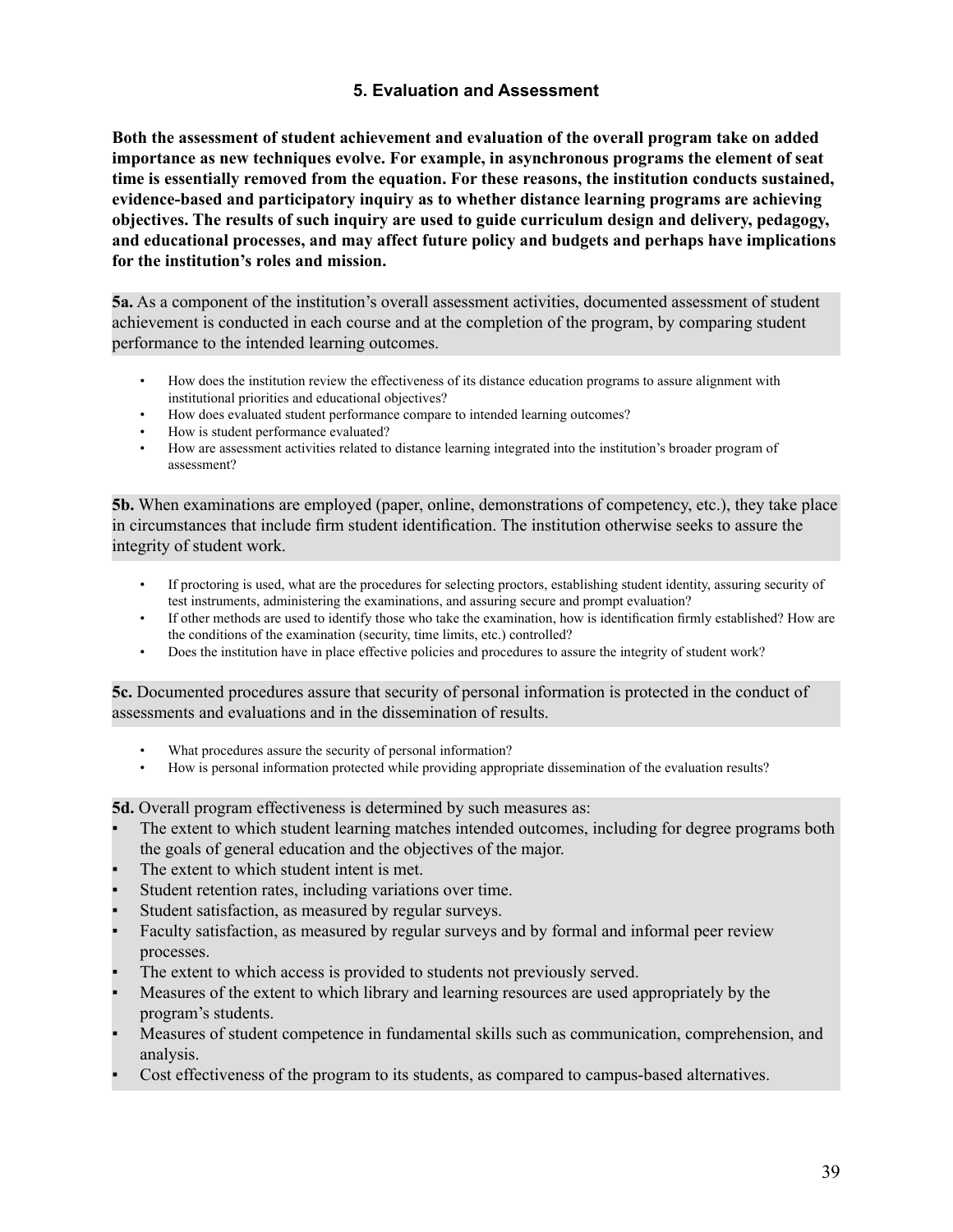Although not all of these measures will be applicable equally at every institution, appropriate evidence is generally available through:

- Evaluations of student performance (see 5a above).
- Review of student work and archive of student activities, if maintained, in the course of program reviews.
- Results from students' routine end-of-course and -program evaluations.
- Student surveys of overall satisfaction with the experience of electronically offered programs; surveys reflecting student cost trade-offs experienced as they pursued the program.
- Faculty surveys, peer reviews of programs, and discussion groups.
- Documentation concerning access provided to students not previously served, through a combination of enrollment records and student surveys.
- Usage records concerning use of library and learning resources, and instructor assignments that require such usage.
- Assessment of students' fundamental skills in communication, comprehension, and analysis. How have the institution's usual measures of these skills been adapted to assess distant students?
- Documentation of the institution's analyses that relate costs to goals of the program.

**5e.** The institution conducts a program of continual self-evaluation directed toward program improvement, targeting more effective uses of technology to improve pedagogy, advances in student achievement of intended outcomes, improved retention rates, effective use of resources, and demonstrated improvements in the institution's service to its internal and external constituencies. The program and its results are reflected in the institution's ongoing self-evaluation process and are used to inform the further plans of the institution and those responsible for its academic programs.

- How is the institution's ongoing program of assessment and improvement developed and conducted?
- Does it cover the essential categories of improved learning outcomes, retention, use of resources, and service to core constituencies?
- Does the program appropriately involve academically qualified persons?
- What are the institution's mechanisms for review and revision of existing programs and courses?
- How does program evaluation affect institutional planning?
- What constituencies are actively involved in the ongoing process of planning for improvement?<br>• Has the process had measurable results to date?
- Has the process had measurable results to date?

**5f.** Institutional evaluation of electronically offered programs takes place in the context of the regular evaluation of all academic programs.

- What are the administrative and procedural links between the evaluation of electronically offered programs and the ongoing evaluation of all academic programs?
- How are the respective characteristics of campus-based and electronically offered programs taken into account?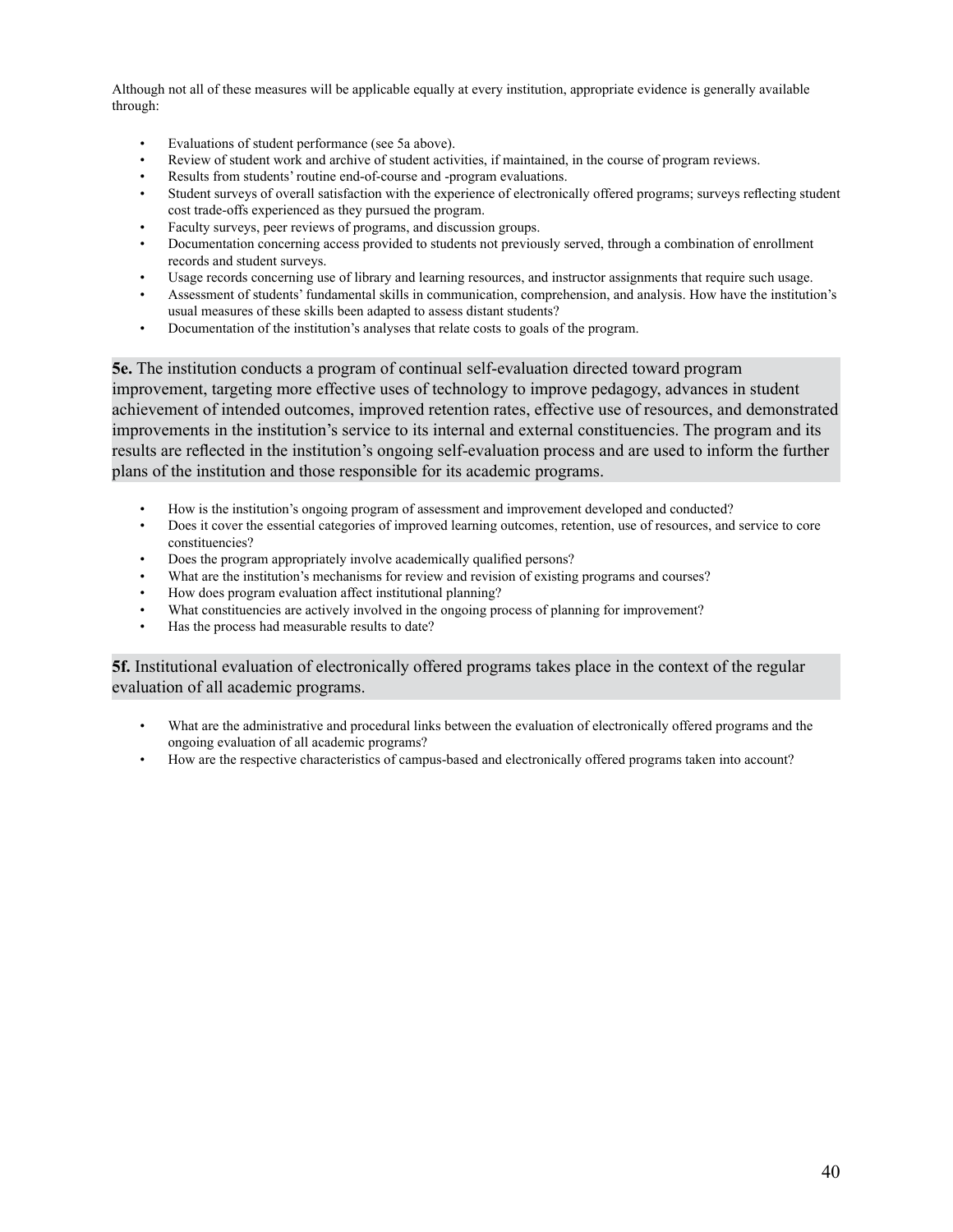# **Appendix G**

# **GOOD PRACTICES IN CONTRACTUAL ARRANGEMENTS INVOLVING COURSES AND PROGRAMS**

*(adopted August 1998)*

by the Commission on Institutions of Higher Education of the North Central Association of Colleges and Schools

#### **PREAMBLE**

This statement of good practices regarding contractual arrangements has been developed by the Commission on Institutions of Higher Education of the North Central Association of Colleges and Schools. Mindful of the increasingly diverse nature of contractual relationships in U.S. higher education, the Commission provides this document to speak to matters that deserve the scrutiny of affiliated institutions—both accredited or holding candidacy status––engaged in or planning to engage in contractual arrangements either to receive or to deliver credit-bearing courses and programs.

The Commission expects that institutions will enter into contractual relationships after giving careful attention to the scope of the arrangement and to the appropriateness of the contractual partner(s). It also expects that the goal of such arrangements is to preserve and enhance the quality of the institution's academic offerings to students. Therefore, these good practices signify the Commission's flexibility in reviewing a wide range of contractual relationships useful to the maintenance and strengthening of the quality of educational programs.

The document is structured to address first contractual arrangements among accredited entities, then adds to those other good practices to be considered in contractual arrangements with non-regionally accredited institutions, and provides yet more good practices to be followed in contractual arrangements with international entities. This document can provide guidance to institutions engaging a wide range of contractual arrangements through which an accredited institution might share in the development and delivery of courses/programs, might purchase or use courses/programs developed by accredited or non-accredited entities, and/or might contract to provide its courses/programs through an international entity. Similarly, the document should assist evaluation teams in determining the appropriateness of such contractual relationships. The Commission understands that many collaborative arrangements do not require formal contracts; these good practices can inform the development and evaluation of appropriate documents for those relationships.

The Good Practices are based on the following basic assumptions:

- **A.** The courses/programs involved in any contractual arrangements are consistent with the accredited institution's stated educational mission and purposes and augment the institution's mission if offered under the name of the contracting institution.
- **B.** The accredited institution is responsible for any activities conducted in its name.
- **C.** These statements of Good Practice supplement but do not supplant the Commission's stated criteria and requirements for accreditation unless exceptions are stated explicitly.
- **D.** The accredited institution bears the responsibility to assure that a non-accredited party to the contract does not claim for itself or imply any accredited status other than its negotiated association with the accredited institution.
- **E.** In developing any contractual relationship, the accredited institution also follows the Commission's policies that require prior approval of specific institutional changes.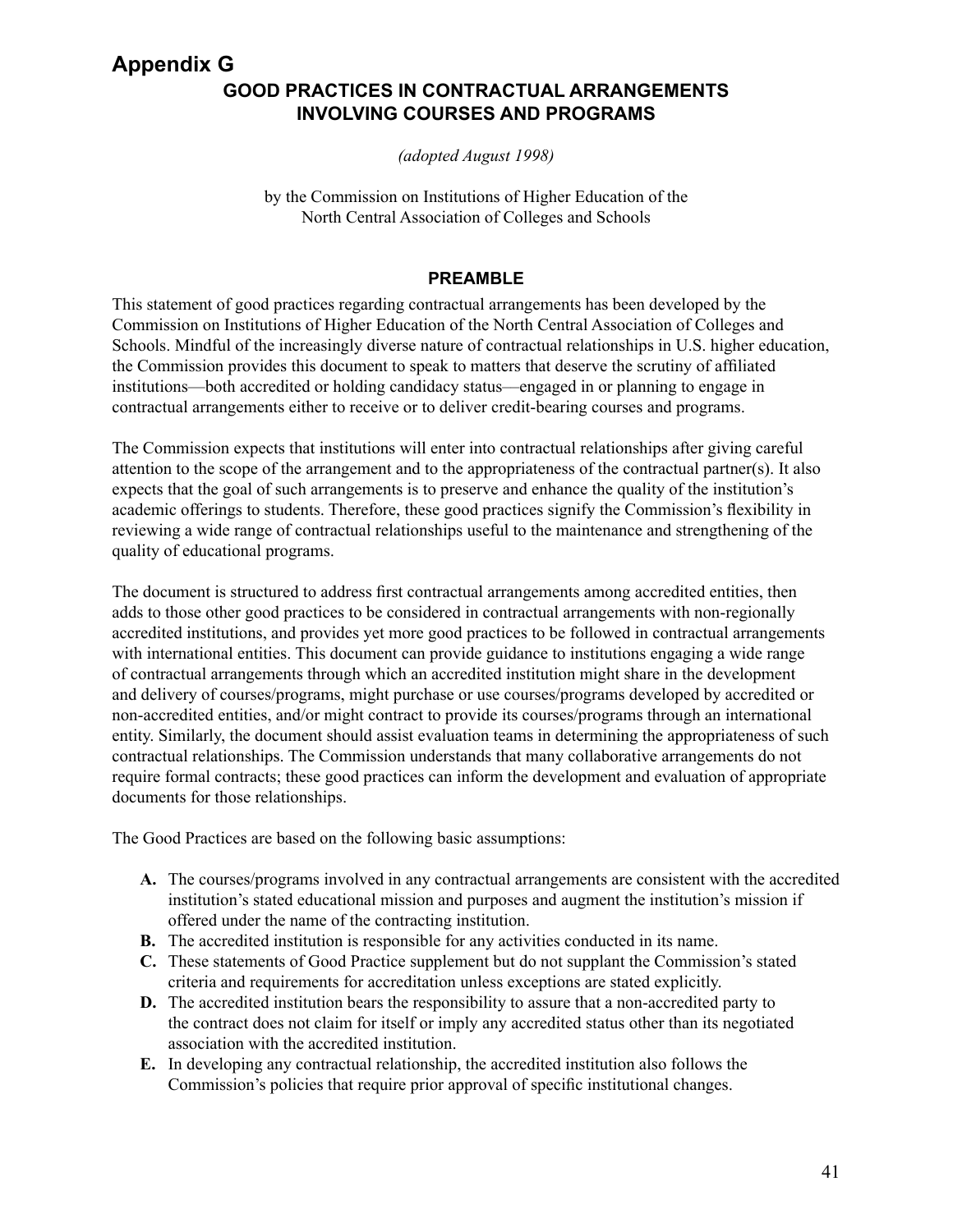# **Good Practices for Contractual Arrangements**

# **1. Good Practices in Writing A Contract between Accredited Institutions Concerning Educational Courses/Programs.**

- 1.a. The contract is executed by the duly designated officers of the contracting parties, each legally qualified to commit the contracting entity to a binding contract.
- 1.b.The contract clearly establishes
	- the nature of the services to be performed by each party;
	- the period of the agreement;
	- the conditions under which the contract will be reviewed;
	- the conditions under which the contract can be renewed;
	- the conditions under which the contract can be terminated, including appropriate protection for enrolled students in such situations; and
	- the venue(s) for addressing perceived breaches of the contract.

1.c. The contract explicitly defines

- educational courses, program(s), and services included in the contract;
- the institution(s) awarding the credit;
- how the faculties of the accredited entities will periodically review the courses and programs;
- how student support services necessary to the courses/program(s) will be delivered; and
- how student access to the learning resources requisite for the course/program(s) will be assured.

1.d The contract explicitly states financial arrangements

- that specify the compensation and other considerations for the services provided by each of the parties;
- that set forth a mechanism to account for the services provided by each of the parties; and
- that meet all legal requirements for federal and state student aid programs that might be used by students or the contracting accredited entities.

#### 1.e. The contract is

• submitted to federal and state agencies when required by regulations;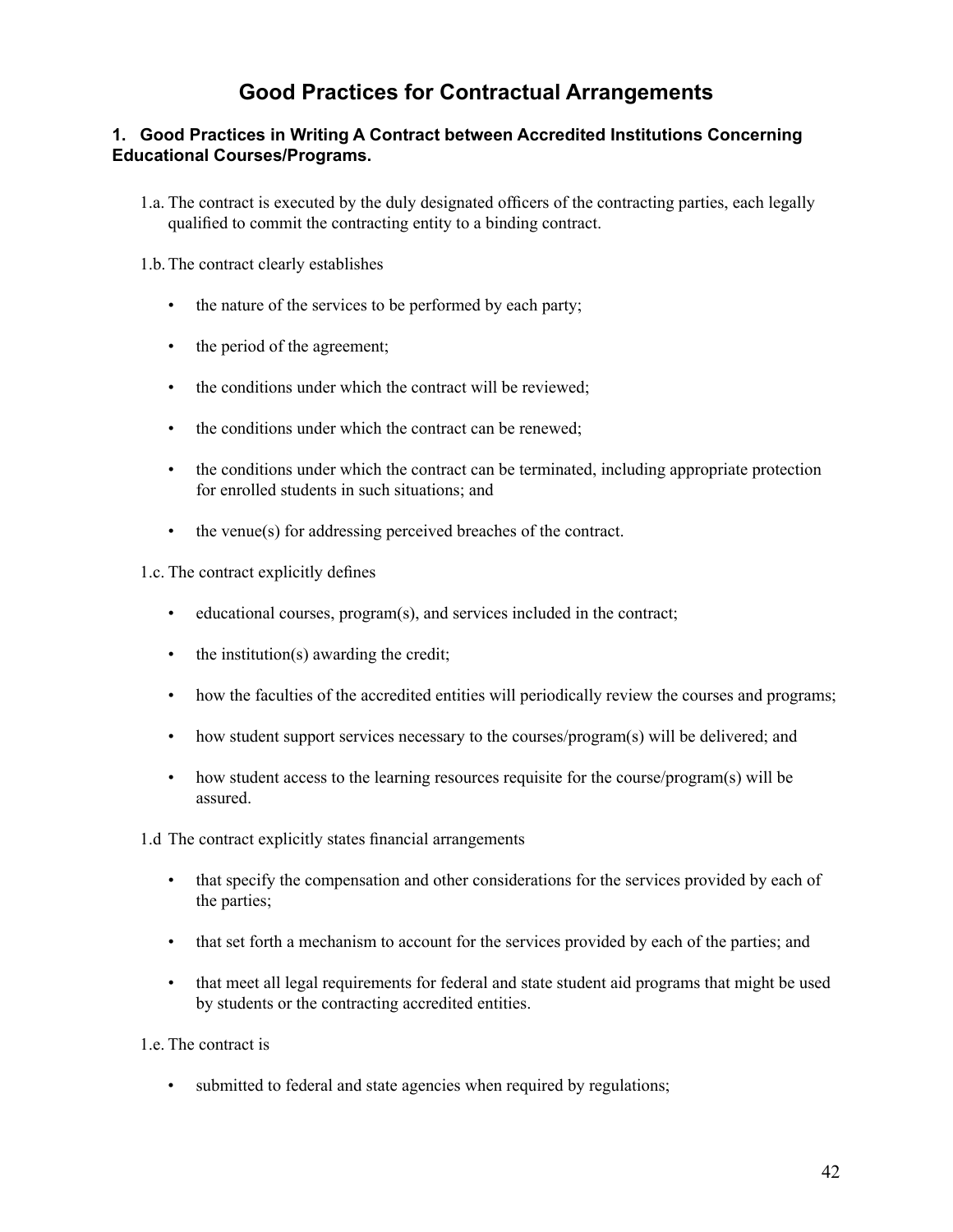- **• Good Practices for Contractual Arrangements**
- submitted to the Commission for approval when required by federal or state regulations;
- submitted, when appropriate, to the Commission as part of a requestor approval of institutional change; and
- available on request by the Commission and its teams.

# **2. Additional Good Practices for Contractual Arrangements with Organizations not Accredited by a Regional Institutional Accrediting Association.**

- 2.a. The accredited institution's faculty has the responsibility to review and approve the content of the courses/programs, and those faculty have credentials that meet requirements of the Commission and are qualified by experience and/or training.
- 2.b.The accredited institution follows all of the procedures established by its governance structure and by the Commission for approval of the courses/programs.
- 2.c. The accredited institution not only has the contractual obligation for but also has systematic processes to assure its capacity to carry out its responsibility for oversight of:
	- advertising and recruitment,
	- admissions,
	- appointment of faculty,
	- content and rigor of courses/program(s),
	- • evaluation of student work, and
	- • award of credit/certificates/degrees.

#### **3. Additional Good Practices for Contractual Arrangements with International Entities.**

- 3.a. The contract follows the good practices outlined above.
- 3.b.The contract is in English and the primary language of the international contracting entity.
- 3.c. The contract specifically provides that the U.S. institution exercises appropriate oversight for the international program in conformity with the Principles of Good Practice in Overseas International Education Programs for Non-U.S. Nationals and the requirements of the Commission.

Adopted by the Commission on Institutions of Higher Education of the North Central Association of Colleges and Schools, August 7, 1998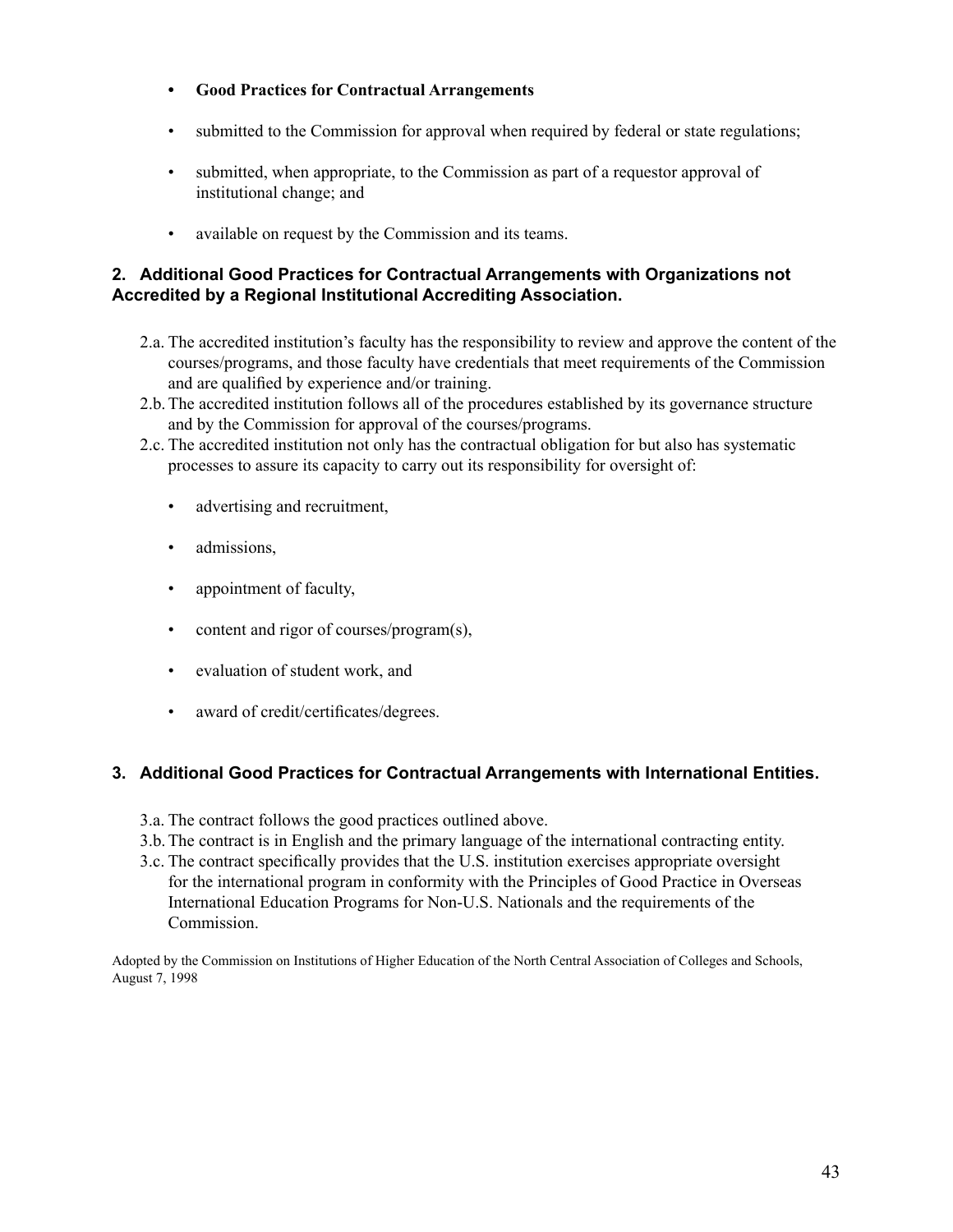# **Appendix H**

# **GOOD PRACTICES IN E-LEARNING CONSORTIA Developed in collaboration with NUTN**

#### *a publication of the Higher Learning Commission*

**PURPOSE**: This document is intended to serve as a resource and guide for eLearning consortia, for institutions or agencies considering the creation of eLearning consortia, and for quality assurance agencies providing assistance to such consortia. It draws on the experiences of several professionals now engaged in making a consortium flourish, on the lessons learned from evaluating consortia, and on the comments of many who reviewed drafts of the documents.

The document was not designed to serve as quality assurance standards, although it could be of considerable use to an eLearning consortium conducting its own self-evaluation.

While an eLearning consortium can be viewed from the perspectives of a variety of stakeholders, this document uses the perspective of the consortium itself. The document:

- is meant to be applicable to a variety of eLearning consortia;
- is meant to assist people in thinking through a broad range of issues related to such a consortium; and
- is meant to highlight many of the changes of academic culture as well as management practice that healthy eLearning consortia often require.

# **1. CREATION OF AN E-LEARNING CONSORTIUM**

In creating a consortium, the key participants engage in fundamental discussions with major stakeholders as well as write fundamental documents to define the broad goals for the consortium.

### **1.1.The discussions involve and result in commitments from all constituencies whose on-going support will be critical to the success of the consortium.**

- 1.1.1. Governing boards of participating institutions or, when appropriate, state coordinating boards or legislatures authorize the creation of the consortium. When appropriate, any essential funding agencies demonstrate commitment to the consortium.
- 1.1.2. Many functional areas within the participating institutions—including but not limited to senior administrators, faculty, and technology professionals—engage in the discussions about and demonstrate commitment to the consortium.

#### **1.2.The creators of the consortium document its legal and contractual structure.**

- 1.2.1. By-laws, approved by the participating institutions or other stakeholders, outline the basic governance and administrative structures of the consortium and clearly identify who exercises leadership of the consortium.
- 1.2.2. By-laws identify how and by whom official records of the consortium will be maintained and made available, when appropriate, for public review.
- 1.2.3. A consistent memorandum of understanding, or some other contractual document, clearly defines the obligations of the consortium and the participating institutions, including but not limited to the financial arrangements, the keeping of students records, and the determination of academic quality.
- 1.2.4. The foundational consortium documents include provisions for adding new participating institutions and/or for dropping a participating institution for cause.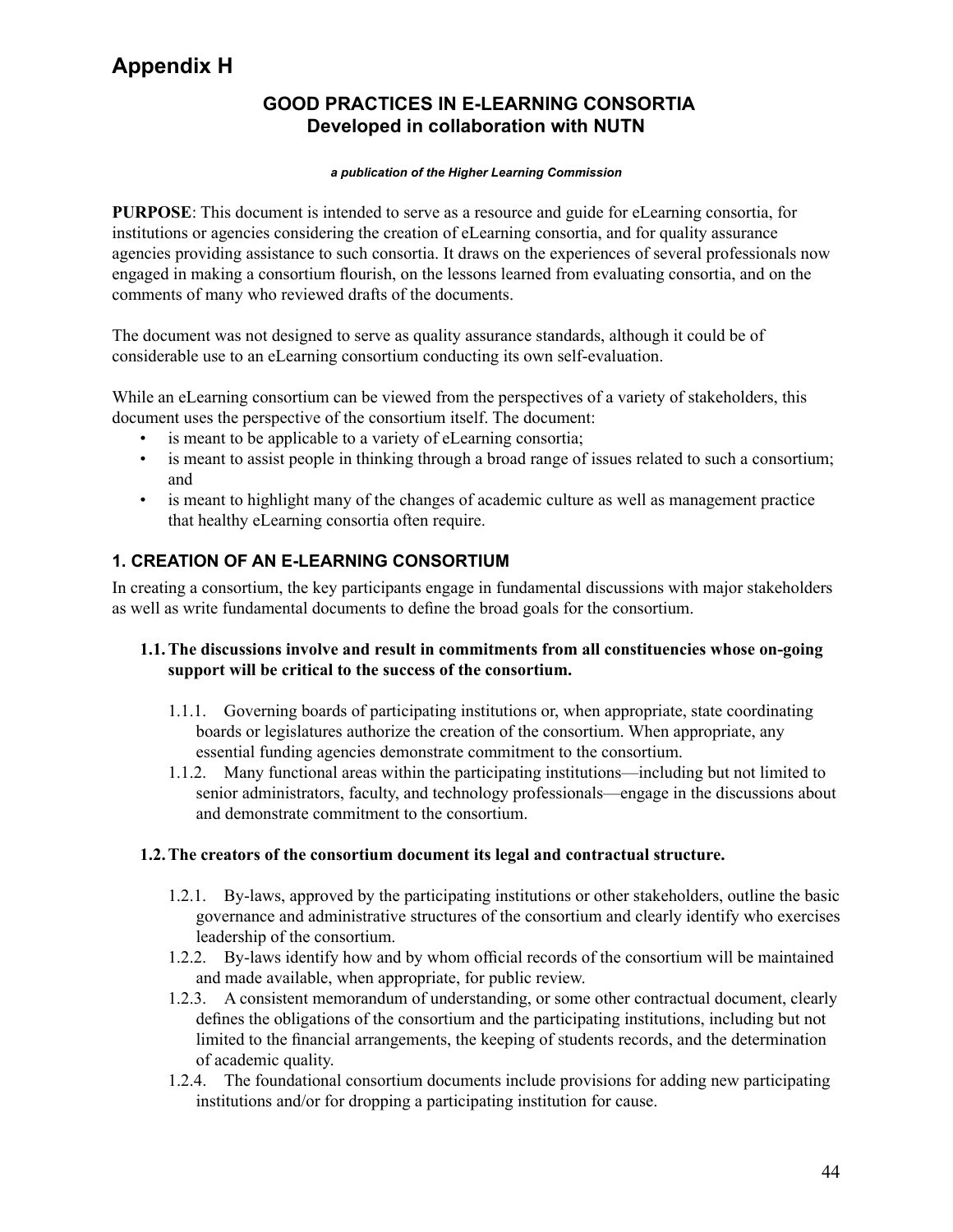- 1.2.5. The foundational documents specify a binding process for resolution of differences.
- 1.2.6. The foundational documents establish a schedule for periodic review of the basic governance and administrative structures.

#### **1.3.The creators of the consortium understand and fairly represent that a consortium for the delivery of electronic education and services inevitably drives change in participating institutions.**

- 1.3.1. The plans for the consortium support effective distribution of organizational learning to participating institutions.
- 1.3.2. Participating institutions agree to study and, when appropriate, modify services and processes to support the consortium and the students using it.
- 1.3.3. Participating institutions understand that they will share in broader programs of selfevaluation such as benchmarking their practices with other similar consortia.
- 1.3.4. Participating institutions support focusing on continuous improvement processes to improve performance and gain better results.

# **2. MISSION OF THE CONSORTIUM**

The consortium has essential statements of mission and goals that reflect its purposes as outlined in its foundational documents, state its commitment to support and facilitate high quality learning and training, and define briefly its intention to maintain strong collaborative relationships among the consortium, participating institutions, and other stakeholders.

### **2.1.The mission of the consortium is widely understood and accepted.**

- 2.1.1. The statements of mission and goals have been adopted or endorsed by the participants in the consortium.
- 2.1.2. The statements of mission and goals are public and widely distributed among participants in the consortium.

#### **2.2.The mission of the consortium enables public accountability.**

- 2.2.1. The statements of mission and goals establish a foundation on which systems of accountability for the consortium can be structured.
- 2.2.2. The statements of mission and goals establish the consortium's support of using technology for effective pedagogy and enhanced student learning, and for providing access for students.
- 2.2.3. The statements of mission and goals establish the responsibility of the consortium to its participating institutions and the students using the consortium's services.

# **3. RESPONSIBILITIES OF THE CONSORTIUM**

The consortium has operating policies and procedures, understood and accepted by participating institutions, that give it sufficient authority to protect the integrity of activities it supports and coordinates and to be accountable for its activities. The consortium maintains official records documenting decisions related to participating institutions and students.

**3.1.The consortium sets clear standards against which its courses and services can be held accountable to participating institutions and to the public at large.**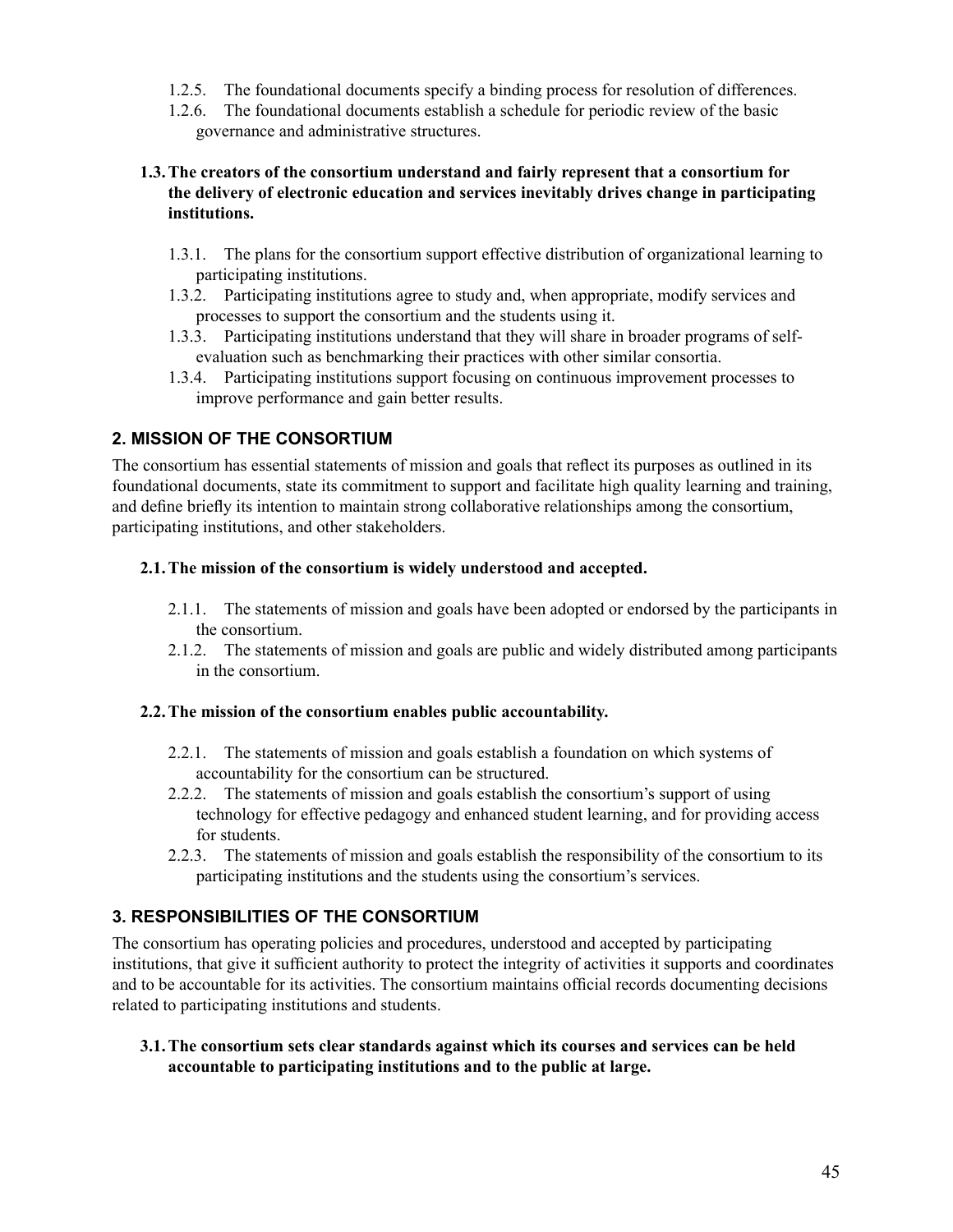- 3.1.1. The consortium assures that appropriate performance data are collected.
- 3.1.2. The consortium issues performance reports to its participating institutions and to the public at large.

### **3.2. The consortium exercises responsibility for the quality of the education provided through its services.**

- 3.2.1. The consortium assures that its programs and services are evaluated and improved.
- 3.2.2. The consortium can identify courses or services failing to meet the standard and require their remediation.
- 3.2.3. The consortium has the authority to withdraw inadequate courses from its offerings or terminate inadequate services provided through it.

# **3.3.The consortium with its participating institutions, strive to provide a transparent environment for its students.**

- 3.3.1. The consortium ensures that all recruiting and admissions materials clearly and accurately represent the program and services available.
- 3.3.2. The consortium assists in creating financial aid agreements that enable the broadest range of student options for taking courses.
- 3.3.3. The consortium exercises in a timely manner the mechanisms for resolving student complaints established in its operating documents.
- 3.3.4. The consortium informs participating institutions of student complaints the consortium receives related to courses and services.

# **3.4.The consortium engages in planning processes necessary to ensure its long-term success.**

- 3.4.1. The consortium links its programs of evaluation to its planning processes.
- 3.4.2. The consortium ensures that appropriate technical requirements are fulfilled through good management, following a technology plan, and drawing on a human infrastructure capable of supporting the technology.
- 3.4.3. The consortium has long term funding established.

# **3.5.The consortium supports professional development and scholarly activity.**

- 3.5.1. The consortium coordinates or provides comprehensive in-service training programs for its participating institutions, using virtual environments when appropriate.
- 3.5.2. The consortium enables its participating institutions to become familiar with emerging technology tools.
- 3.5.3. The consortium budget allows for its leadership group to participate in local, regional, and national conferences.

# **4. RESPONSIBILITIES TO PARTICIPATING INSTITUTIONS**

The consortium has clearly stated policies and procedures and well-defined decision-making structures and processes through which it identifies and fulfills its responsibilities to participating institutions.

### **4.1.The consortium facilitates access to programming provided by its member institutions rather than competing with them.**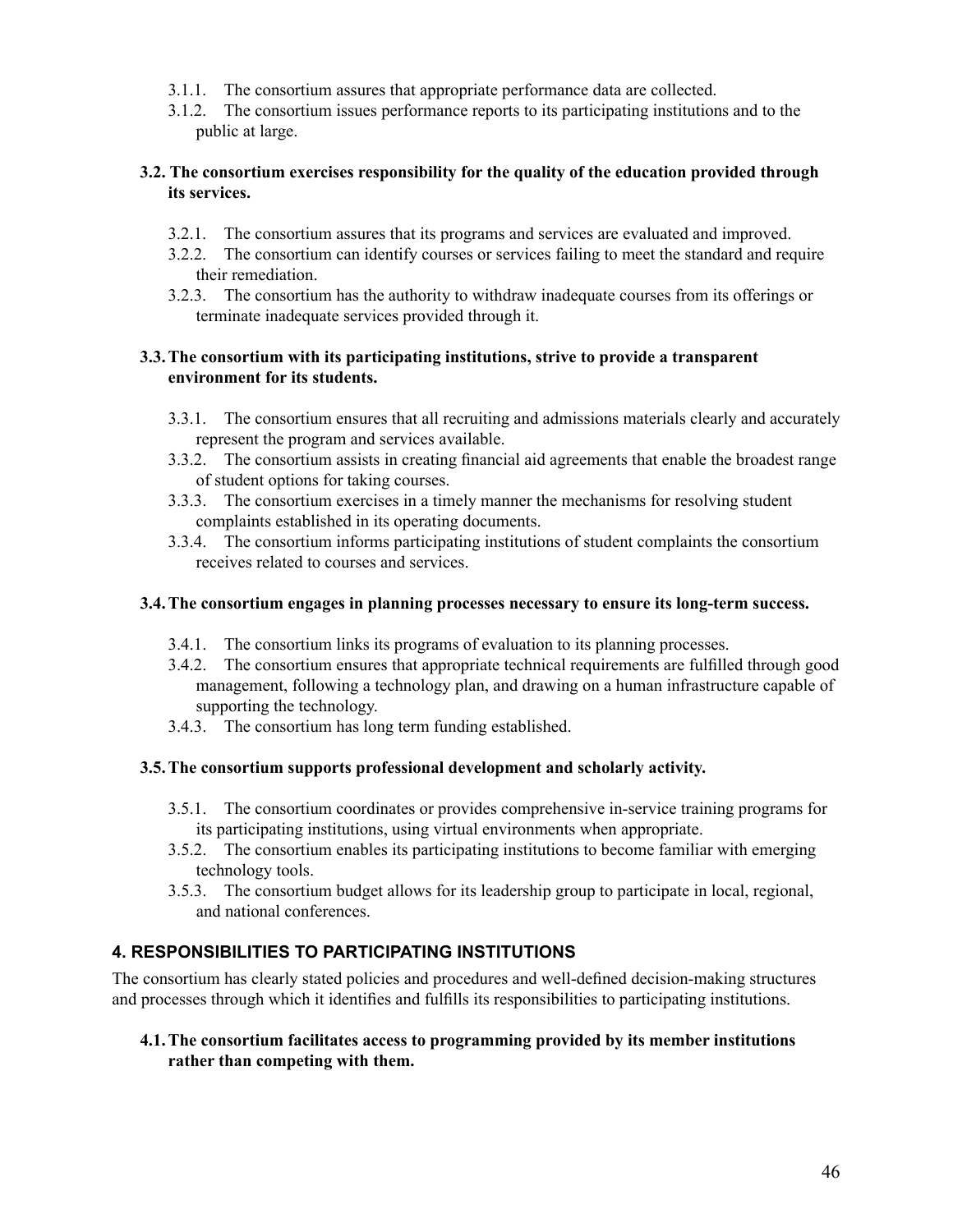- 4.1.1. The consortium assures that each participating institution has access to programming from other participating institutions for its campus and its learners.
- 4.1.2. Consortium policies, financial arrangements and marketing encourage participating institutions to offer the highest quality programming.
- 4.1.3. The consortium follows processes that honor each institution's policies and procedures in approving courses and degree programs for which the institution grants credit and/or awards degrees or certificates.
- 4.1.4. The consortium and participating institution mutually agree that courses and programs facilitated by the consortium should result in student learning comparable (or superior) to that achieved on the campus.

# **4.2.The consortium assumes responsibility for developing policies required for effective functioning of the consortium.**

- 4.2.1. The consortium assures that the financial arrangements among the consortium and its participating institutions are clearly stated.
- 4.2.2. The consortium has policies that establish the ownership of intellectual property shared with or created by the consortium.
- 4.2.3. The consortium recommends appropriate changes if participation in the consortium requires changes to existing institutional policy.

## **4.3.The consortium cooperates with its member institutions to develop the processes and systems necessary to accomplish its stated mission and goals.**

- 4.3.1. The consortium collaborates with its participating institutions to assure that they fulfill the expectations of government agencies and third-party quality assurance agencies.
- 4.3.2. The consortium establishes procedures through which it and the participating institutions share responsibility for the quality of the education facilitated by the consortium including but not limited to instruction, academic rigor, and educational effectiveness of all learning activities.
- 4.3.3. The consortium assures that either it or its participating institutions provide appropriate faculty support services specifically related to distance education.

# **5. RESPONSIBILITIES TO STUDENTS**

The consortium policies, the information it provides students, and the information participating institutions provide students are unambiguous in identifying where and how students have access to appropriate services. The consortium also strives to meet all requirements of Section 508 of the Rehabilitation Act.

# **5.1.The consortium facilitates student success by supporting campus related efforts in academics, services and technology platforms.**

- 5.1.1. The consortium is able to make a commitment to students to provide courses and programs on a dependable and timely schedule.
- 5.1.2. The consortium demonstrates a commitment to ongoing support, both financial and technical, to assure continuation of the program for a period sufficient to enable students to complete a degree/certificate offered through the consortium.
- 5.1.3. The consortium has the authority to exercise control over the information provided students about programs and services provided by or facilitated through the consortium.
- 5.1.4. The consortium places a clear emphasis on outcomes-based programming as opposed to seat-time.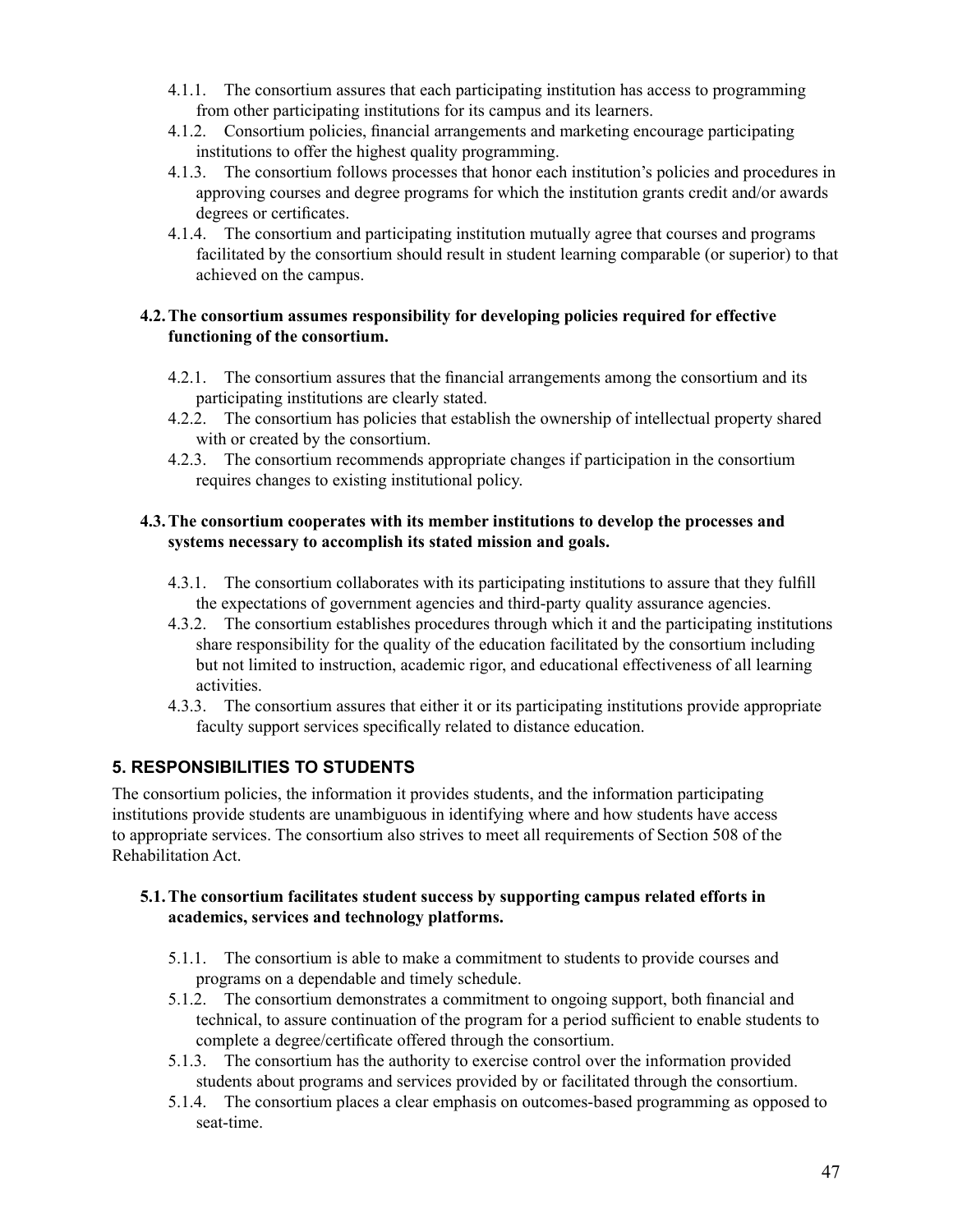### **5.2. The consortium ensures that tools and services are complementary to and supportive of seamless-related services and functions.**

- 5.2.1. The consortium works with participating institutions to provide services—including but not limited to admissions, academic advising, tutoring —to students that are easy to access and transparent to the student.
- 5.2.2. The consortium and its participating institutions create user-friendly processes through which students have access as needed to laboratories, library resources, facilities and equipment necessary to academic success in a program or course.

### **5.3.The consortium supports portal related efforts and designs that are primarily driven by the needs and considerations of students.**

- 5.3.1. The consortium and its participating institutions provide a transparent process through which students can register complaints about their courses or programs.
- 5.3.2. The consortium identifies and reduces the duplication of actions required of the student within the consortium.
- 5.3.3. The consortium and its participating institutions protect personal privacy by share responsibility in protecting student information from being stolen electronically.

#### Drafting team:

Steve Crow, executive director, The Higher Learning Commission

- Robert Larson, director, North Dakota University System Online
- Lynette Olson, assessment and effectiveness director, Academic Innovations, Office of the Chancellor, Minnesota State Colleges and Universities

Michael Wahl, executive director, Michigan Community College Assoication Virtual Learning Collaborative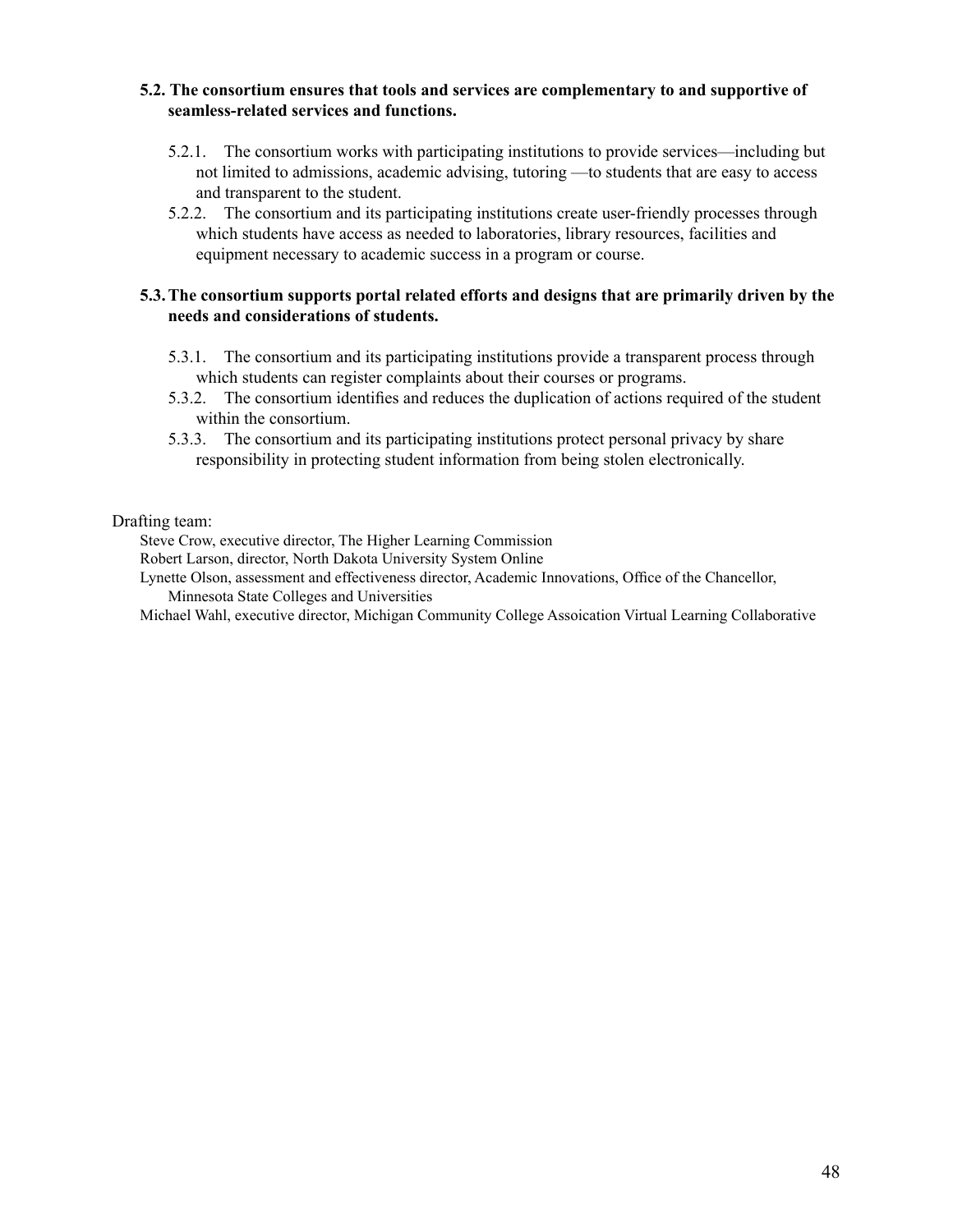# **Additional Resources**

### **Northwest Commission on Colleges and Universities (NWCCU.org)**

See standards and policies directly related to distance-delivered courses and programs. Examples of relevant standards and policies in this document include:

- Standard 2.G Continuing Education and Special Learning Opportunities.
- Policy 2.5 Transfer and Award of Academic Credit.
- Policy 2.6 Distance Delivery of Courses, Certificate, and Degree Programs.
- Policy A.6 Contractual Relationships with Organizations Not Regionally Accredited.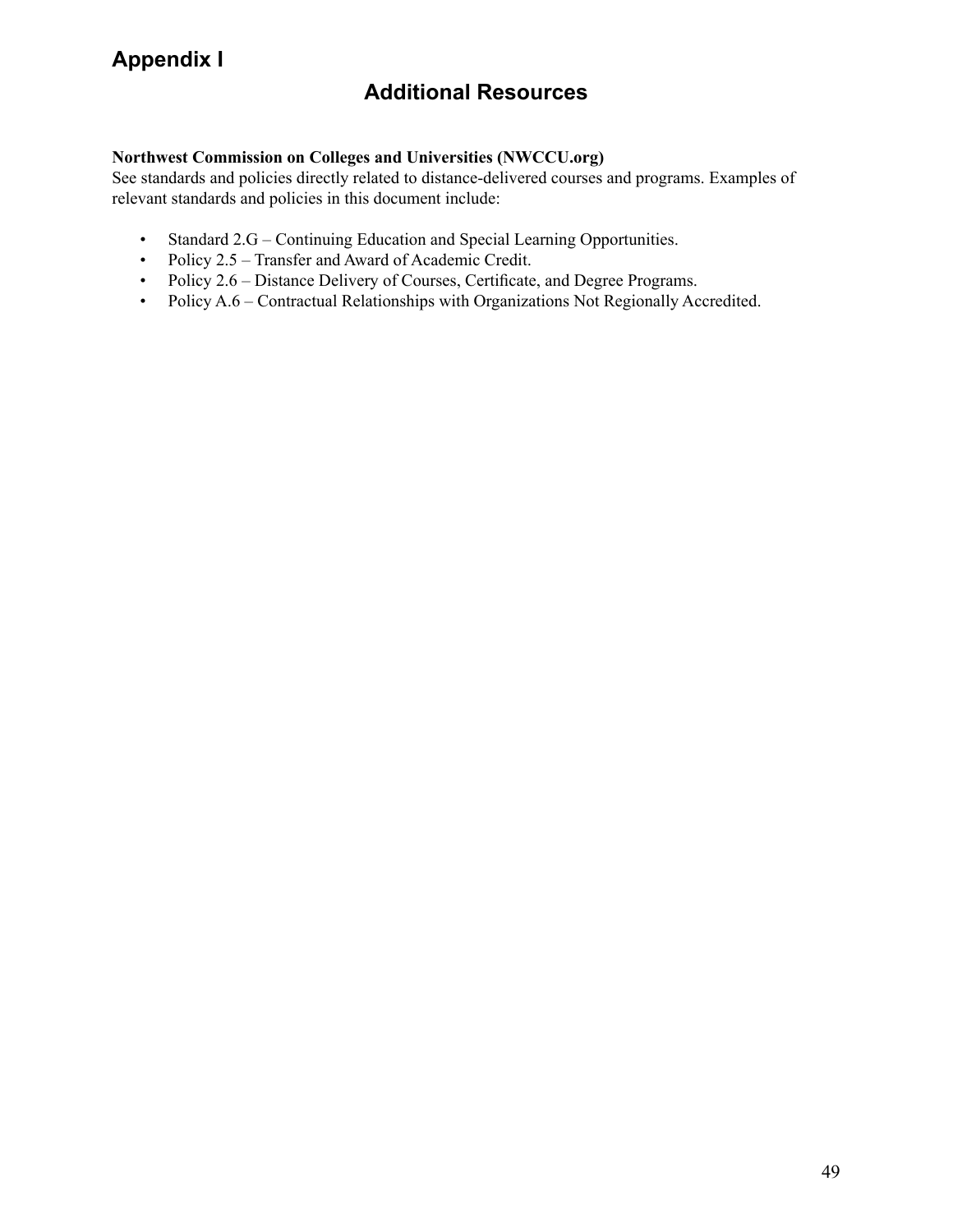# **WICHE ICE Membership and Contact Information Steering Board Representatives**

### **Bismarck State College**

Lane Huber Director of Distance Education 701.224.5714 lane.huber@bsc.nodak.edu

### **Boise State University**

Mark Wheeler Dean, Extended Studies 208.46.1140 mwheeler@boisestate.edu

### **Central Washington University**

Nancy Wessel Director of Academic Coordination-University Centers, Undergraduate Studies Associate Professor, Sociology 509.963.3131 nwessel@cwu.edu

## **Eastern Washington University**

Jeannette Phillips Program Director Independent Learning and Field Studies 509.359.6292 jphillips@mail.ewu.edu

# **Idaho State University**

Stephen Adkison Director, Center for Teaching and Learning Associate Provost for Academic Programming, Office of the Provost, and Vice President for Academic Affairs 208.282.4024 adkistep@isu.edu

# **Lewis-Clark State College**

Kathy Martin Dean, Community Programs 208.792.2282 kmartin@lcsc.edu

## **Montana State University**

Joseph Fedock Senior Vice Provost 406.994.4145 jfedock@montana.edu

# **Montana University System**

Tom Gibson Director, elearning Business Development 406.994.6677 tgibson@oche.montana.edu

#### **University of Alaska Anchorage**

Tom Miller Assistant Provost 907.786.1053 aftpm@uaa.alaska.edu

### **University of Nevada, Reno**

Fred Holman Vice Provost, Extended Studies 775.784.4853 fholman@unr.edu

# **University of Utah**

Chuck Wight Assistant Vice President 801.581.8796 chuck.wight@utah.edu

# **University of Wyoming**

Maggi Murdock Associate Vice President, Academic Affairs Dean, Outreach School 307.766.3152